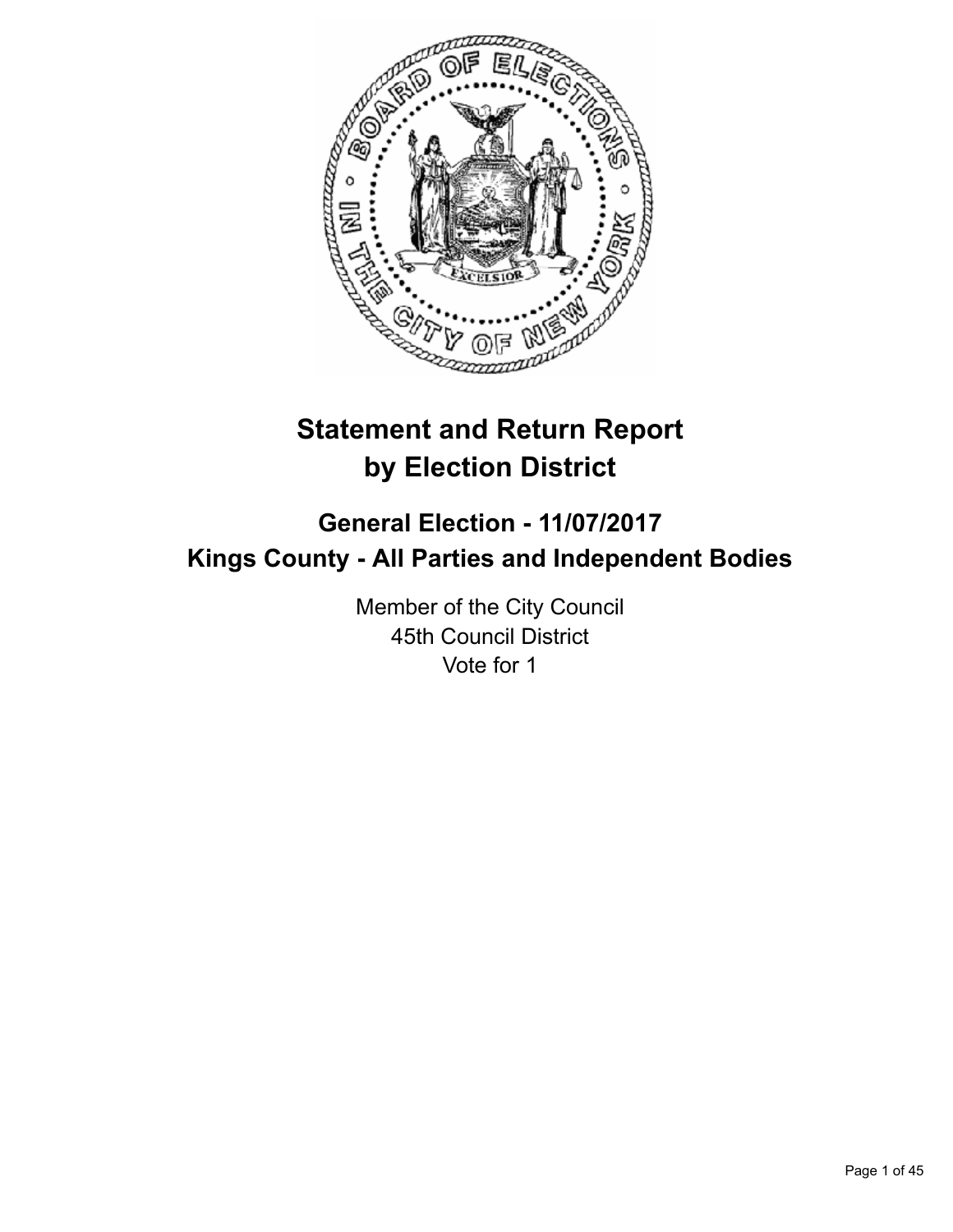

| <b>PUBLIC COUNTER</b>                                    | 81 |
|----------------------------------------------------------|----|
| <b>MANUALLY COUNTED EMERGENCY</b>                        | 0  |
| ABSENTEE / MILITARY                                      | 0  |
| AFFIDAVIT                                                |    |
| <b>Total Ballots</b>                                     | 82 |
| Less - Inapplicable Federal/Special Presidential Ballots | 0  |
| <b>Total Applicable Ballots</b>                          | 82 |
| JUMAANE D. WILLIAMS (DEMOCRATIC)                         | 43 |
| JUMAANE D. WILLIAMS (WORKING FAMILIES)                   | 4  |
| ANTHONY BECKFORD (TRUE FREEDOM)                          | 11 |
| <b>Total Votes</b>                                       | 58 |
| Unrecorded                                               | 24 |

#### **012/41**

| <b>Total Votes</b>                                       | 86  |
|----------------------------------------------------------|-----|
| ANTHONY BECKFORD (TRUE FREEDOM)                          | 15  |
| JUMAANE D. WILLIAMS (WORKING FAMILIES)                   | 4   |
| JUMAANE D. WILLIAMS (DEMOCRATIC)                         | 67  |
| <b>Total Applicable Ballots</b>                          | 116 |
| Less - Inapplicable Federal/Special Presidential Ballots | 0   |
| <b>Total Ballots</b>                                     | 116 |
| AFFIDAVIT                                                | 0   |
| ABSENTEE / MILITARY                                      | 5   |
| <b>MANUALLY COUNTED EMERGENCY</b>                        | 0   |
| <b>PUBLIC COUNTER</b>                                    | 111 |

| <b>PUBLIC COUNTER</b>                                    | 62 |
|----------------------------------------------------------|----|
| <b>MANUALLY COUNTED EMERGENCY</b>                        | 0  |
| ABSENTEE / MILITARY                                      | 0  |
| AFFIDAVIT                                                | 1  |
| <b>Total Ballots</b>                                     | 63 |
| Less - Inapplicable Federal/Special Presidential Ballots | 0  |
| <b>Total Applicable Ballots</b>                          | 63 |
| JUMAANE D. WILLIAMS (DEMOCRATIC)                         | 36 |
| JUMAANE D. WILLIAMS (WORKING FAMILIES)                   | 9  |
| ANTHONY BECKFORD (TRUE FREEDOM)                          | 4  |
| UNATTRIBUTABLE WRITE-IN (WRITE-IN)                       | 1  |
| YONI HIKIND (WRITE-IN)                                   | 1  |
| <b>Total Votes</b>                                       | 51 |
| Unrecorded                                               | 12 |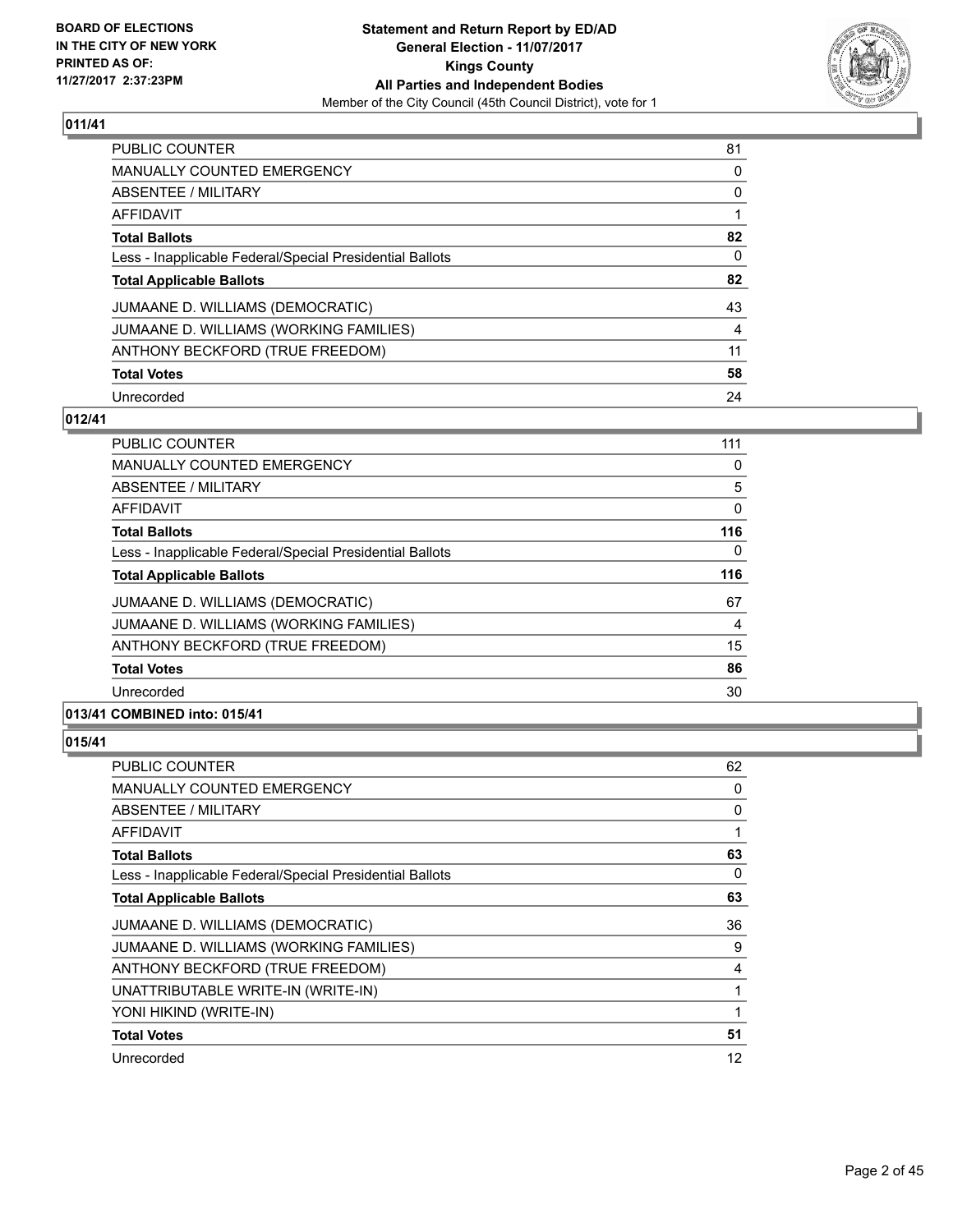

| <b>PUBLIC COUNTER</b>                                    | 151 |
|----------------------------------------------------------|-----|
| <b>MANUALLY COUNTED EMERGENCY</b>                        | 0   |
| <b>ABSENTEE / MILITARY</b>                               | 6   |
| <b>AFFIDAVIT</b>                                         | 1   |
| <b>Total Ballots</b>                                     | 158 |
| Less - Inapplicable Federal/Special Presidential Ballots | 0   |
| <b>Total Applicable Ballots</b>                          | 158 |
| JUMAANE D. WILLIAMS (DEMOCRATIC)                         | 80  |
| JUMAANE D. WILLIAMS (WORKING FAMILIES)                   | 20  |
| ANTHONY BECKFORD (TRUE FREEDOM)                          | 13  |
| DAVID GREENFIELD (WRITE-IN)                              | 1   |
| SIMCHA FELDER (WRITE-IN)                                 | 1   |
| <b>Total Votes</b>                                       | 115 |
| Unrecorded                                               | 43  |

# **019/41**

| <b>PUBLIC COUNTER</b>                                    | 26 |
|----------------------------------------------------------|----|
| <b>MANUALLY COUNTED EMERGENCY</b>                        | 0  |
| ABSENTEE / MILITARY                                      |    |
| AFFIDAVIT                                                |    |
| <b>Total Ballots</b>                                     | 28 |
| Less - Inapplicable Federal/Special Presidential Ballots | 0  |
| <b>Total Applicable Ballots</b>                          | 28 |
| JUMAANE D. WILLIAMS (DEMOCRATIC)                         | 16 |
| JUMAANE D. WILLIAMS (WORKING FAMILIES)                   | 3  |
| ANTHONY BECKFORD (TRUE FREEDOM)                          | 0  |
| ESTHER JACOBS (WRITE-IN)                                 |    |
| <b>Total Votes</b>                                       | 20 |
| Unrecorded                                               | 8  |

| <b>PUBLIC COUNTER</b>                                    | 160            |
|----------------------------------------------------------|----------------|
| <b>MANUALLY COUNTED EMERGENCY</b>                        | 0              |
| ABSENTEE / MILITARY                                      | $\overline{2}$ |
| <b>AFFIDAVIT</b>                                         |                |
| <b>Total Ballots</b>                                     | 163            |
| Less - Inapplicable Federal/Special Presidential Ballots | 0              |
| <b>Total Applicable Ballots</b>                          | 163            |
| JUMAANE D. WILLIAMS (DEMOCRATIC)                         | 97             |
| JUMAANE D. WILLIAMS (WORKING FAMILIES)                   | 9              |
| ANTHONY BECKFORD (TRUE FREEDOM)                          | 18             |
| UNATTRIBUTABLE WRITE-IN (WRITE-IN)                       | 2              |
| <b>Total Votes</b>                                       | 126            |
| Unrecorded                                               | 37             |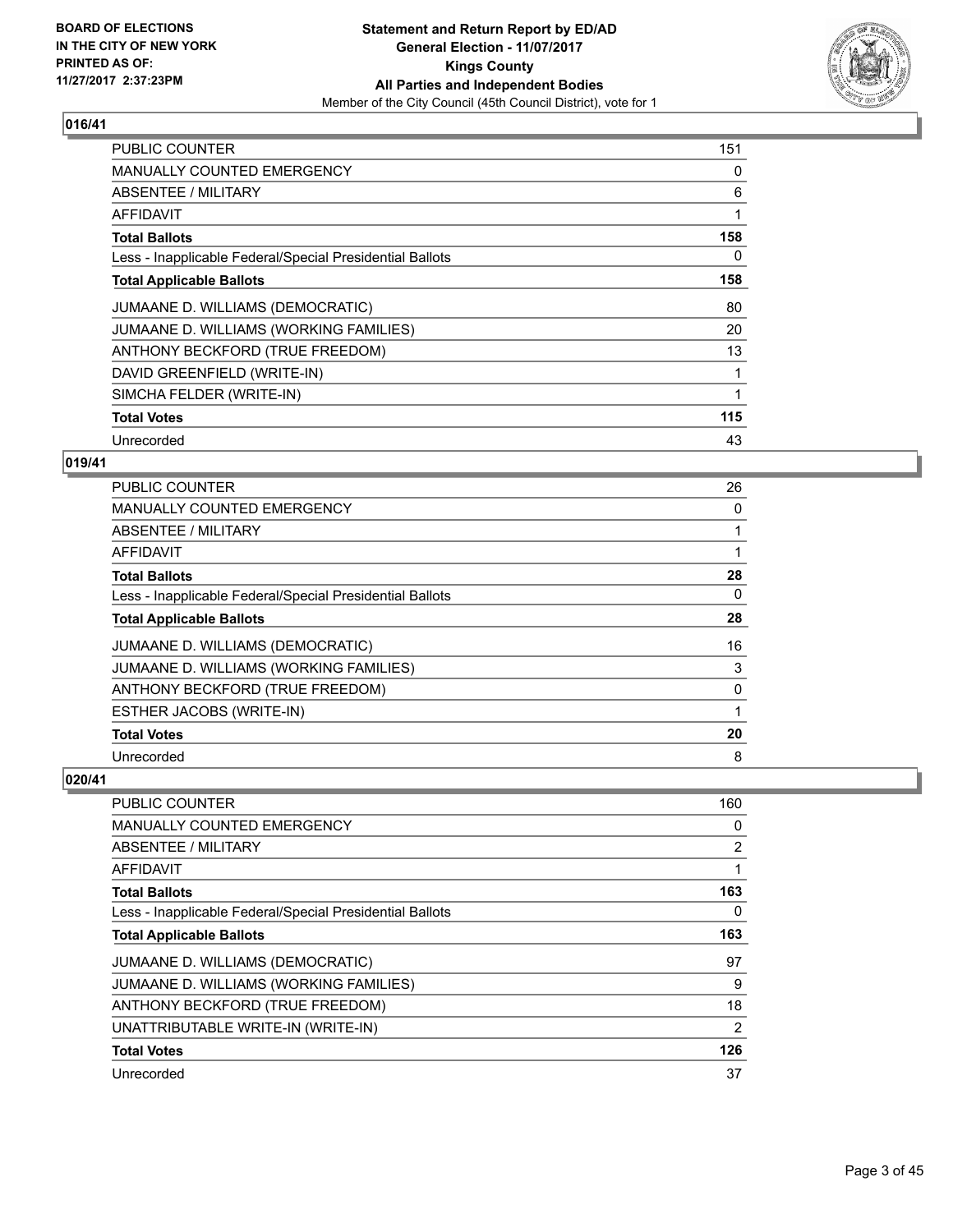

| <b>PUBLIC COUNTER</b>                                    | 271 |
|----------------------------------------------------------|-----|
| <b>MANUALLY COUNTED EMERGENCY</b>                        | 0   |
| ABSENTEE / MILITARY                                      | 5   |
| <b>AFFIDAVIT</b>                                         | 1   |
| <b>Total Ballots</b>                                     | 277 |
| Less - Inapplicable Federal/Special Presidential Ballots | 0   |
| <b>Total Applicable Ballots</b>                          | 277 |
| JUMAANE D. WILLIAMS (DEMOCRATIC)                         | 168 |
| JUMAANE D. WILLIAMS (WORKING FAMILIES)                   | 14  |
| ANTHONY BECKFORD (TRUE FREEDOM)                          | 15  |
| ANTHONY MOTTOZA (WRITE-IN)                               | 1   |
| ANTHONY ROTONDI (WRITE-IN)                               | 1   |
| ROBERT PAGANI (WRITE-IN)                                 | 1   |
| YAKOV YOSEF HARTMAN (WRITE-IN)                           | 1   |
| <b>Total Votes</b>                                       | 201 |
| Unrecorded                                               | 76  |

# **023/41**

| PUBLIC COUNTER                                           | 41 |
|----------------------------------------------------------|----|
| <b>MANUALLY COUNTED EMERGENCY</b>                        | 0  |
| ABSENTEE / MILITARY                                      | 0  |
| AFFIDAVIT                                                | 0  |
| <b>Total Ballots</b>                                     | 41 |
| Less - Inapplicable Federal/Special Presidential Ballots | 0  |
| <b>Total Applicable Ballots</b>                          | 41 |
| JUMAANE D. WILLIAMS (DEMOCRATIC)                         | 34 |
| JUMAANE D. WILLIAMS (WORKING FAMILIES)                   |    |
| ANTHONY BECKFORD (TRUE FREEDOM)                          |    |
| <b>Total Votes</b>                                       | 36 |
| Unrecorded                                               | 5  |

| 34 |
|----|
| 0  |
| 0  |
| 0  |
| 34 |
| 0  |
| 34 |
| 24 |
| 3  |
| 3  |
| 30 |
| 4  |
|    |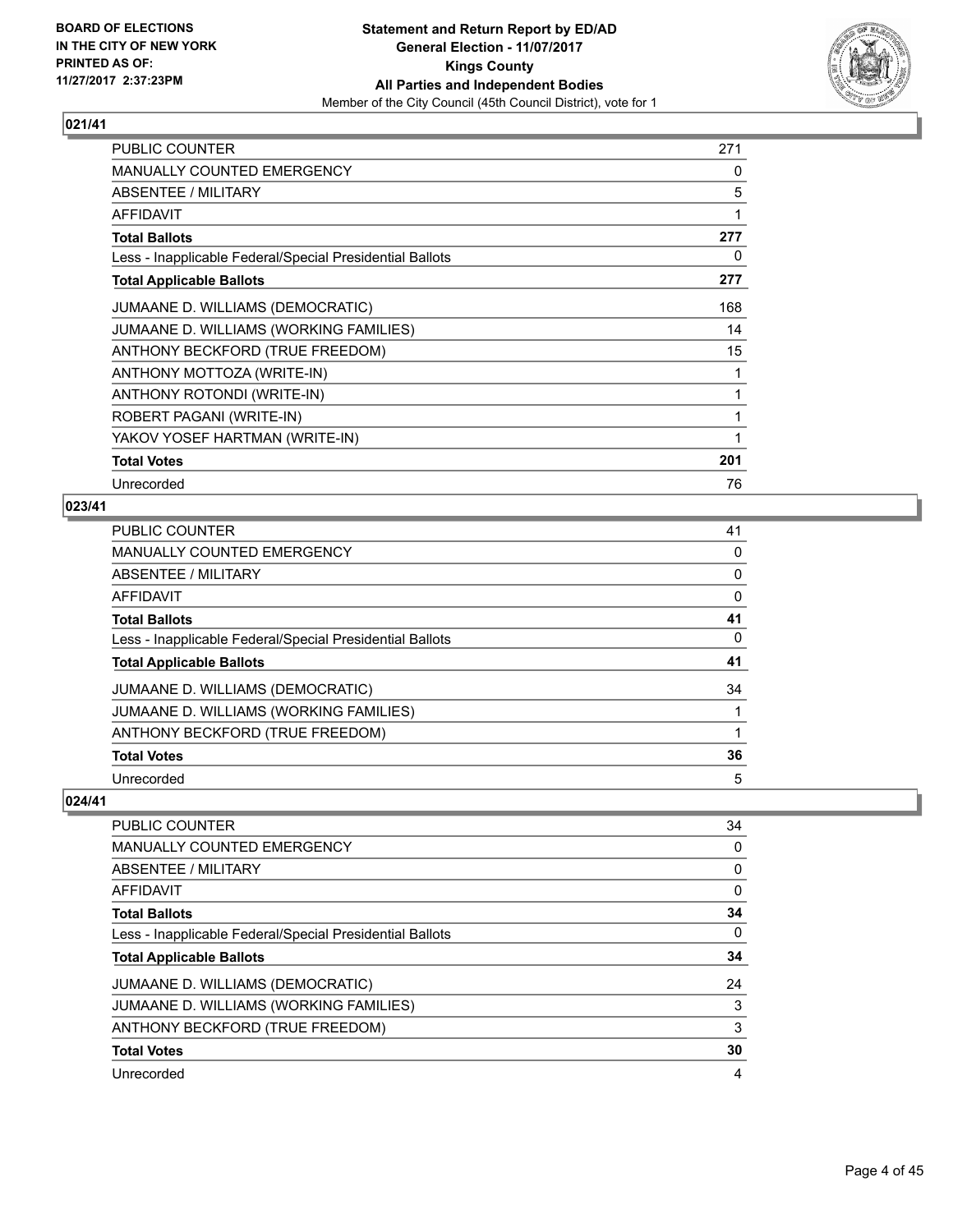

| <b>PUBLIC COUNTER</b>                                    | 35 |
|----------------------------------------------------------|----|
| <b>MANUALLY COUNTED EMERGENCY</b>                        | 0  |
| <b>ABSENTEE / MILITARY</b>                               | 0  |
| AFFIDAVIT                                                | 0  |
| <b>Total Ballots</b>                                     | 35 |
| Less - Inapplicable Federal/Special Presidential Ballots | 0  |
| <b>Total Applicable Ballots</b>                          | 35 |
| JUMAANE D. WILLIAMS (DEMOCRATIC)                         | 26 |
| JUMAANE D. WILLIAMS (WORKING FAMILIES)                   |    |
| ANTHONY BECKFORD (TRUE FREEDOM)                          |    |
| <b>Total Votes</b>                                       | 28 |
| Unrecorded                                               | 7  |

#### **026/41**

| 35       |
|----------|
| 0        |
|          |
| 0        |
| 36       |
| $\Omega$ |
| 36       |
| 31       |
|          |
|          |
| 33       |
| 3        |
|          |

| <b>PUBLIC COUNTER</b>                                    | 142 |
|----------------------------------------------------------|-----|
| <b>MANUALLY COUNTED EMERGENCY</b>                        | 0   |
| ABSENTEE / MILITARY                                      |     |
| AFFIDAVIT                                                |     |
| <b>Total Ballots</b>                                     | 144 |
| Less - Inapplicable Federal/Special Presidential Ballots | 0   |
| <b>Total Applicable Ballots</b>                          | 144 |
| JUMAANE D. WILLIAMS (DEMOCRATIC)                         | 118 |
| JUMAANE D. WILLIAMS (WORKING FAMILIES)                   | 6   |
| ANTHONY BECKFORD (TRUE FREEDOM)                          | 5   |
| <b>Total Votes</b>                                       | 129 |
| Unrecorded                                               | 15  |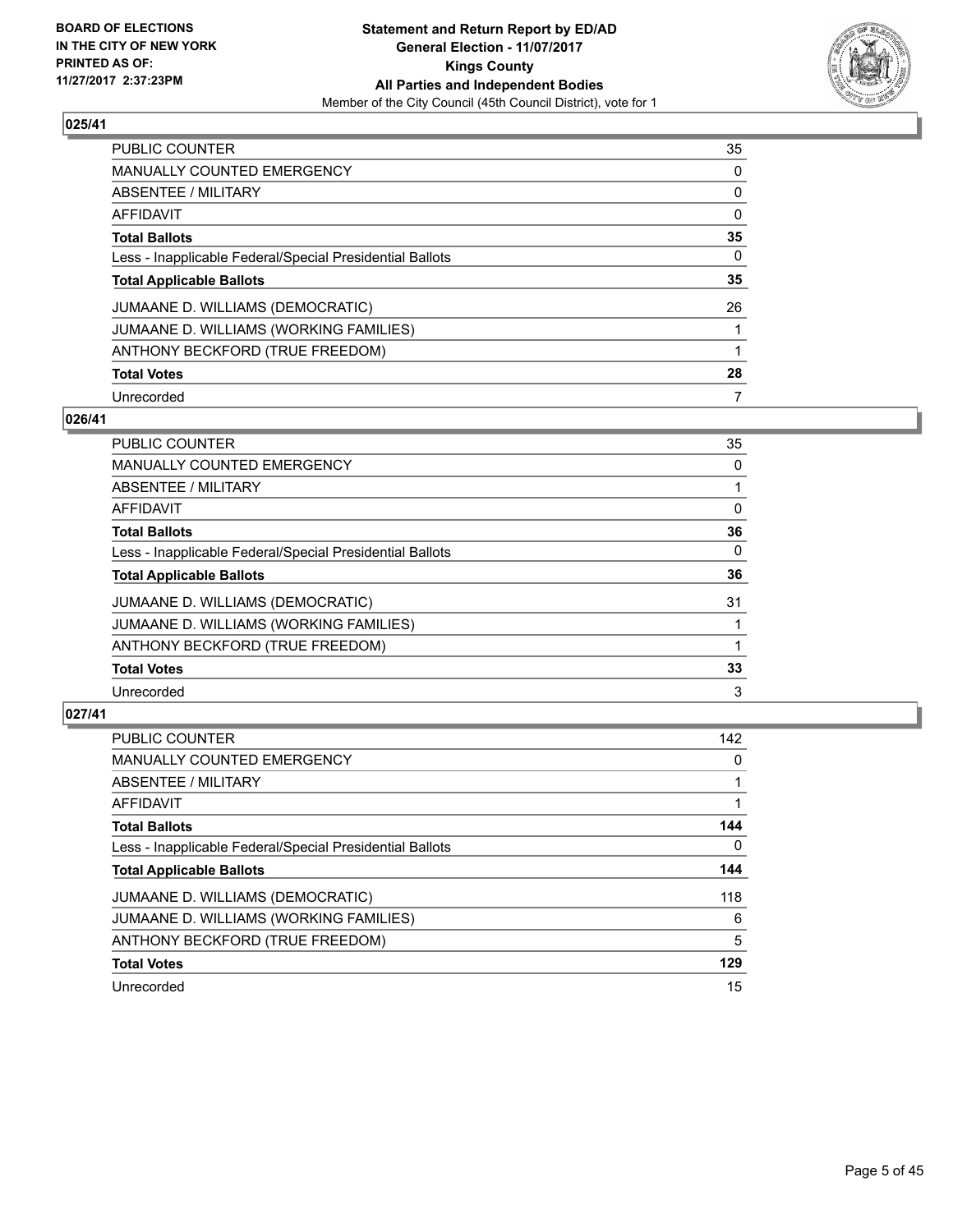

| <b>PUBLIC COUNTER</b>                                    | 313 |
|----------------------------------------------------------|-----|
| MANUALLY COUNTED EMERGENCY                               | 0   |
| ABSENTEE / MILITARY                                      | 4   |
| <b>AFFIDAVIT</b>                                         | 2   |
| <b>Total Ballots</b>                                     | 319 |
| Less - Inapplicable Federal/Special Presidential Ballots | 0   |
| <b>Total Applicable Ballots</b>                          | 319 |
| JUMAANE D. WILLIAMS (DEMOCRATIC)                         | 252 |
| JUMAANE D. WILLIAMS (WORKING FAMILIES)                   | 18  |
| ANTHONY BECKFORD (TRUE FREEDOM)                          | 11  |
| JOHN QUAGLIONE (WRITE-IN)                                |     |
| <b>Total Votes</b>                                       | 282 |
| Unrecorded                                               | 37  |

#### **029/41**

| <b>Total Votes</b>                                       | 8 |
|----------------------------------------------------------|---|
| ANTHONY BECKFORD (TRUE FREEDOM)                          | 0 |
| JUMAANE D. WILLIAMS (WORKING FAMILIES)                   | 0 |
| JUMAANE D. WILLIAMS (DEMOCRATIC)                         | 8 |
| <b>Total Applicable Ballots</b>                          | 8 |
| Less - Inapplicable Federal/Special Presidential Ballots | 0 |
| <b>Total Ballots</b>                                     | 8 |
| <b>AFFIDAVIT</b>                                         | 0 |
| ABSENTEE / MILITARY                                      | 0 |
| <b>MANUALLY COUNTED EMERGENCY</b>                        | 0 |
| PUBLIC COUNTER                                           | 8 |

| <b>PUBLIC COUNTER</b>                                    | 205 |
|----------------------------------------------------------|-----|
| <b>MANUALLY COUNTED EMERGENCY</b>                        | 0   |
| ABSENTEE / MILITARY                                      | 2   |
| AFFIDAVIT                                                |     |
| <b>Total Ballots</b>                                     | 208 |
| Less - Inapplicable Federal/Special Presidential Ballots | 0   |
| <b>Total Applicable Ballots</b>                          | 208 |
| JUMAANE D. WILLIAMS (DEMOCRATIC)                         | 195 |
| JUMAANE D. WILLIAMS (WORKING FAMILIES)                   | 5   |
| ANTHONY BECKFORD (TRUE FREEDOM)                          |     |
| <b>Total Votes</b>                                       | 201 |
| Unrecorded                                               |     |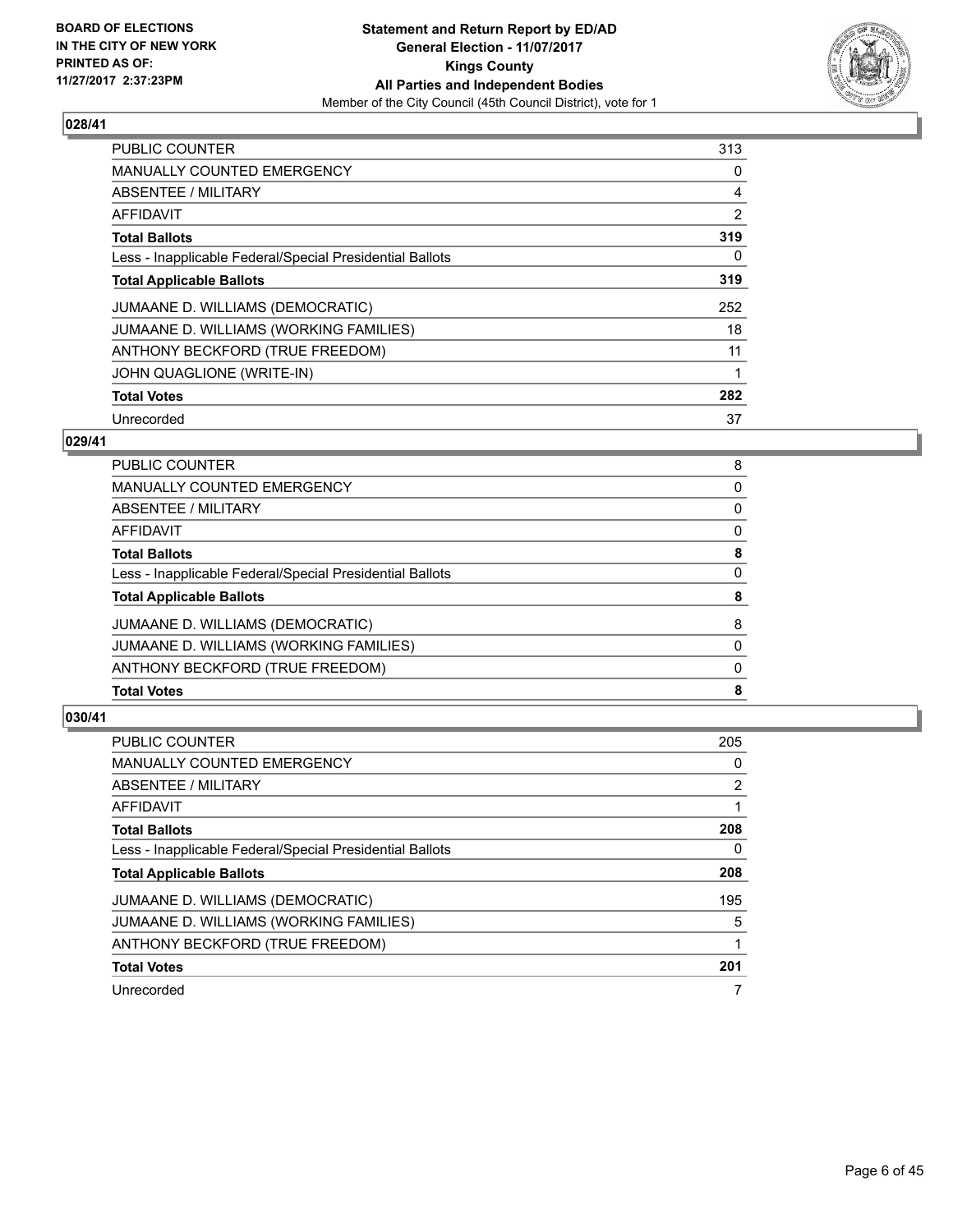

| <b>PUBLIC COUNTER</b>                                    | 212 |
|----------------------------------------------------------|-----|
| <b>MANUALLY COUNTED EMERGENCY</b>                        | 0   |
| ABSENTEE / MILITARY                                      |     |
| AFFIDAVIT                                                |     |
| <b>Total Ballots</b>                                     | 220 |
| Less - Inapplicable Federal/Special Presidential Ballots | 0   |
| <b>Total Applicable Ballots</b>                          | 220 |
| JUMAANE D. WILLIAMS (DEMOCRATIC)                         | 209 |
|                                                          |     |
| JUMAANE D. WILLIAMS (WORKING FAMILIES)                   | 6   |
| ANTHONY BECKFORD (TRUE FREEDOM)                          |     |
| <b>Total Votes</b>                                       | 216 |

#### **032/41**

| PUBLIC COUNTER                                           | 173 |
|----------------------------------------------------------|-----|
| <b>MANUALLY COUNTED EMERGENCY</b>                        | 0   |
| ABSENTEE / MILITARY                                      | 4   |
| AFFIDAVIT                                                | 0   |
| <b>Total Ballots</b>                                     | 177 |
| Less - Inapplicable Federal/Special Presidential Ballots | 0   |
| <b>Total Applicable Ballots</b>                          | 177 |
| JUMAANE D. WILLIAMS (DEMOCRATIC)                         | 168 |
| JUMAANE D. WILLIAMS (WORKING FAMILIES)                   | 4   |
| ANTHONY BECKFORD (TRUE FREEDOM)                          |     |
| UNATTRIBUTABLE WRITE-IN (WRITE-IN)                       | 1   |
| <b>Total Votes</b>                                       | 174 |
| Unrecorded                                               | 3   |

| <b>PUBLIC COUNTER</b>                                    | 213 |
|----------------------------------------------------------|-----|
| <b>MANUALLY COUNTED EMERGENCY</b>                        | 0   |
| ABSENTEE / MILITARY                                      | 6   |
| AFFIDAVIT                                                |     |
| <b>Total Ballots</b>                                     | 220 |
| Less - Inapplicable Federal/Special Presidential Ballots | 0   |
|                                                          |     |
| <b>Total Applicable Ballots</b>                          | 220 |
| JUMAANE D. WILLIAMS (DEMOCRATIC)                         | 194 |
| JUMAANE D. WILLIAMS (WORKING FAMILIES)                   | 8   |
| ANTHONY BECKFORD (TRUE FREEDOM)                          | 8   |
| <b>Total Votes</b>                                       | 210 |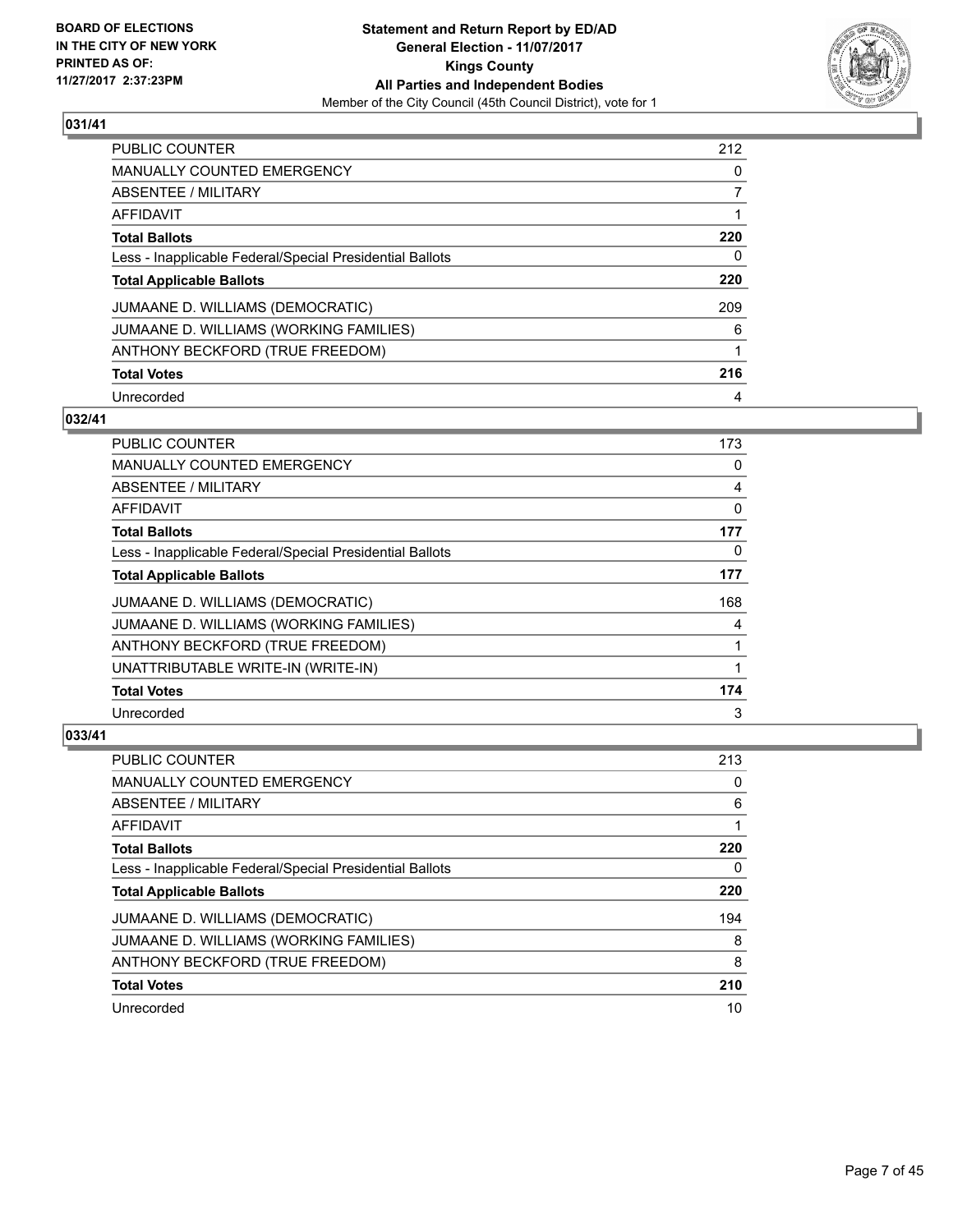

| <b>PUBLIC COUNTER</b>                                    | 222 |
|----------------------------------------------------------|-----|
| <b>MANUALLY COUNTED EMERGENCY</b>                        | 0   |
| ABSENTEE / MILITARY                                      | 5   |
| AFFIDAVIT                                                | 2   |
| <b>Total Ballots</b>                                     | 229 |
| Less - Inapplicable Federal/Special Presidential Ballots | 0   |
| <b>Total Applicable Ballots</b>                          | 229 |
| JUMAANE D. WILLIAMS (DEMOCRATIC)                         | 208 |
| JUMAANE D. WILLIAMS (WORKING FAMILIES)                   | 13  |
| ANTHONY BECKFORD (TRUE FREEDOM)                          | 4   |
| <b>Total Votes</b>                                       | 225 |
| Unrecorded                                               | 4   |

#### **039/41**

| <b>PUBLIC COUNTER</b>                                    | 346 |
|----------------------------------------------------------|-----|
| <b>MANUALLY COUNTED EMERGENCY</b>                        | 0   |
| ABSENTEE / MILITARY                                      | 7   |
| <b>AFFIDAVIT</b>                                         | 2   |
| <b>Total Ballots</b>                                     | 355 |
| Less - Inapplicable Federal/Special Presidential Ballots | 0   |
| <b>Total Applicable Ballots</b>                          | 355 |
| JUMAANE D. WILLIAMS (DEMOCRATIC)                         | 325 |
| JUMAANE D. WILLIAMS (WORKING FAMILIES)                   | 8   |
| ANTHONY BECKFORD (TRUE FREEDOM)                          | 6   |
| <b>Total Votes</b>                                       | 339 |
| Unrecorded                                               | 16  |

| <b>PUBLIC COUNTER</b>                                    | 252            |
|----------------------------------------------------------|----------------|
| <b>MANUALLY COUNTED EMERGENCY</b>                        | 0              |
| ABSENTEE / MILITARY                                      | 6              |
| AFFIDAVIT                                                | $\overline{2}$ |
| <b>Total Ballots</b>                                     | 260            |
| Less - Inapplicable Federal/Special Presidential Ballots | 0              |
| <b>Total Applicable Ballots</b>                          | 260            |
| JUMAANE D. WILLIAMS (DEMOCRATIC)                         | 232            |
| JUMAANE D. WILLIAMS (WORKING FAMILIES)                   | 10             |
| ANTHONY BECKFORD (TRUE FREEDOM)                          |                |
| <b>Total Votes</b>                                       | 243            |
| Unrecorded                                               | 17             |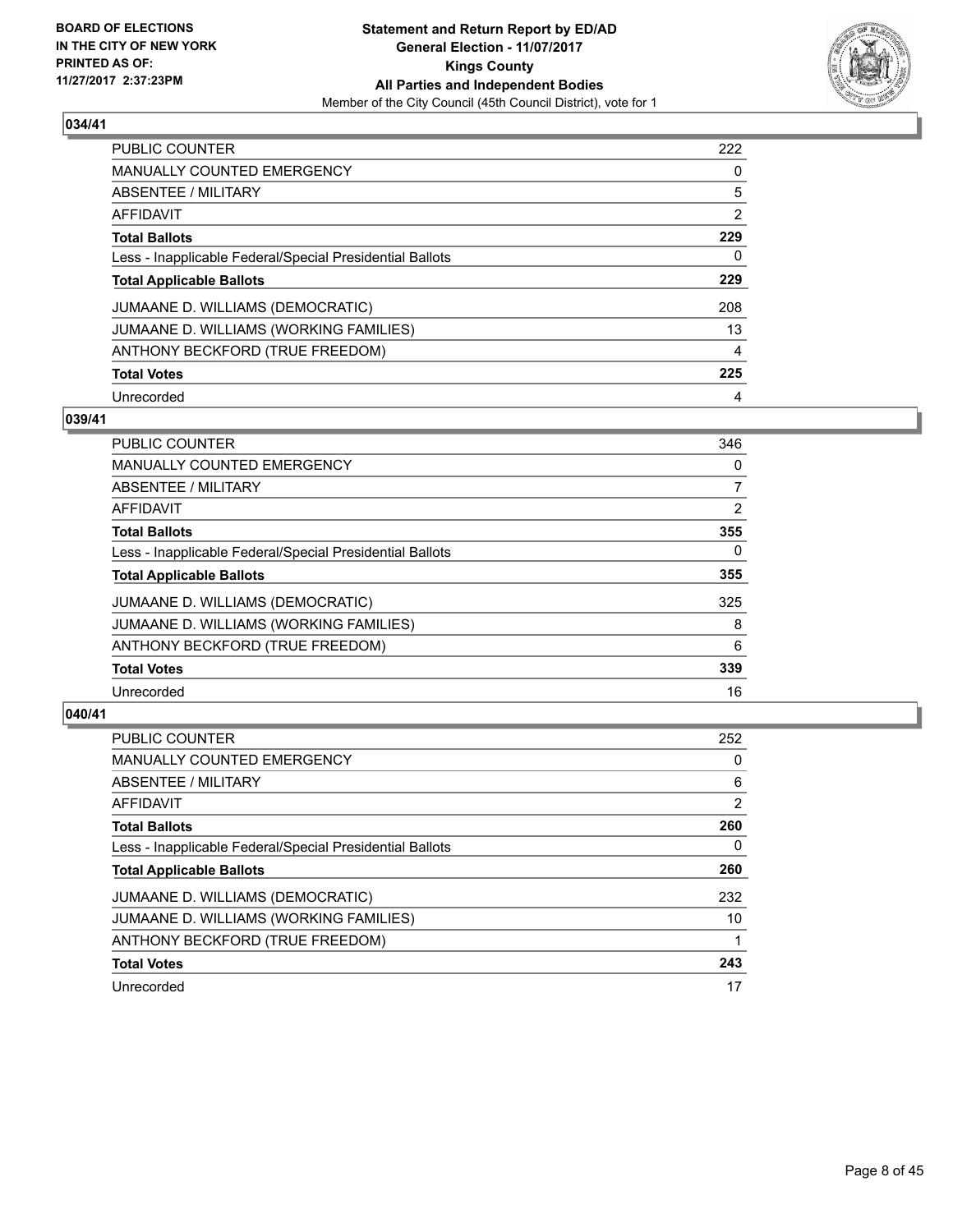

| <b>PUBLIC COUNTER</b>                                    | 260 |
|----------------------------------------------------------|-----|
| <b>MANUALLY COUNTED EMERGENCY</b>                        | 0   |
| ABSENTEE / MILITARY                                      | 10  |
| AFFIDAVIT                                                | 0   |
| <b>Total Ballots</b>                                     | 270 |
| Less - Inapplicable Federal/Special Presidential Ballots | 0   |
| <b>Total Applicable Ballots</b>                          | 270 |
| JUMAANE D. WILLIAMS (DEMOCRATIC)                         | 243 |
| JUMAANE D. WILLIAMS (WORKING FAMILIES)                   | 6   |
| ANTHONY BECKFORD (TRUE FREEDOM)                          |     |
| ERICK C. EARLE (WRITE-IN)                                |     |
| <b>Total Votes</b>                                       | 251 |
| Unrecorded                                               | 19  |

# **043/41**

| <b>PUBLIC COUNTER</b>                                    | 211            |
|----------------------------------------------------------|----------------|
| <b>MANUALLY COUNTED EMERGENCY</b>                        | 0              |
| ABSENTEE / MILITARY                                      | $\overline{2}$ |
| AFFIDAVIT                                                | 2              |
| <b>Total Ballots</b>                                     | 215            |
| Less - Inapplicable Federal/Special Presidential Ballots | 0              |
| <b>Total Applicable Ballots</b>                          | 215            |
| JUMAANE D. WILLIAMS (DEMOCRATIC)                         | 182            |
| JUMAANE D. WILLIAMS (WORKING FAMILIES)                   | 7              |
| ANTHONY BECKFORD (TRUE FREEDOM)                          | 3              |
| MATHIEU EUGENE (WRITE-IN)                                | 1              |
| <b>Total Votes</b>                                       | 193            |
| Unrecorded                                               | 22             |

| <b>PUBLIC COUNTER</b>                                    | 223 |
|----------------------------------------------------------|-----|
| <b>MANUALLY COUNTED EMERGENCY</b>                        | 0   |
| ABSENTEE / MILITARY                                      | 4   |
| AFFIDAVIT                                                |     |
| <b>Total Ballots</b>                                     | 228 |
| Less - Inapplicable Federal/Special Presidential Ballots | 0   |
| <b>Total Applicable Ballots</b>                          | 228 |
| JUMAANE D. WILLIAMS (DEMOCRATIC)                         | 209 |
| JUMAANE D. WILLIAMS (WORKING FAMILIES)                   | 5   |
| ANTHONY BECKFORD (TRUE FREEDOM)                          | 5   |
| <b>Total Votes</b>                                       | 219 |
| Unrecorded                                               | 9   |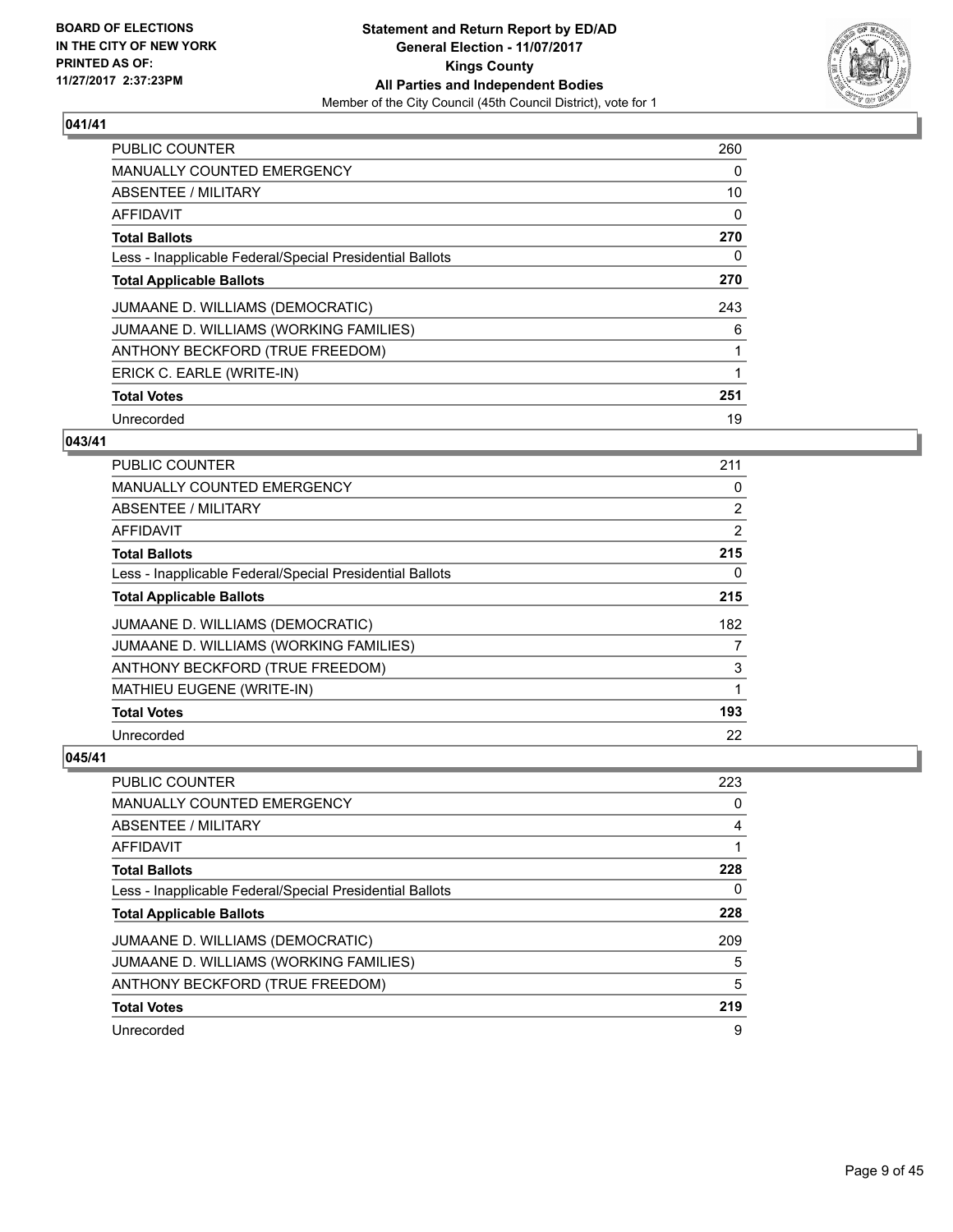

| PUBLIC COUNTER                                           | 246      |
|----------------------------------------------------------|----------|
| <b>MANUALLY COUNTED EMERGENCY</b>                        | 0        |
| ABSENTEE / MILITARY                                      | 5        |
| AFFIDAVIT                                                | 4        |
| <b>Total Ballots</b>                                     | 255      |
| Less - Inapplicable Federal/Special Presidential Ballots | 0        |
| <b>Total Applicable Ballots</b>                          | 255      |
| JUMAANE D. WILLIAMS (DEMOCRATIC)                         | 241      |
| JUMAANE D. WILLIAMS (WORKING FAMILIES)                   | 4        |
| ANTHONY BECKFORD (TRUE FREEDOM)                          | $\Omega$ |
| <b>Total Votes</b>                                       | 245      |
| Unrecorded                                               | 10       |

#### **048/41**

| <b>PUBLIC COUNTER</b>                                    | 136            |
|----------------------------------------------------------|----------------|
| <b>MANUALLY COUNTED EMERGENCY</b>                        | 0              |
| ABSENTEE / MILITARY                                      | $\overline{2}$ |
| <b>AFFIDAVIT</b>                                         | $\overline{2}$ |
| <b>Total Ballots</b>                                     | 140            |
| Less - Inapplicable Federal/Special Presidential Ballots | $\Omega$       |
| <b>Total Applicable Ballots</b>                          | 140            |
| JUMAANE D. WILLIAMS (DEMOCRATIC)                         | 134            |
| JUMAANE D. WILLIAMS (WORKING FAMILIES)                   | $\overline{2}$ |
| ANTHONY BECKFORD (TRUE FREEDOM)                          | 2              |
| <b>Total Votes</b>                                       | 138            |
| Unrecorded                                               | $\overline{2}$ |

| <b>PUBLIC COUNTER</b>                                    | 241            |
|----------------------------------------------------------|----------------|
| <b>MANUALLY COUNTED EMERGENCY</b>                        | 0              |
| <b>ABSENTEE / MILITARY</b>                               | 1              |
| <b>AFFIDAVIT</b>                                         | 0              |
| <b>Total Ballots</b>                                     | 242            |
| Less - Inapplicable Federal/Special Presidential Ballots | 0              |
| <b>Total Applicable Ballots</b>                          | 242            |
| JUMAANE D. WILLIAMS (DEMOCRATIC)                         | 114            |
| JUMAANE D. WILLIAMS (WORKING FAMILIES)                   | 17             |
| ANTHONY BECKFORD (TRUE FREEDOM)                          | 18             |
| AKIVA KLEIN (WRITE-IN)                                   | 1              |
| AKIVA LEIBIER (WRITE-IN)                                 | 1              |
| ESTHER NEWMAN (WRITE-IN)                                 | $\overline{2}$ |
| LINDA LOVELACE (WRITE-IN)                                | 1              |
| UNATTRIBUTABLE WRITE-IN (WRITE-IN)                       | 5              |
| WOLF SENDER (WRITE-IN)                                   | 1              |
| YISRAEL KUTZ (WRITE-IN)                                  | 1              |
| <b>Total Votes</b>                                       | 161            |
| Unrecorded                                               | 81             |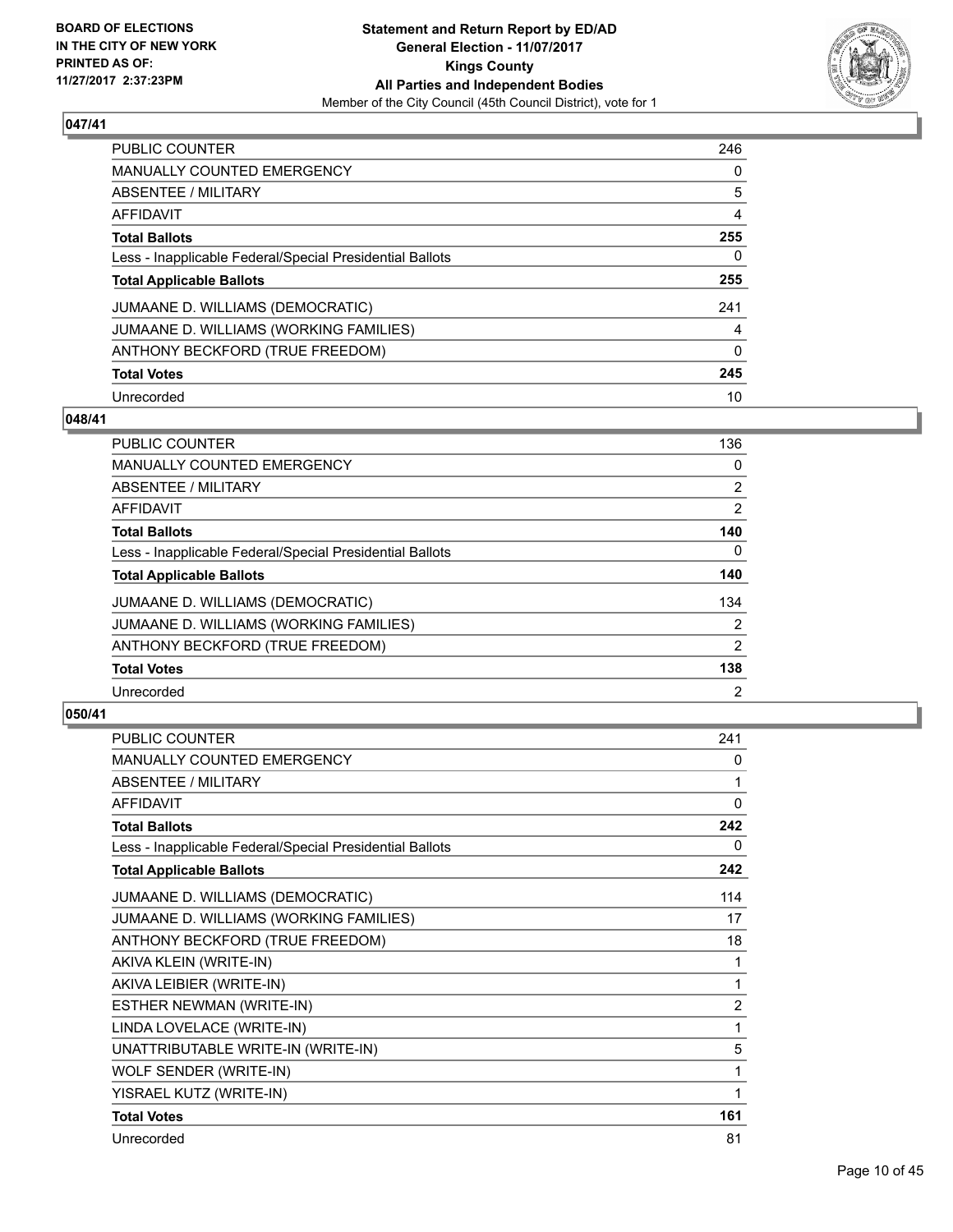

| <b>PUBLIC COUNTER</b>                                    | 69             |
|----------------------------------------------------------|----------------|
| <b>MANUALLY COUNTED EMERGENCY</b>                        | 0              |
| ABSENTEE / MILITARY                                      |                |
| <b>AFFIDAVIT</b>                                         |                |
| <b>Total Ballots</b>                                     | 71             |
| Less - Inapplicable Federal/Special Presidential Ballots | 0              |
| <b>Total Applicable Ballots</b>                          | 71             |
| JUMAANE D. WILLIAMS (DEMOCRATIC)                         | 58             |
| JUMAANE D. WILLIAMS (WORKING FAMILIES)                   | 3              |
| ANTHONY BECKFORD (TRUE FREEDOM)                          | 1              |
| UNATTRIBUTABLE WRITE-IN (WRITE-IN)                       | $\overline{2}$ |
| <b>Total Votes</b>                                       | 64             |
| Unrecorded                                               | 7              |

# **052/41**

| <b>PUBLIC COUNTER</b>                                    | 72 |
|----------------------------------------------------------|----|
| <b>MANUALLY COUNTED EMERGENCY</b>                        | 0  |
| ABSENTEE / MILITARY                                      | 2  |
| <b>AFFIDAVIT</b>                                         | 0  |
| <b>Total Ballots</b>                                     | 74 |
| Less - Inapplicable Federal/Special Presidential Ballots | 0  |
| <b>Total Applicable Ballots</b>                          | 74 |
| JUMAANE D. WILLIAMS (DEMOCRATIC)                         | 48 |
| JUMAANE D. WILLIAMS (WORKING FAMILIES)                   | 2  |
| ANTHONY BECKFORD (TRUE FREEDOM)                          | 5  |
| <b>CHARLES BING (WRITE-IN)</b>                           | 1  |
| UNATTRIBUTABLE WRITE-IN (WRITE-IN)                       | 1  |
| <b>Total Votes</b>                                       | 57 |
| Unrecorded                                               | 17 |

| PUBLIC COUNTER                                           | 114 |
|----------------------------------------------------------|-----|
| <b>MANUALLY COUNTED EMERGENCY</b>                        | 0   |
| <b>ABSENTEE / MILITARY</b>                               | 4   |
| AFFIDAVIT                                                |     |
| <b>Total Ballots</b>                                     | 119 |
| Less - Inapplicable Federal/Special Presidential Ballots | 0   |
| <b>Total Applicable Ballots</b>                          | 119 |
| JUMAANE D. WILLIAMS (DEMOCRATIC)                         | 100 |
| JUMAANE D. WILLIAMS (WORKING FAMILIES)                   | 6   |
| ANTHONY BECKFORD (TRUE FREEDOM)                          | 6   |
| <b>Total Votes</b>                                       | 112 |
| Unrecorded                                               | 7   |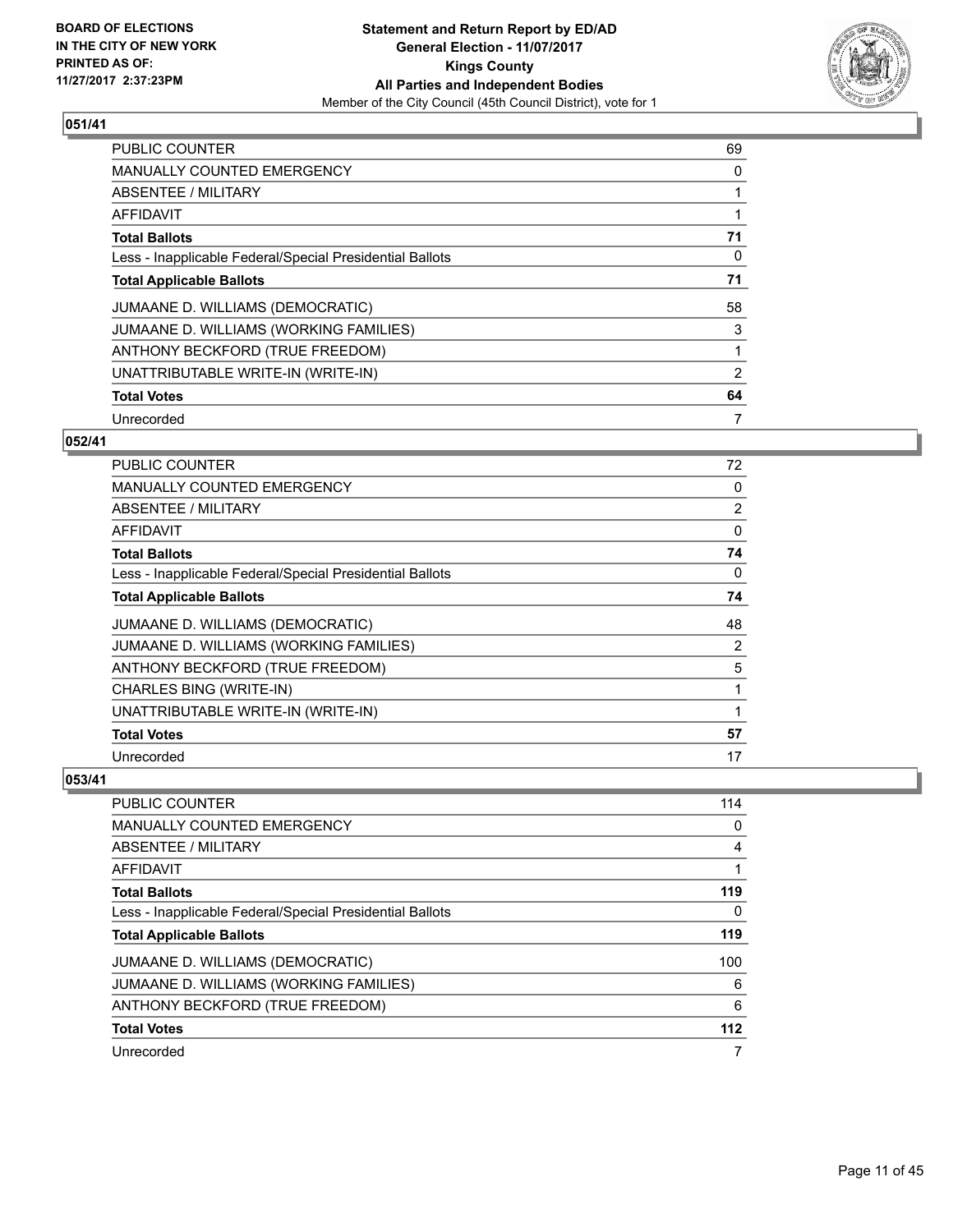

| <b>PUBLIC COUNTER</b>                                    | 175 |
|----------------------------------------------------------|-----|
| <b>MANUALLY COUNTED EMERGENCY</b>                        | 0   |
| ABSENTEE / MILITARY                                      | 0   |
| AFFIDAVIT                                                | 0   |
| <b>Total Ballots</b>                                     | 175 |
| Less - Inapplicable Federal/Special Presidential Ballots | 0   |
| <b>Total Applicable Ballots</b>                          | 175 |
| JUMAANE D. WILLIAMS (DEMOCRATIC)                         | 163 |
| JUMAANE D. WILLIAMS (WORKING FAMILIES)                   | 5   |
| ANTHONY BECKFORD (TRUE FREEDOM)                          | 2   |
| <b>Total Votes</b>                                       | 170 |
| Unrecorded                                               | 5   |

#### **055/41**

| <b>PUBLIC COUNTER</b>                                    | 247 |
|----------------------------------------------------------|-----|
| <b>MANUALLY COUNTED EMERGENCY</b>                        | 0   |
| ABSENTEE / MILITARY                                      | 15  |
| <b>AFFIDAVIT</b>                                         | 0   |
| <b>Total Ballots</b>                                     | 262 |
| Less - Inapplicable Federal/Special Presidential Ballots | 0   |
| <b>Total Applicable Ballots</b>                          | 262 |
| JUMAANE D. WILLIAMS (DEMOCRATIC)                         | 244 |
| JUMAANE D. WILLIAMS (WORKING FAMILIES)                   | 9   |
| ANTHONY BECKFORD (TRUE FREEDOM)                          | 3   |
| <b>Total Votes</b>                                       | 256 |
| Unrecorded                                               | 6   |

| PUBLIC COUNTER                                           | 90 |
|----------------------------------------------------------|----|
| <b>MANUALLY COUNTED EMERGENCY</b>                        | 0  |
| ABSENTEE / MILITARY                                      | 3  |
| AFFIDAVIT                                                | 0  |
| <b>Total Ballots</b>                                     | 93 |
| Less - Inapplicable Federal/Special Presidential Ballots | 0  |
| <b>Total Applicable Ballots</b>                          | 93 |
| JUMAANE D. WILLIAMS (DEMOCRATIC)                         | 74 |
| JUMAANE D. WILLIAMS (WORKING FAMILIES)                   | 9  |
| ANTHONY BECKFORD (TRUE FREEDOM)                          | 5  |
| AVIVA Z. PARNES (WRITE-IN)                               |    |
| <b>Total Votes</b>                                       | 89 |
| Unrecorded                                               | 4  |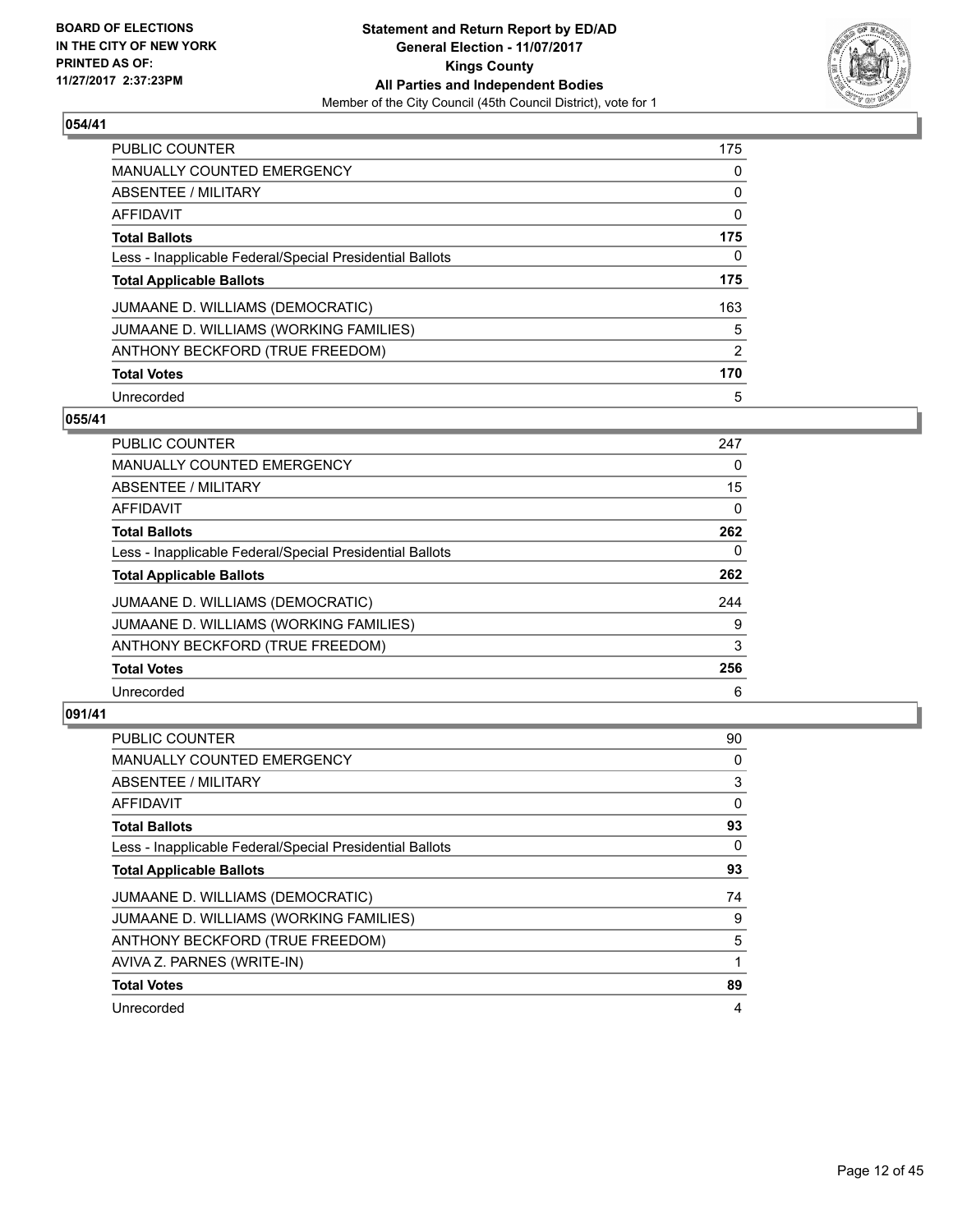

| <b>PUBLIC COUNTER</b>                                    | 168 |
|----------------------------------------------------------|-----|
| MANUALLY COUNTED EMERGENCY                               | 0   |
| ABSENTEE / MILITARY                                      | 2   |
| AFFIDAVIT                                                | 1   |
| <b>Total Ballots</b>                                     | 171 |
| Less - Inapplicable Federal/Special Presidential Ballots | 0   |
| <b>Total Applicable Ballots</b>                          | 171 |
| JUMAANE D. WILLIAMS (DEMOCRATIC)                         | 89  |
| JUMAANE D. WILLIAMS (WORKING FAMILIES)                   | 21  |
| ANTHONY BECKFORD (TRUE FREEDOM)                          | 21  |
| <b>MOSHE PERLMAN (WRITE-IN)</b>                          | 1   |
| SHEA RUBENSTEIN (WRITE-IN)                               | 1   |
| YECHESKEL NEUHOFF (WRITE-IN)                             | 1   |
| <b>Total Votes</b>                                       | 134 |
| Unrecorded                                               | 37  |

# **096/41**

| PUBLIC COUNTER                                           | 195 |
|----------------------------------------------------------|-----|
| <b>MANUALLY COUNTED EMERGENCY</b>                        | 0   |
| <b>ABSENTEE / MILITARY</b>                               | 6   |
| <b>AFFIDAVIT</b>                                         | 0   |
| <b>Total Ballots</b>                                     | 201 |
| Less - Inapplicable Federal/Special Presidential Ballots | 0   |
| <b>Total Applicable Ballots</b>                          | 201 |
| JUMAANE D. WILLIAMS (DEMOCRATIC)                         | 182 |
| JUMAANE D. WILLIAMS (WORKING FAMILIES)                   | 9   |
| ANTHONY BECKFORD (TRUE FREEDOM)                          | 4   |
| <b>Total Votes</b>                                       | 195 |
| Unrecorded                                               | 6   |

| <b>PUBLIC COUNTER</b>                                    | 219                   |
|----------------------------------------------------------|-----------------------|
| MANUALLY COUNTED EMERGENCY                               | 0                     |
| ABSENTEE / MILITARY                                      | 0                     |
| AFFIDAVIT                                                | $\mathbf{2}^{\prime}$ |
| <b>Total Ballots</b>                                     | 221                   |
| Less - Inapplicable Federal/Special Presidential Ballots | 0                     |
| <b>Total Applicable Ballots</b>                          | 221                   |
| JUMAANE D. WILLIAMS (DEMOCRATIC)                         | 204                   |
| JUMAANE D. WILLIAMS (WORKING FAMILIES)                   | 7                     |
| ANTHONY BECKFORD (TRUE FREEDOM)                          | 3                     |
| <b>Total Votes</b>                                       | 214                   |
| Unrecorded                                               | 7                     |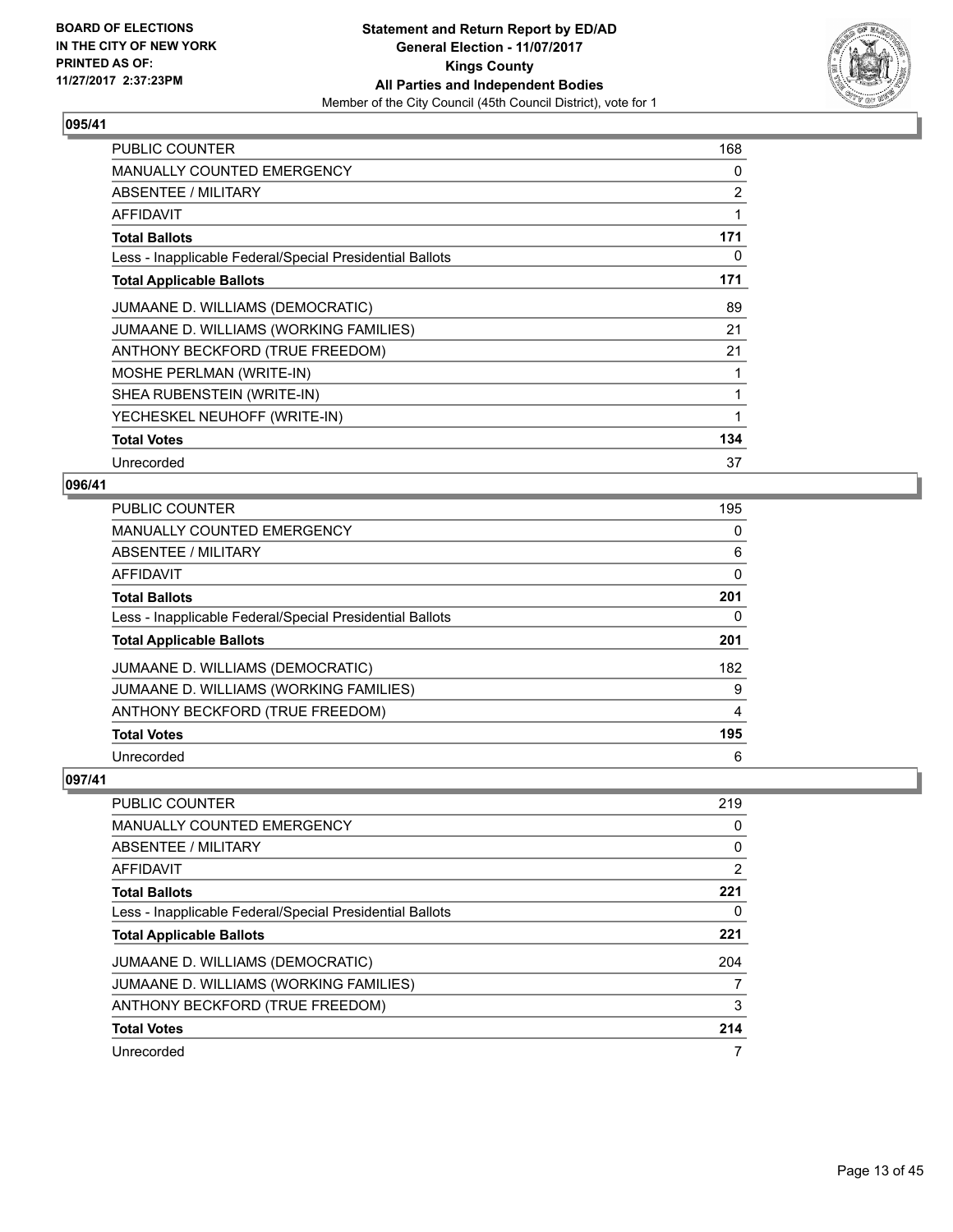

| <b>PUBLIC COUNTER</b>                                    | 109 |
|----------------------------------------------------------|-----|
| <b>MANUALLY COUNTED EMERGENCY</b>                        | 0   |
| ABSENTEE / MILITARY                                      | 0   |
| AFFIDAVIT                                                |     |
| <b>Total Ballots</b>                                     | 110 |
| Less - Inapplicable Federal/Special Presidential Ballots | 0   |
| <b>Total Applicable Ballots</b>                          | 110 |
| JUMAANE D. WILLIAMS (DEMOCRATIC)                         | 97  |
| JUMAANE D. WILLIAMS (WORKING FAMILIES)                   | 3   |
| ANTHONY BECKFORD (TRUE FREEDOM)                          | 4   |
| <b>Total Votes</b>                                       | 104 |
| Unrecorded                                               | 6   |

| <b>Total Votes</b>                                       | 0 |
|----------------------------------------------------------|---|
| ANTHONY BECKFORD (TRUE FREEDOM)                          | 0 |
| JUMAANE D. WILLIAMS (WORKING FAMILIES)                   | 0 |
| JUMAANE D. WILLIAMS (DEMOCRATIC)                         | 0 |
| <b>Total Applicable Ballots</b>                          | 0 |
| Less - Inapplicable Federal/Special Presidential Ballots | 0 |
| <b>Total Ballots</b>                                     | 0 |
| AFFIDAVIT                                                | 0 |
| ABSENTEE / MILITARY                                      | 0 |
| MANUALLY COUNTED EMERGENCY                               | 0 |
| <b>PUBLIC COUNTER</b>                                    | 0 |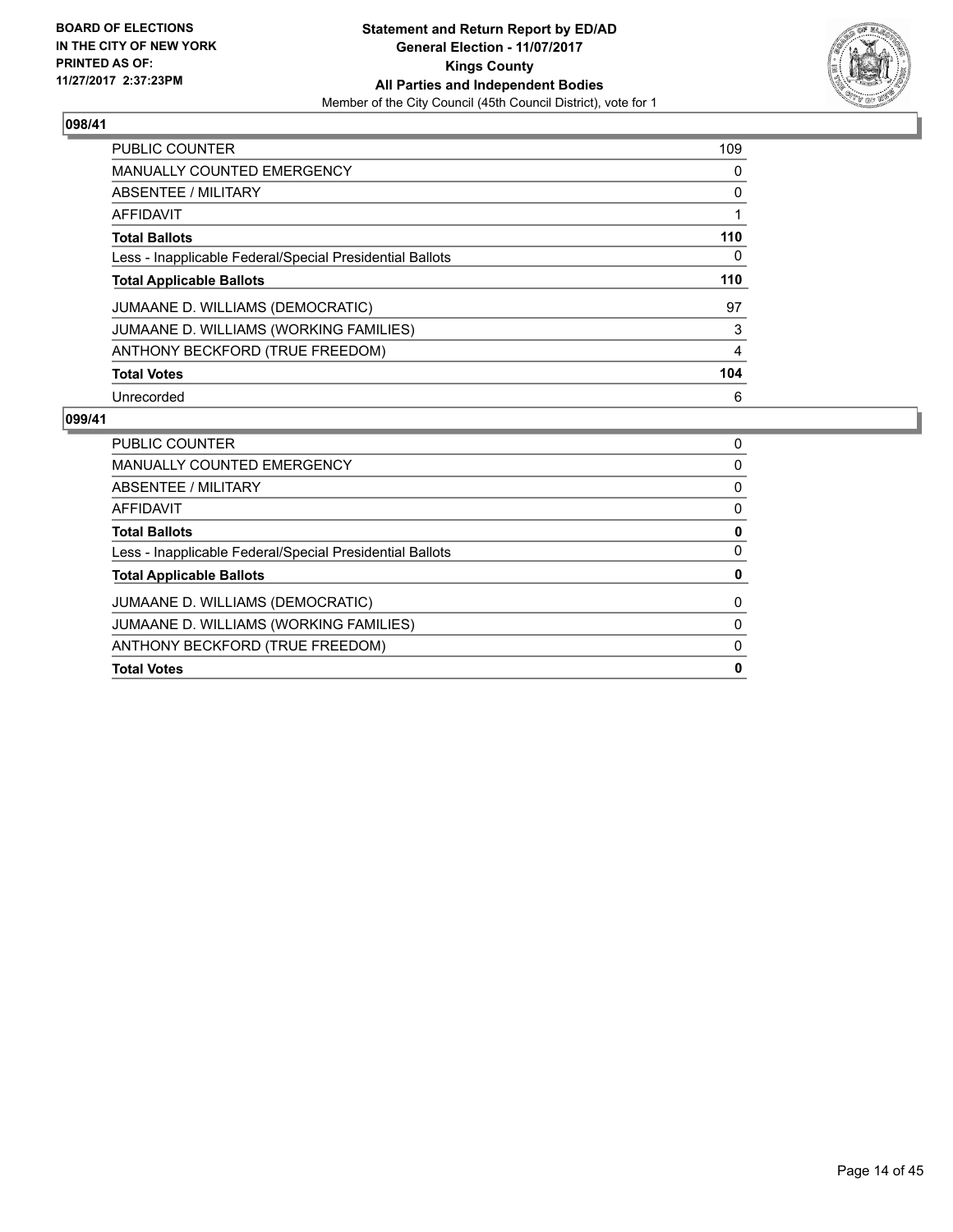

| <b>PUBLIC COUNTER</b>                                    | 293 |
|----------------------------------------------------------|-----|
| <b>MANUALLY COUNTED EMERGENCY</b>                        | 0   |
| ABSENTEE / MILITARY                                      | 6   |
| AFFIDAVIT                                                | 2   |
| <b>Total Ballots</b>                                     | 301 |
| Less - Inapplicable Federal/Special Presidential Ballots | 0   |
| <b>Total Applicable Ballots</b>                          | 301 |
| JUMAANE D. WILLIAMS (DEMOCRATIC)                         | 176 |
| JUMAANE D. WILLIAMS (WORKING FAMILIES)                   | 35  |
| ANTHONY BECKFORD (TRUE FREEDOM)                          | 19  |
| ROBERT CORNEGY (WRITE-IN)                                | 1   |
| SHIMOFY FELDMAN (WRITE-IN)                               | 1   |
| UNATTRIBUTABLE WRITE-IN (WRITE-IN)                       | 2   |
| <b>Total Votes</b>                                       | 234 |
| Unrecorded                                               | 67  |

| <b>PUBLIC COUNTER</b>                                    | 146 |
|----------------------------------------------------------|-----|
| MANUALLY COUNTED EMERGENCY                               | 0   |
| ABSENTEE / MILITARY                                      | 4   |
| AFFIDAVIT                                                | 0   |
| <b>Total Ballots</b>                                     | 150 |
| Less - Inapplicable Federal/Special Presidential Ballots | 0   |
| <b>Total Applicable Ballots</b>                          | 150 |
| JUMAANE D. WILLIAMS (DEMOCRATIC)                         | 96  |
| JUMAANE D. WILLIAMS (WORKING FAMILIES)                   | 32  |
| ANTHONY BECKFORD (TRUE FREEDOM)                          | 7   |
| MICHAEL R. PASTERNAK (WRITE-IN)                          | 1   |
| <b>Total Votes</b>                                       | 136 |
| Unrecorded                                               | 14  |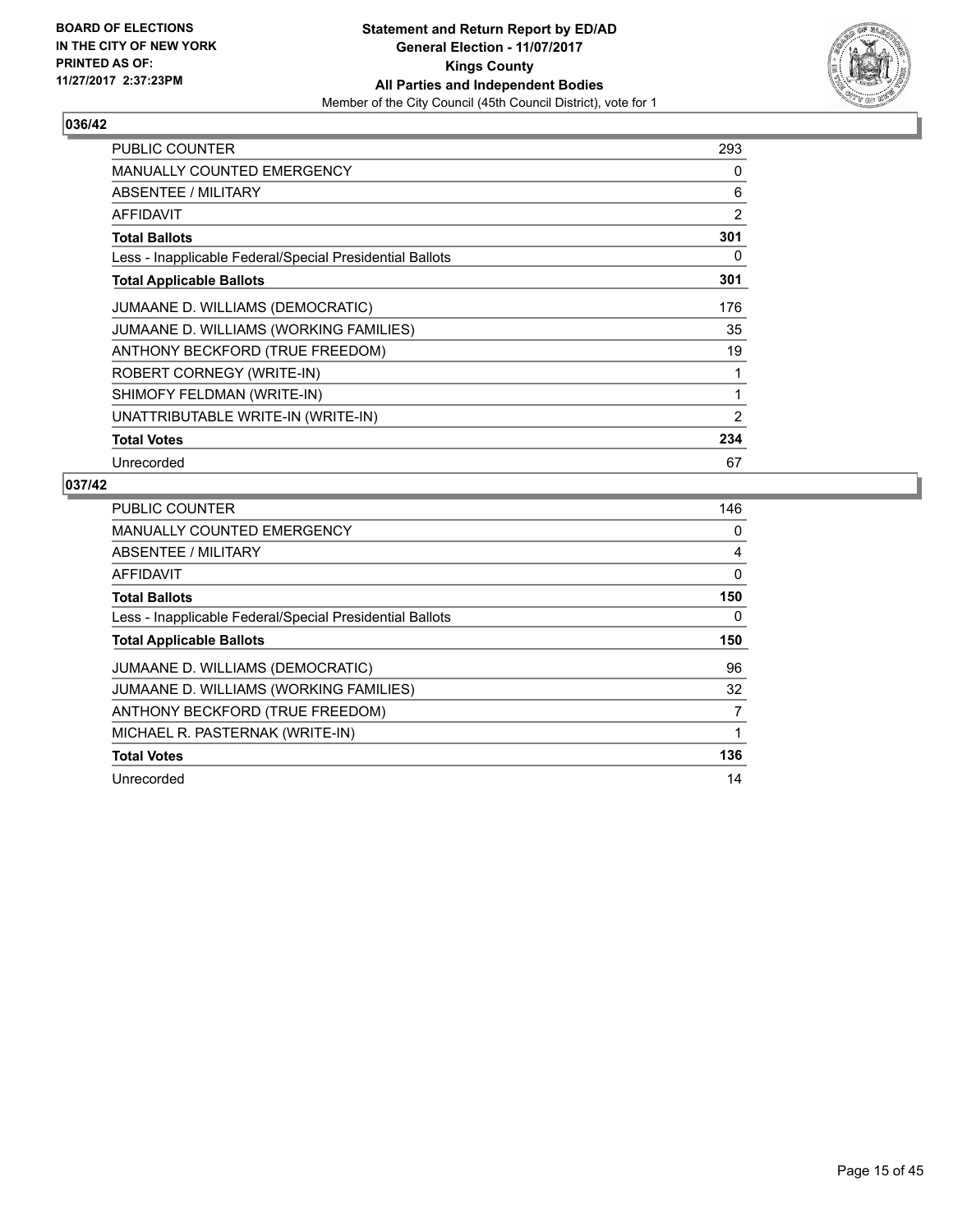

| <b>PUBLIC COUNTER</b>                                    | 209            |
|----------------------------------------------------------|----------------|
| <b>MANUALLY COUNTED EMERGENCY</b>                        | 0              |
| ABSENTEE / MILITARY                                      | 2              |
| <b>AFFIDAVIT</b>                                         | 0              |
| <b>Total Ballots</b>                                     | 211            |
| Less - Inapplicable Federal/Special Presidential Ballots | 0              |
| <b>Total Applicable Ballots</b>                          | 211            |
| JUMAANE D. WILLIAMS (DEMOCRATIC)                         | 98             |
| JUMAANE D. WILLIAMS (WORKING FAMILIES)                   | 13             |
| ANTHONY BECKFORD (TRUE FREEDOM)                          | 18             |
| <b>GERRER REBBE (WRITE-IN)</b>                           | 1              |
| MICHAEL KAUFMAN (WRITE-IN)                               | 1              |
| MICHAEL KOFEMAN (WRITE-IN)                               | 1              |
| UNATTRIBUTABLE WRITE-IN (WRITE-IN)                       | $\overline{2}$ |
| <b>Total Votes</b>                                       | 134            |
| Unrecorded                                               | 77             |

# **039/42**

| <b>PUBLIC COUNTER</b>                                    | 298 |
|----------------------------------------------------------|-----|
| <b>MANUALLY COUNTED EMERGENCY</b>                        | 0   |
| ABSENTEE / MILITARY                                      | 3   |
| AFFIDAVIT                                                | 2   |
| <b>Total Ballots</b>                                     | 303 |
| Less - Inapplicable Federal/Special Presidential Ballots | 0   |
| <b>Total Applicable Ballots</b>                          | 303 |
| JUMAANE D. WILLIAMS (DEMOCRATIC)                         | 267 |
| JUMAANE D. WILLIAMS (WORKING FAMILIES)                   | 13  |
|                                                          |     |
| ANTHONY BECKFORD (TRUE FREEDOM)                          | 8   |
| <b>Total Votes</b>                                       | 288 |

| <b>PUBLIC COUNTER</b>                                    | 297 |
|----------------------------------------------------------|-----|
| <b>MANUALLY COUNTED EMERGENCY</b>                        | 0   |
| ABSENTEE / MILITARY                                      | 4   |
| AFFIDAVIT                                                | 7   |
| <b>Total Ballots</b>                                     | 308 |
| Less - Inapplicable Federal/Special Presidential Ballots | 0   |
| <b>Total Applicable Ballots</b>                          | 308 |
| JUMAANE D. WILLIAMS (DEMOCRATIC)                         | 274 |
| JUMAANE D. WILLIAMS (WORKING FAMILIES)                   | 13  |
| ANTHONY BECKFORD (TRUE FREEDOM)                          | 4   |
| MATHIEU EUGENE (WRITE-IN)                                |     |
| <b>Total Votes</b>                                       | 292 |
| Unrecorded                                               | 16  |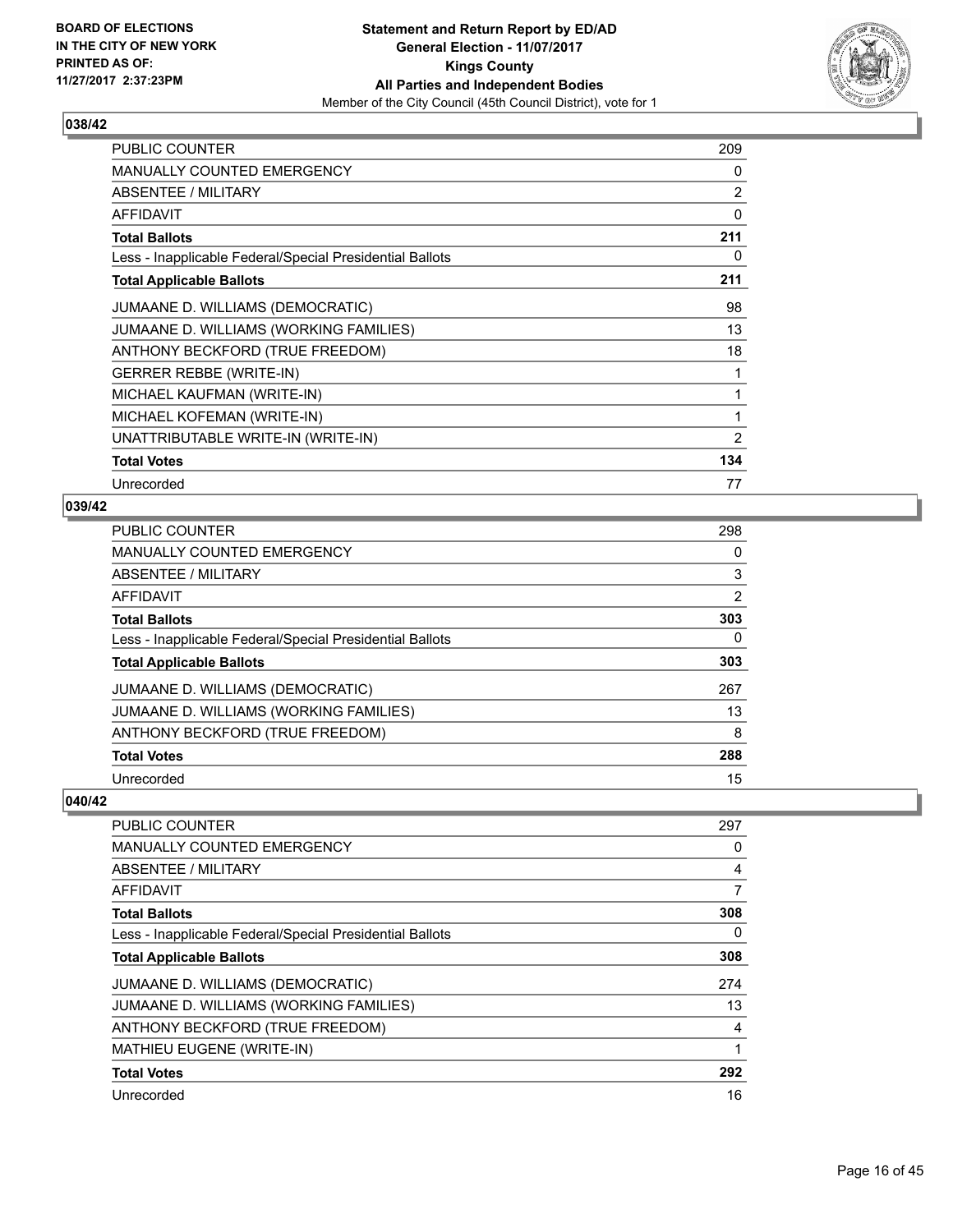

| <b>PUBLIC COUNTER</b>                                    | 315 |
|----------------------------------------------------------|-----|
| <b>MANUALLY COUNTED EMERGENCY</b>                        | 0   |
| ABSENTEE / MILITARY                                      | 2   |
| AFFIDAVIT                                                | 3   |
| <b>Total Ballots</b>                                     | 320 |
| Less - Inapplicable Federal/Special Presidential Ballots | 0   |
| <b>Total Applicable Ballots</b>                          | 320 |
| JUMAANE D. WILLIAMS (DEMOCRATIC)                         | 293 |
| JUMAANE D. WILLIAMS (WORKING FAMILIES)                   | 13  |
| ANTHONY BECKFORD (TRUE FREEDOM)                          | 3   |
| UNATTRIBUTABLE WRITE-IN (WRITE-IN)                       | 1   |
| <b>Total Votes</b>                                       | 310 |
| Unrecorded                                               | 10  |

# **042/42**

| PUBLIC COUNTER                                           | 276 |
|----------------------------------------------------------|-----|
| <b>MANUALLY COUNTED EMERGENCY</b>                        | 0   |
| ABSENTEE / MILITARY                                      | 6   |
| AFFIDAVIT                                                | 3   |
| <b>Total Ballots</b>                                     | 285 |
| Less - Inapplicable Federal/Special Presidential Ballots | 0   |
| <b>Total Applicable Ballots</b>                          | 285 |
| JUMAANE D. WILLIAMS (DEMOCRATIC)                         | 256 |
| JUMAANE D. WILLIAMS (WORKING FAMILIES)                   | 8   |
| ANTHONY BECKFORD (TRUE FREEDOM)                          | 6   |
| UNATTRIBUTABLE WRITE-IN (WRITE-IN)                       | 2   |
| <b>Total Votes</b>                                       | 272 |
| Unrecorded                                               | 13  |

| <b>PUBLIC COUNTER</b>                                    | 210 |
|----------------------------------------------------------|-----|
| <b>MANUALLY COUNTED EMERGENCY</b>                        | 0   |
| ABSENTEE / MILITARY                                      | 5   |
| AFFIDAVIT                                                | 0   |
| <b>Total Ballots</b>                                     | 215 |
| Less - Inapplicable Federal/Special Presidential Ballots | 0   |
| <b>Total Applicable Ballots</b>                          | 215 |
| JUMAANE D. WILLIAMS (DEMOCRATIC)                         | 192 |
| JUMAANE D. WILLIAMS (WORKING FAMILIES)                   | 12  |
| ANTHONY BECKFORD (TRUE FREEDOM)                          | 2   |
| <b>Total Votes</b>                                       | 206 |
| Unrecorded                                               | 9   |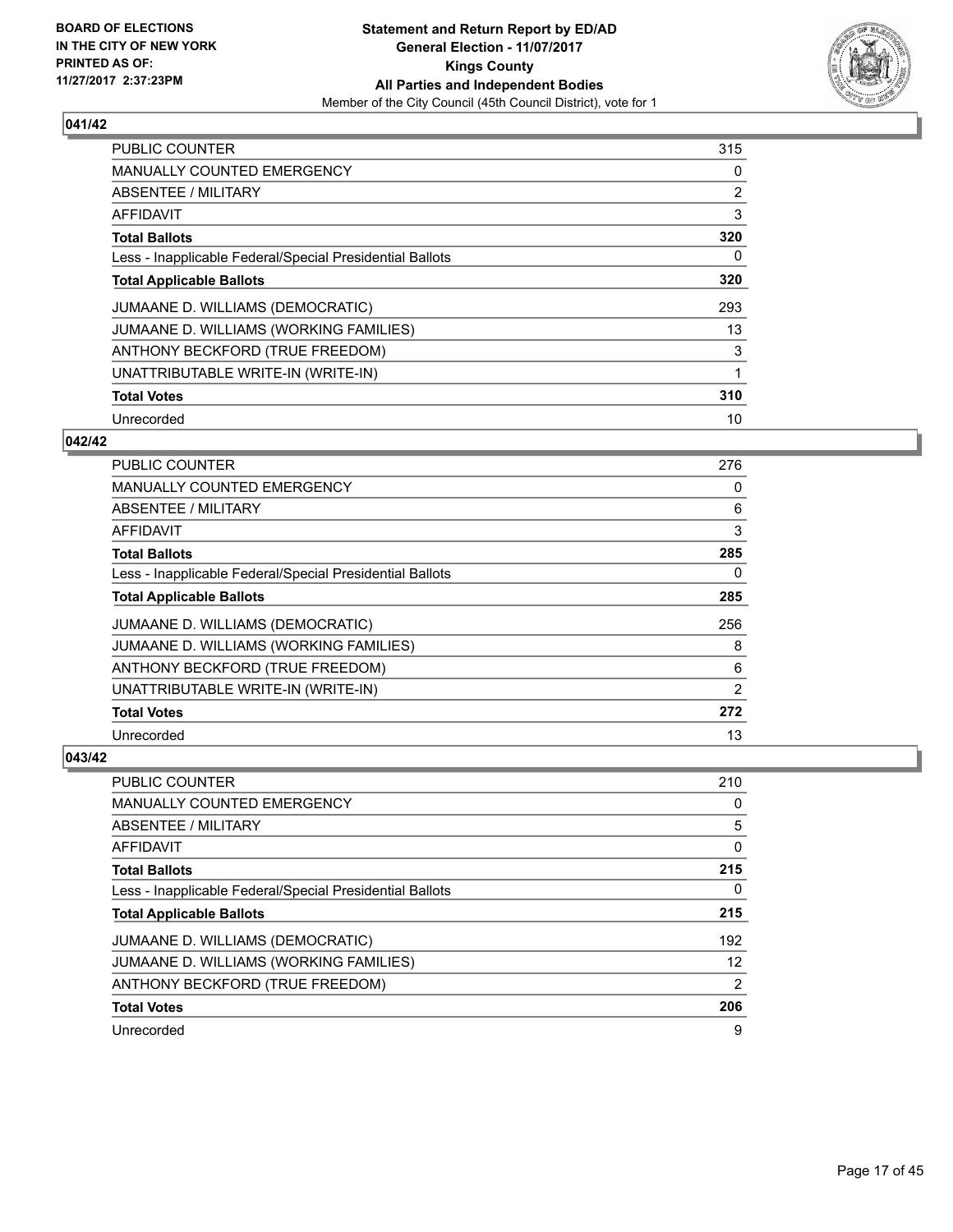

| <b>PUBLIC COUNTER</b>                                    | 174 |
|----------------------------------------------------------|-----|
| <b>MANUALLY COUNTED EMERGENCY</b>                        | 0   |
| ABSENTEE / MILITARY                                      | 4   |
| AFFIDAVIT                                                | 3   |
| <b>Total Ballots</b>                                     | 181 |
| Less - Inapplicable Federal/Special Presidential Ballots | 0   |
| <b>Total Applicable Ballots</b>                          | 181 |
| JUMAANE D. WILLIAMS (DEMOCRATIC)                         | 165 |
| JUMAANE D. WILLIAMS (WORKING FAMILIES)                   | 5   |
| ANTHONY BECKFORD (TRUE FREEDOM)                          | 2   |
| <b>Total Votes</b>                                       | 172 |
| Unrecorded                                               | 9   |

#### **045/42**

| <b>PUBLIC COUNTER</b>                                    | 235 |
|----------------------------------------------------------|-----|
| <b>MANUALLY COUNTED EMERGENCY</b>                        | 0   |
| ABSENTEE / MILITARY                                      | 3   |
| <b>AFFIDAVIT</b>                                         | 2   |
| <b>Total Ballots</b>                                     | 240 |
| Less - Inapplicable Federal/Special Presidential Ballots | 0   |
| <b>Total Applicable Ballots</b>                          | 240 |
| JUMAANE D. WILLIAMS (DEMOCRATIC)                         | 221 |
| JUMAANE D. WILLIAMS (WORKING FAMILIES)                   | 8   |
| ANTHONY BECKFORD (TRUE FREEDOM)                          | 2   |
| <b>Total Votes</b>                                       | 231 |
| Unrecorded                                               | 9   |

| <b>PUBLIC COUNTER</b>                                    | 229            |
|----------------------------------------------------------|----------------|
| <b>MANUALLY COUNTED EMERGENCY</b>                        | 0              |
| ABSENTEE / MILITARY                                      | 5              |
| AFFIDAVIT                                                | $\overline{2}$ |
| <b>Total Ballots</b>                                     | 236            |
| Less - Inapplicable Federal/Special Presidential Ballots | 0              |
| <b>Total Applicable Ballots</b>                          | 236            |
| JUMAANE D. WILLIAMS (DEMOCRATIC)                         | 224            |
| JUMAANE D. WILLIAMS (WORKING FAMILIES)                   | 3              |
| ANTHONY BECKFORD (TRUE FREEDOM)                          | 6              |
| <b>Total Votes</b>                                       | 233            |
| Unrecorded                                               | 3              |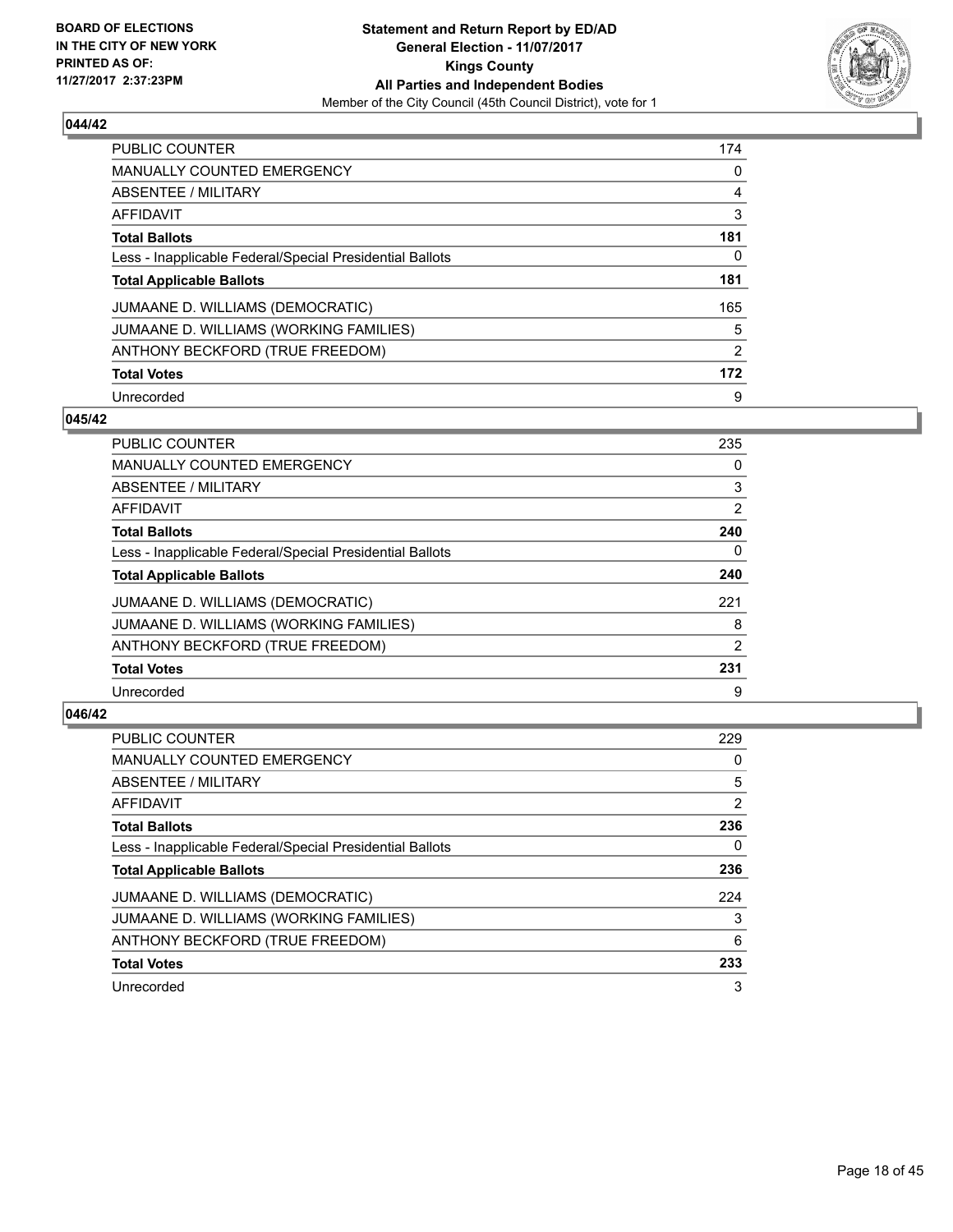

| <b>PUBLIC COUNTER</b>                                    | 214 |
|----------------------------------------------------------|-----|
| <b>MANUALLY COUNTED EMERGENCY</b>                        | 0   |
| ABSENTEE / MILITARY                                      | 2   |
| AFFIDAVIT                                                |     |
| <b>Total Ballots</b>                                     | 217 |
| Less - Inapplicable Federal/Special Presidential Ballots | 0   |
| <b>Total Applicable Ballots</b>                          | 217 |
| JUMAANE D. WILLIAMS (DEMOCRATIC)                         | 194 |
| JUMAANE D. WILLIAMS (WORKING FAMILIES)                   |     |
| ANTHONY BECKFORD (TRUE FREEDOM)                          | 8   |
| UNATTRIBUTABLE WRITE-IN (WRITE-IN)                       | 1   |
| <b>Total Votes</b>                                       | 210 |
| Unrecorded                                               | 7   |

#### **048/42**

| <b>PUBLIC COUNTER</b>                                    | 285 |
|----------------------------------------------------------|-----|
| <b>MANUALLY COUNTED EMERGENCY</b>                        | 0   |
| ABSENTEE / MILITARY                                      | 7   |
| AFFIDAVIT                                                | 0   |
| <b>Total Ballots</b>                                     | 292 |
| Less - Inapplicable Federal/Special Presidential Ballots | 0   |
| <b>Total Applicable Ballots</b>                          | 292 |
| JUMAANE D. WILLIAMS (DEMOCRATIC)                         | 243 |
| JUMAANE D. WILLIAMS (WORKING FAMILIES)                   | 28  |
| ANTHONY BECKFORD (TRUE FREEDOM)                          | 7   |
| BRIAN-CHRISTOPHER A. CUNNINGHAM (WRITE-IN)               | 1   |
| <b>MATHIEU EUGENE (WRITE-IN)</b>                         |     |
| SURCLIFFE T. EATTAN (WRITE-IN)                           | 1   |
| <b>Total Votes</b>                                       | 281 |
| Unrecorded                                               | 11  |

| <b>PUBLIC COUNTER</b>                                    | 284 |
|----------------------------------------------------------|-----|
| <b>MANUALLY COUNTED EMERGENCY</b>                        | 0   |
| ABSENTEE / MILITARY                                      |     |
| AFFIDAVIT                                                | 0   |
| <b>Total Ballots</b>                                     | 285 |
| Less - Inapplicable Federal/Special Presidential Ballots | 0   |
| <b>Total Applicable Ballots</b>                          | 285 |
| JUMAANE D. WILLIAMS (DEMOCRATIC)                         | 227 |
| JUMAANE D. WILLIAMS (WORKING FAMILIES)                   | 26  |
| ANTHONY BECKFORD (TRUE FREEDOM)                          | 9   |
| <b>Total Votes</b>                                       | 262 |
| Unrecorded                                               | 23  |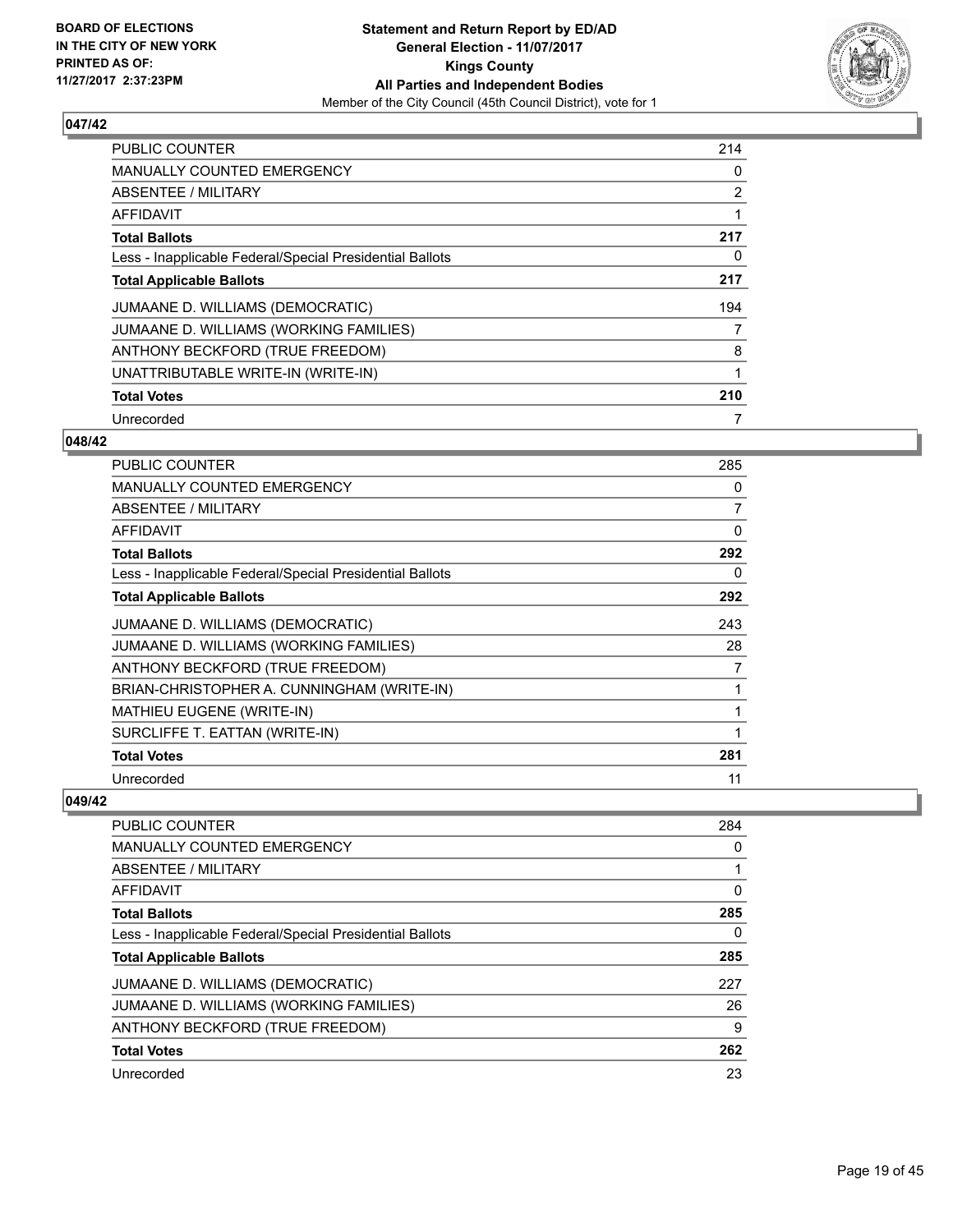

| <b>PUBLIC COUNTER</b>                                    | 229 |
|----------------------------------------------------------|-----|
| <b>MANUALLY COUNTED EMERGENCY</b>                        | 0   |
| ABSENTEE / MILITARY                                      | 2   |
| AFFIDAVIT                                                | 6   |
| <b>Total Ballots</b>                                     | 237 |
| Less - Inapplicable Federal/Special Presidential Ballots | 0   |
| <b>Total Applicable Ballots</b>                          | 237 |
| JUMAANE D. WILLIAMS (DEMOCRATIC)                         | 206 |
| JUMAANE D. WILLIAMS (WORKING FAMILIES)                   | 13  |
| ANTHONY BECKFORD (TRUE FREEDOM)                          | 5   |
| <b>Total Votes</b>                                       | 224 |
| Unrecorded                                               | 13  |

#### **051/42**

| <b>PUBLIC COUNTER</b>                                    | 180 |
|----------------------------------------------------------|-----|
| <b>MANUALLY COUNTED EMERGENCY</b>                        | 0   |
| ABSENTEE / MILITARY                                      | 4   |
| AFFIDAVIT                                                |     |
| <b>Total Ballots</b>                                     | 185 |
| Less - Inapplicable Federal/Special Presidential Ballots | 0   |
| <b>Total Applicable Ballots</b>                          | 185 |
| JUMAANE D. WILLIAMS (DEMOCRATIC)                         | 156 |
| JUMAANE D. WILLIAMS (WORKING FAMILIES)                   | 10  |
| ANTHONY BECKFORD (TRUE FREEDOM)                          | 7   |
| AVIVA PAPNES (WRITE-IN)                                  | 1   |
| <b>Total Votes</b>                                       | 174 |
| Unrecorded                                               | 11  |

| PUBLIC COUNTER                                           | 217 |
|----------------------------------------------------------|-----|
| <b>MANUALLY COUNTED EMERGENCY</b>                        | 0   |
| ABSENTEE / MILITARY                                      | 7   |
| AFFIDAVIT                                                |     |
| <b>Total Ballots</b>                                     | 225 |
| Less - Inapplicable Federal/Special Presidential Ballots | 0   |
| <b>Total Applicable Ballots</b>                          | 225 |
| JUMAANE D. WILLIAMS (DEMOCRATIC)                         | 188 |
| JUMAANE D. WILLIAMS (WORKING FAMILIES)                   | 17  |
| ANTHONY BECKFORD (TRUE FREEDOM)                          | 9   |
| DULVI WEISS (WRITE-IN)                                   |     |
| UNATTRIBUTABLE WRITE-IN (WRITE-IN)                       |     |
| <b>Total Votes</b>                                       | 216 |
| Unrecorded                                               | 9   |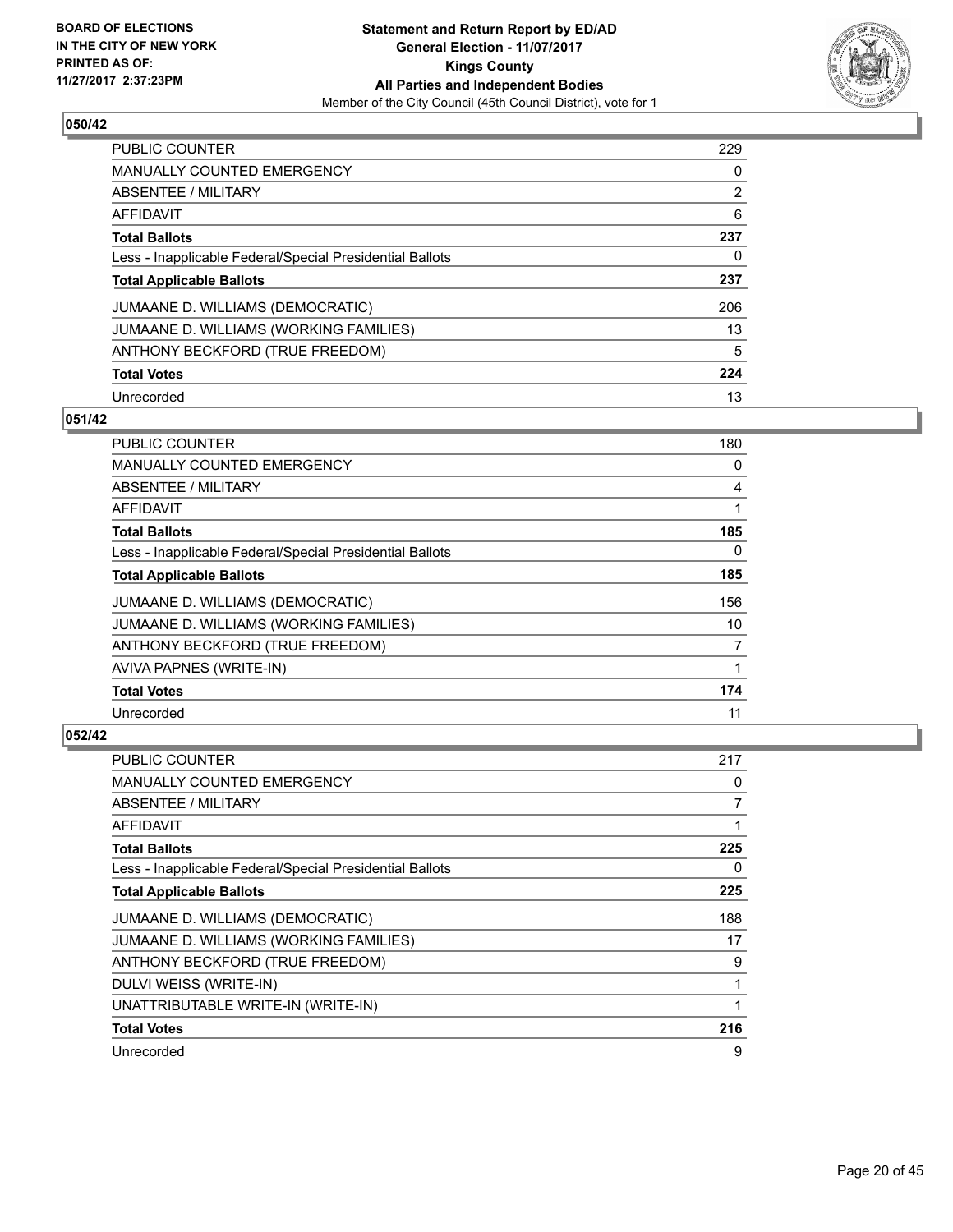

| <b>PUBLIC COUNTER</b>                                    | 193 |
|----------------------------------------------------------|-----|
| <b>MANUALLY COUNTED EMERGENCY</b>                        | 0   |
| ABSENTEE / MILITARY                                      | 8   |
| AFFIDAVIT                                                | 2   |
| <b>Total Ballots</b>                                     | 203 |
| Less - Inapplicable Federal/Special Presidential Ballots | 0   |
| <b>Total Applicable Ballots</b>                          | 203 |
| JUMAANE D. WILLIAMS (DEMOCRATIC)                         | 165 |
| JUMAANE D. WILLIAMS (WORKING FAMILIES)                   | 22  |
| ANTHONY BECKFORD (TRUE FREEDOM)                          | 7   |
| <b>Total Votes</b>                                       | 194 |
| Unrecorded                                               | 9   |

#### **054/42**

| <b>PUBLIC COUNTER</b>                                    | 252 |
|----------------------------------------------------------|-----|
| <b>MANUALLY COUNTED EMERGENCY</b>                        | 0   |
| ABSENTEE / MILITARY                                      | 9   |
| AFFIDAVIT                                                | 0   |
| <b>Total Ballots</b>                                     | 261 |
| Less - Inapplicable Federal/Special Presidential Ballots | 0   |
| <b>Total Applicable Ballots</b>                          | 261 |
| JUMAANE D. WILLIAMS (DEMOCRATIC)                         | 233 |
| JUMAANE D. WILLIAMS (WORKING FAMILIES)                   | 16  |
| ANTHONY BECKFORD (TRUE FREEDOM)                          |     |
| BRIAN-CHRISTOPHER A. CUNNINGHAM (WRITE-IN)               |     |
| <b>Total Votes</b>                                       | 251 |
| Unrecorded                                               | 10  |

| <b>PUBLIC COUNTER</b>                                    | 220 |
|----------------------------------------------------------|-----|
| MANUALLY COUNTED EMERGENCY                               | 0   |
| ABSENTEE / MILITARY                                      | 9   |
| AFFIDAVIT                                                | 4   |
| <b>Total Ballots</b>                                     | 233 |
| Less - Inapplicable Federal/Special Presidential Ballots | 0   |
| <b>Total Applicable Ballots</b>                          | 233 |
| JUMAANE D. WILLIAMS (DEMOCRATIC)                         | 203 |
| JUMAANE D. WILLIAMS (WORKING FAMILIES)                   | 15  |
| ANTHONY BECKFORD (TRUE FREEDOM)                          | 9   |
| ERNECT SKINNER (WRITE-IN)                                | 1   |
| <b>Total Votes</b>                                       | 228 |
| Unrecorded                                               | 5   |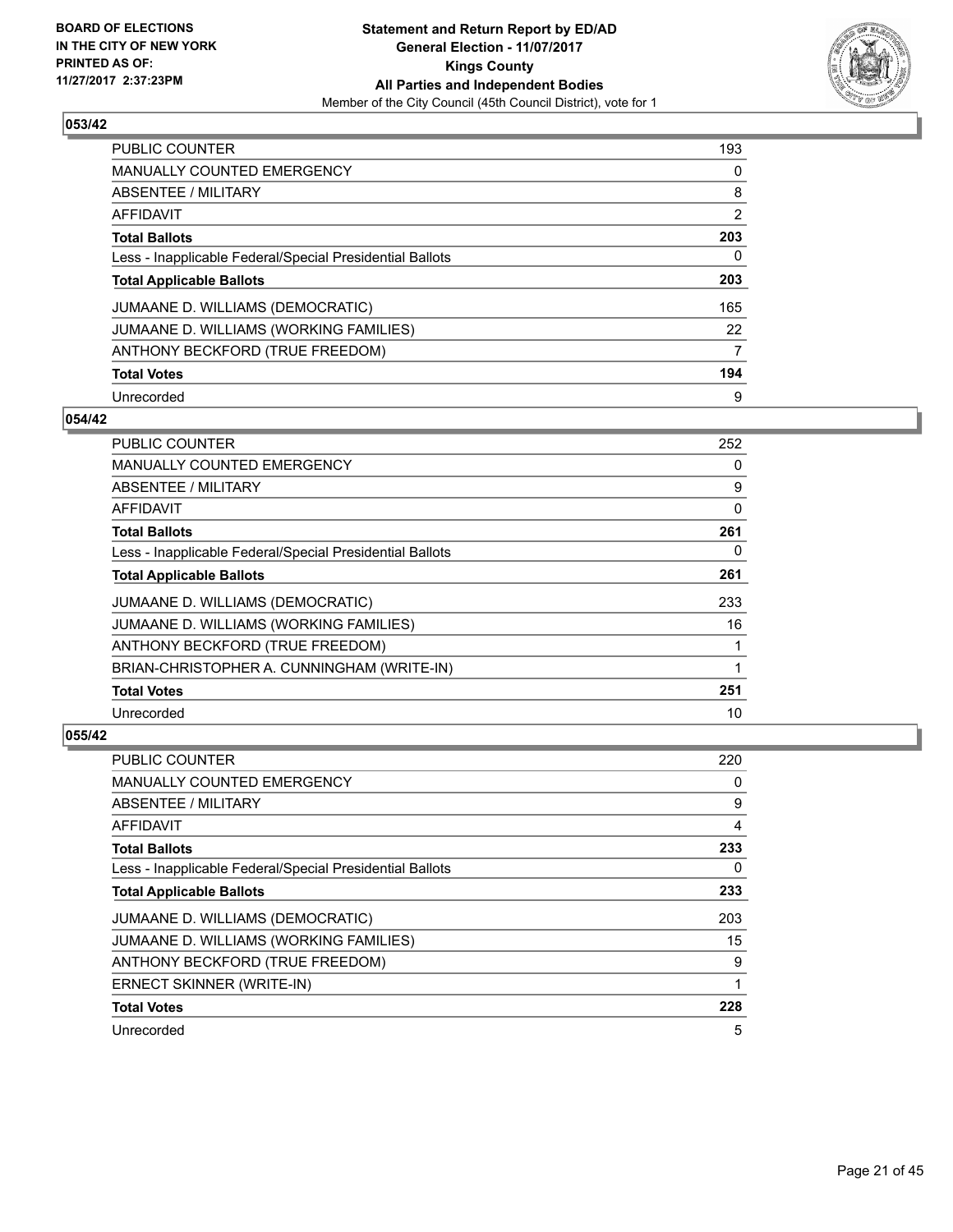

| <b>PUBLIC COUNTER</b>                                    | 235 |
|----------------------------------------------------------|-----|
| <b>MANUALLY COUNTED EMERGENCY</b>                        | 0   |
| ABSENTEE / MILITARY                                      | 3   |
| AFFIDAVIT                                                | 4   |
| <b>Total Ballots</b>                                     | 242 |
| Less - Inapplicable Federal/Special Presidential Ballots | 0   |
| <b>Total Applicable Ballots</b>                          | 242 |
| JUMAANE D. WILLIAMS (DEMOCRATIC)                         | 217 |
| JUMAANE D. WILLIAMS (WORKING FAMILIES)                   | 9   |
| ANTHONY BECKFORD (TRUE FREEDOM)                          | 10  |
| LEROY WILLIAMS (WRITE-IN)                                |     |
| <b>Total Votes</b>                                       | 237 |
| Unrecorded                                               | 5   |

## **057/42**

| PUBLIC COUNTER                                           | 288 |
|----------------------------------------------------------|-----|
| <b>MANUALLY COUNTED EMERGENCY</b>                        | 0   |
| ABSENTEE / MILITARY                                      | 8   |
| AFFIDAVIT                                                | 3   |
| <b>Total Ballots</b>                                     | 299 |
| Less - Inapplicable Federal/Special Presidential Ballots | 0   |
| <b>Total Applicable Ballots</b>                          | 299 |
| JUMAANE D. WILLIAMS (DEMOCRATIC)                         | 276 |
| JUMAANE D. WILLIAMS (WORKING FAMILIES)                   | 6   |
| ANTHONY BECKFORD (TRUE FREEDOM)                          | 3   |
| UNCOUNTED WRITE-IN PER STATUTE (WRITE-IN)                | 1   |
| <b>Total Votes</b>                                       | 286 |
| Unrecorded                                               | 13  |

| <b>PUBLIC COUNTER</b>                                    | 180            |
|----------------------------------------------------------|----------------|
| <b>MANUALLY COUNTED EMERGENCY</b>                        | 0              |
| ABSENTEE / MILITARY                                      | $\overline{2}$ |
| AFFIDAVIT                                                | $\Omega$       |
| <b>Total Ballots</b>                                     | 182            |
| Less - Inapplicable Federal/Special Presidential Ballots | 0              |
| <b>Total Applicable Ballots</b>                          | 182            |
| JUMAANE D. WILLIAMS (DEMOCRATIC)                         | 170            |
| JUMAANE D. WILLIAMS (WORKING FAMILIES)                   | 3              |
| ANTHONY BECKFORD (TRUE FREEDOM)                          | 0              |
| BRIAN-CHRISTOPHER A. CUNNINGHAM (WRITE-IN)               |                |
| MATHIEU EUGENE (WRITE-IN)                                |                |
| <b>Total Votes</b>                                       | 175            |
| Unrecorded                                               | 7              |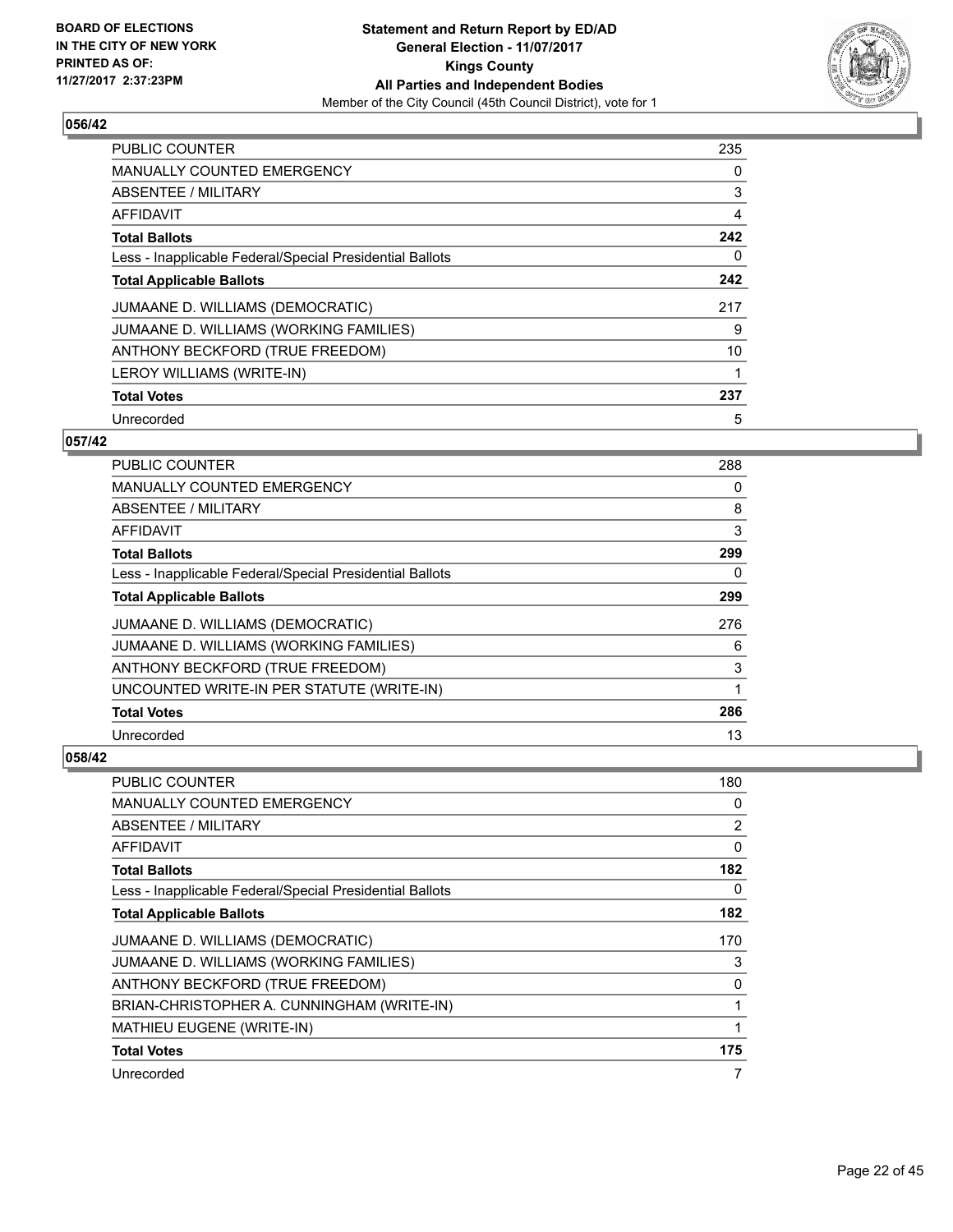

| <b>PUBLIC COUNTER</b>                                    | 39 |
|----------------------------------------------------------|----|
| <b>MANUALLY COUNTED EMERGENCY</b>                        | 0  |
| ABSENTEE / MILITARY                                      | 2  |
| AFFIDAVIT                                                |    |
| <b>Total Ballots</b>                                     | 42 |
| Less - Inapplicable Federal/Special Presidential Ballots | 0  |
| <b>Total Applicable Ballots</b>                          | 42 |
| JUMAANE D. WILLIAMS (DEMOCRATIC)                         | 19 |
| JUMAANE D. WILLIAMS (WORKING FAMILIES)                   | 4  |
| ANTHONY BECKFORD (TRUE FREEDOM)                          | 5  |
| UNATTRIBUTABLE WRITE-IN (WRITE-IN)                       | 1  |
| <b>Total Votes</b>                                       | 29 |
| Unrecorded                                               | 13 |

# **061/42**

| PUBLIC COUNTER                                           | 154               |
|----------------------------------------------------------|-------------------|
| MANUALLY COUNTED EMERGENCY                               | 0                 |
| ABSENTEE / MILITARY                                      | 1                 |
| <b>AFFIDAVIT</b>                                         | 4                 |
| <b>Total Ballots</b>                                     | 159               |
| Less - Inapplicable Federal/Special Presidential Ballots | 0                 |
| <b>Total Applicable Ballots</b>                          | 159               |
| JUMAANE D. WILLIAMS (DEMOCRATIC)                         | 110               |
| JUMAANE D. WILLIAMS (WORKING FAMILIES)                   | $12 \overline{ }$ |
| ANTHONY BECKFORD (TRUE FREEDOM)                          | 16                |
| MANUEL WAN (WRITE-IN)                                    | 1                 |
| UNATTRIBUTABLE WRITE-IN (WRITE-IN)                       | 1                 |
| <b>Total Votes</b>                                       | 140               |
| Unrecorded                                               | 19                |

| <b>PUBLIC COUNTER</b>                                    | 124 |
|----------------------------------------------------------|-----|
| <b>MANUALLY COUNTED EMERGENCY</b>                        | 0   |
| ABSENTEE / MILITARY                                      | 0   |
| AFFIDAVIT                                                |     |
| <b>Total Ballots</b>                                     | 125 |
| Less - Inapplicable Federal/Special Presidential Ballots | 0   |
| <b>Total Applicable Ballots</b>                          | 125 |
| JUMAANE D. WILLIAMS (DEMOCRATIC)                         | 68  |
| JUMAANE D. WILLIAMS (WORKING FAMILIES)                   | 8   |
| ANTHONY BECKFORD (TRUE FREEDOM)                          | 12  |
| CHAIM M. DEUTSCH (WRITE-IN)                              |     |
| <b>Total Votes</b>                                       | 89  |
| Unrecorded                                               | 36  |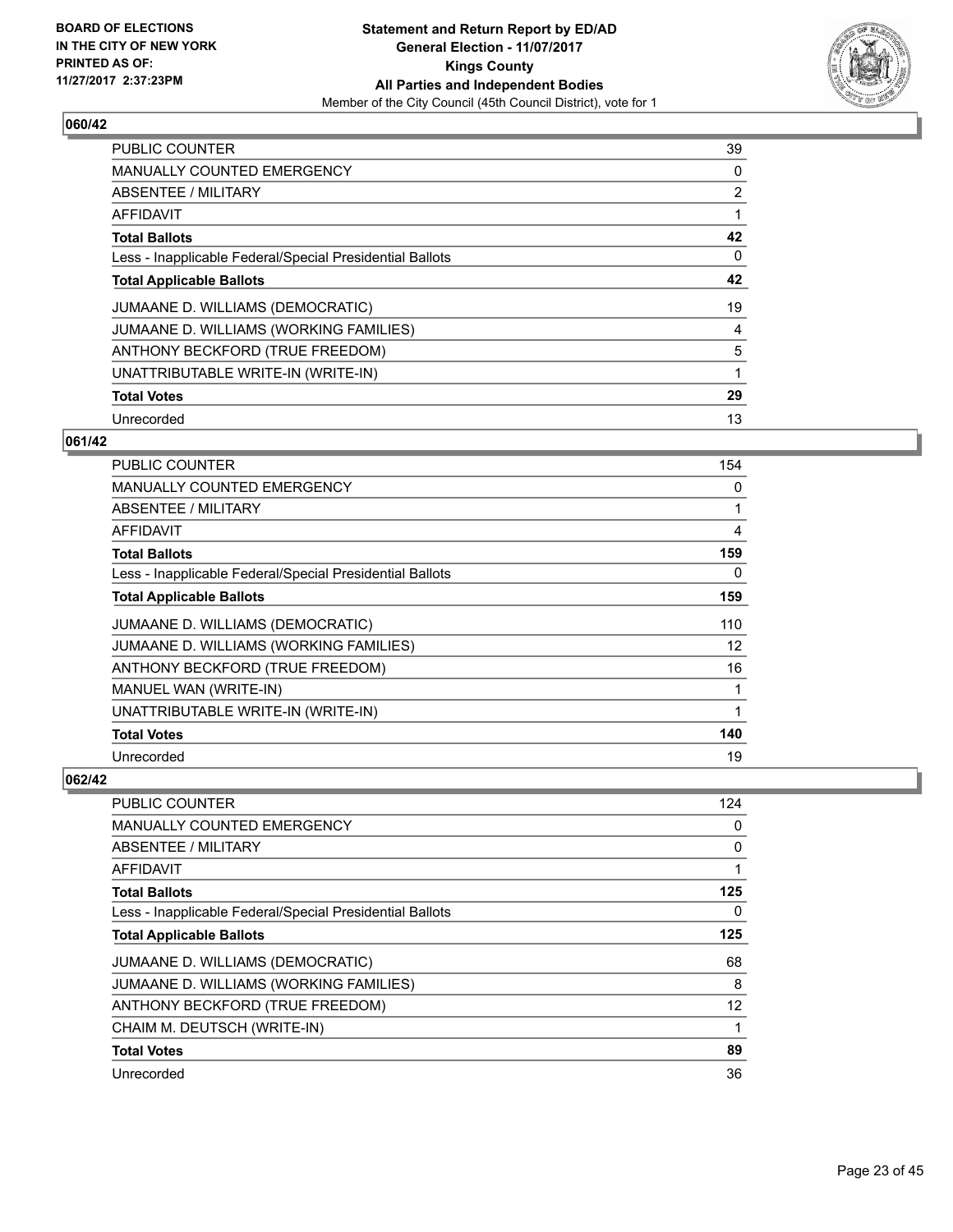

| <b>PUBLIC COUNTER</b>                                    | 224 |
|----------------------------------------------------------|-----|
| <b>MANUALLY COUNTED EMERGENCY</b>                        | 0   |
| ABSENTEE / MILITARY                                      | 4   |
| <b>AFFIDAVIT</b>                                         | 0   |
| <b>Total Ballots</b>                                     | 228 |
| Less - Inapplicable Federal/Special Presidential Ballots | 0   |
| <b>Total Applicable Ballots</b>                          | 228 |
| JUMAANE D. WILLIAMS (DEMOCRATIC)                         | 139 |
| JUMAANE D. WILLIAMS (WORKING FAMILIES)                   | 18  |
| ANTHONY BECKFORD (TRUE FREEDOM)                          | 13  |
| <b>JOSEPH IOLER (WRITE-IN)</b>                           | 1   |
| <b>MOSES KUSHNER (WRITE-IN)</b>                          | 1   |
| TODD PLOTCHER (WRITE-IN)                                 | 1   |
| YECHEZKEL NEUDROFF (WRITE-IN)                            | 1   |
| <b>Total Votes</b>                                       | 174 |
| Unrecorded                                               | 54  |

| <b>PUBLIC COUNTER</b>                                    | 210            |
|----------------------------------------------------------|----------------|
| <b>MANUALLY COUNTED EMERGENCY</b>                        | 0              |
| ABSENTEE / MILITARY                                      | $\overline{2}$ |
| AFFIDAVIT                                                | 1              |
| <b>Total Ballots</b>                                     | 213            |
| Less - Inapplicable Federal/Special Presidential Ballots | 0              |
| <b>Total Applicable Ballots</b>                          | 213            |
| JUMAANE D. WILLIAMS (DEMOCRATIC)                         | 103            |
| JUMAANE D. WILLIAMS (WORKING FAMILIES)                   | 11             |
| ANTHONY BECKFORD (TRUE FREEDOM)                          | 11             |
| CHAIM M. DEUTSCH (WRITE-IN)                              | $\overline{2}$ |
| MIRIAM KORSINSKY (WRITE-IN)                              |                |
| RUDY GULLIANI (WRITE-IN)                                 | 1              |
| UNATTRIBUTABLE WRITE-IN (WRITE-IN)                       | 1              |
| <b>Total Votes</b>                                       | 130            |
| Unrecorded                                               | 83             |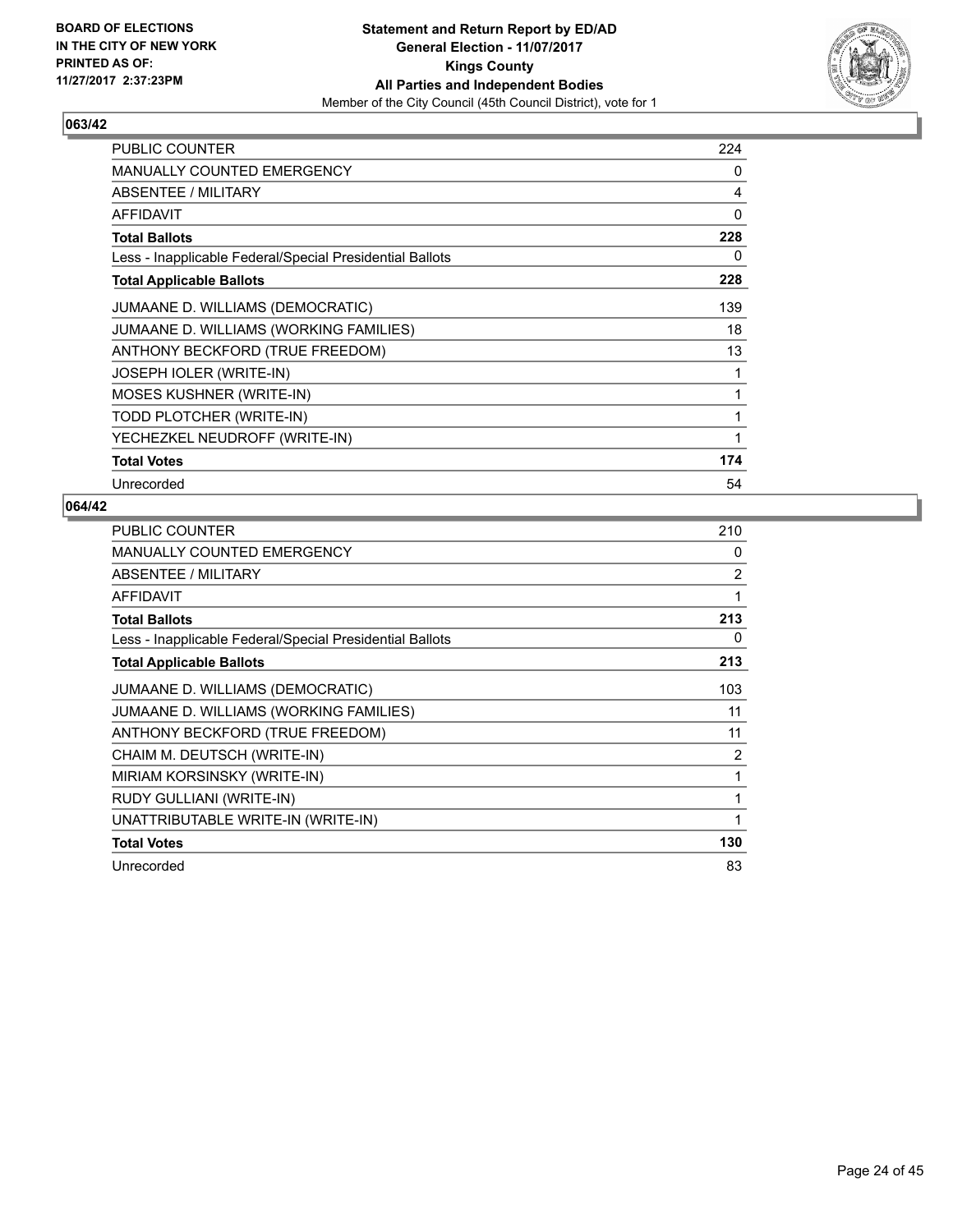

| <b>PUBLIC COUNTER</b>                                    | 136 |
|----------------------------------------------------------|-----|
| <b>MANUALLY COUNTED EMERGENCY</b>                        | 0   |
| ABSENTEE / MILITARY                                      |     |
| <b>AFFIDAVIT</b>                                         | 0   |
| <b>Total Ballots</b>                                     | 137 |
| Less - Inapplicable Federal/Special Presidential Ballots | 0   |
| <b>Total Applicable Ballots</b>                          | 137 |
| JUMAANE D. WILLIAMS (DEMOCRATIC)                         | 68  |
| JUMAANE D. WILLIAMS (WORKING FAMILIES)                   | 11  |
| ANTHONY BECKFORD (TRUE FREEDOM)                          | 13  |
| CHAIM M. DEUTSCH (WRITE-IN)                              |     |
| YECHEZKEL NEUHUFF (WRITE-IN)                             |     |
| <b>Total Votes</b>                                       | 94  |
| Unrecorded                                               | 43  |

# **069/42**

| <b>PUBLIC COUNTER</b>                                    | 56 |
|----------------------------------------------------------|----|
| <b>MANUALLY COUNTED EMERGENCY</b>                        | 0  |
| ABSENTEE / MILITARY                                      |    |
| AFFIDAVIT                                                |    |
| <b>Total Ballots</b>                                     | 58 |
| Less - Inapplicable Federal/Special Presidential Ballots | 0  |
| <b>Total Applicable Ballots</b>                          | 58 |
| JUMAANE D. WILLIAMS (DEMOCRATIC)                         | 33 |
| JUMAANE D. WILLIAMS (WORKING FAMILIES)                   | 3  |
| ANTHONY BECKFORD (TRUE FREEDOM)                          | 6  |
| HOWARD STERN (WRITE-IN)                                  |    |
| UNATTRIBUTABLE WRITE-IN (WRITE-IN)                       |    |
| YECHEZKEL NEUHOFF (WRITE-IN)                             | 2  |
| <b>Total Votes</b>                                       | 46 |
| Unrecorded                                               | 12 |

| <b>PUBLIC COUNTER</b>                                    | 234 |
|----------------------------------------------------------|-----|
| MANUALLY COUNTED EMERGENCY                               | 0   |
| ABSENTEE / MILITARY                                      | 5   |
| AFFIDAVIT                                                | 4   |
| <b>Total Ballots</b>                                     | 243 |
| Less - Inapplicable Federal/Special Presidential Ballots | 0   |
| <b>Total Applicable Ballots</b>                          | 243 |
| JUMAANE D. WILLIAMS (DEMOCRATIC)                         | 211 |
| JUMAANE D. WILLIAMS (WORKING FAMILIES)                   | 13  |
| ANTHONY BECKFORD (TRUE FREEDOM)                          | 8   |
| <b>Total Votes</b>                                       | 232 |
| Unrecorded                                               | 11  |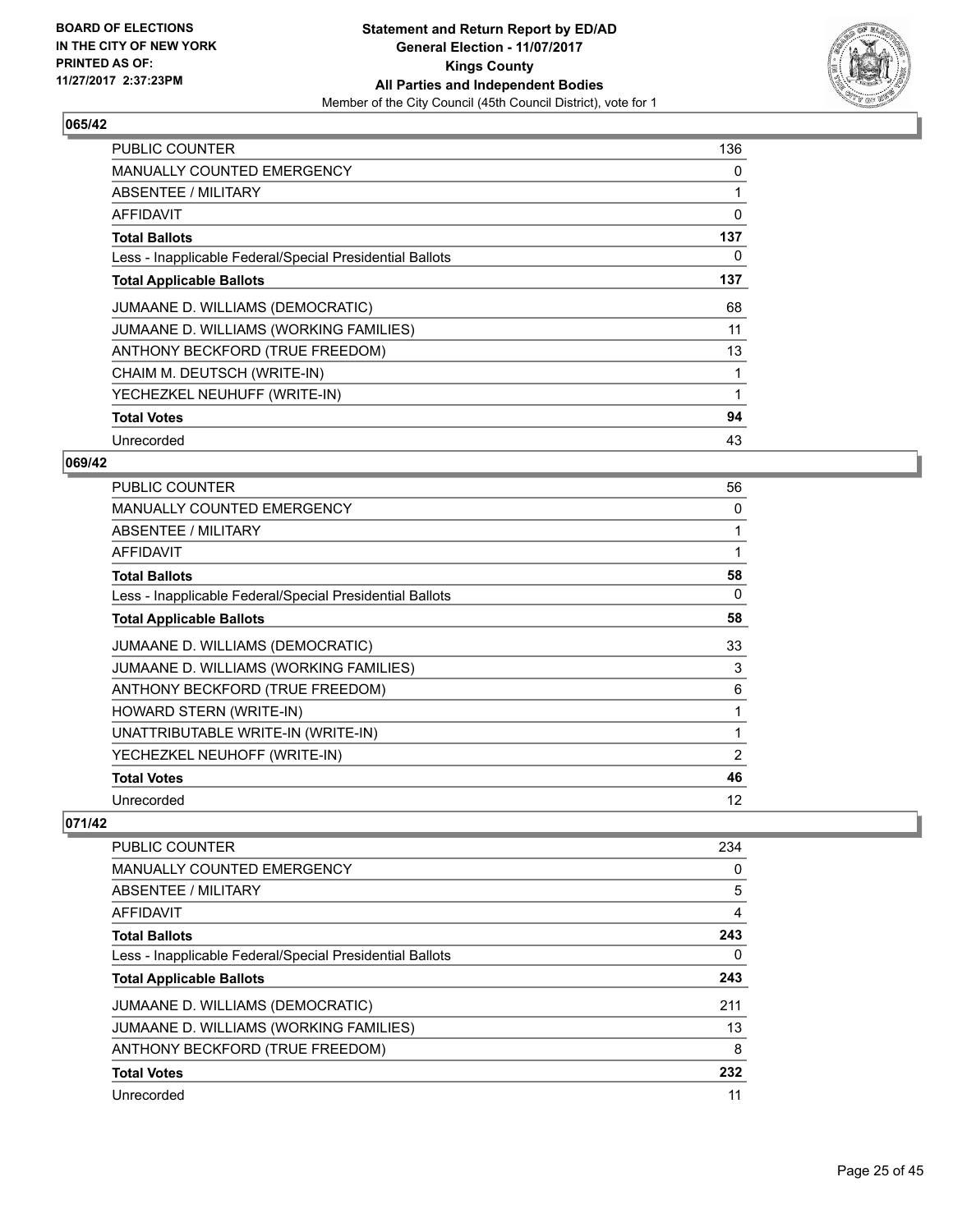

| <b>PUBLIC COUNTER</b>                                    | 254 |
|----------------------------------------------------------|-----|
| <b>MANUALLY COUNTED EMERGENCY</b>                        | 0   |
| ABSENTEE / MILITARY                                      | 4   |
| AFFIDAVIT                                                |     |
| <b>Total Ballots</b>                                     | 259 |
| Less - Inapplicable Federal/Special Presidential Ballots | 0   |
| <b>Total Applicable Ballots</b>                          | 259 |
| JUMAANE D. WILLIAMS (DEMOCRATIC)                         | 230 |
| JUMAANE D. WILLIAMS (WORKING FAMILIES)                   | 16  |
| ANTHONY BECKFORD (TRUE FREEDOM)                          | 3   |
| <b>MATHIEU EUGENE (WRITE-IN)</b>                         | 1   |
| <b>Total Votes</b>                                       | 250 |
| Unrecorded                                               | 9   |

#### **074/42**

| <b>PUBLIC COUNTER</b>                                    | 201 |
|----------------------------------------------------------|-----|
| <b>MANUALLY COUNTED EMERGENCY</b>                        | 0   |
| ABSENTEE / MILITARY                                      | 3   |
| AFFIDAVIT                                                |     |
| <b>Total Ballots</b>                                     | 205 |
| Less - Inapplicable Federal/Special Presidential Ballots | 0   |
| <b>Total Applicable Ballots</b>                          | 205 |
| JUMAANE D. WILLIAMS (DEMOCRATIC)                         | 186 |
| JUMAANE D. WILLIAMS (WORKING FAMILIES)                   | 8   |
| ANTHONY BECKFORD (TRUE FREEDOM)                          | 6   |
| <b>Total Votes</b>                                       | 200 |
| Unrecorded                                               | 5   |

| PUBLIC COUNTER                                           | 234 |
|----------------------------------------------------------|-----|
| <b>MANUALLY COUNTED EMERGENCY</b>                        | 0   |
| ABSENTEE / MILITARY                                      | 3   |
| AFFIDAVIT                                                |     |
| <b>Total Ballots</b>                                     | 238 |
| Less - Inapplicable Federal/Special Presidential Ballots | 0   |
| <b>Total Applicable Ballots</b>                          | 238 |
| JUMAANE D. WILLIAMS (DEMOCRATIC)                         | 215 |
| JUMAANE D. WILLIAMS (WORKING FAMILIES)                   | 17  |
| ANTHONY BECKFORD (TRUE FREEDOM)                          | 0   |
| <b>Total Votes</b>                                       | 232 |
| Unrecorded                                               | 6   |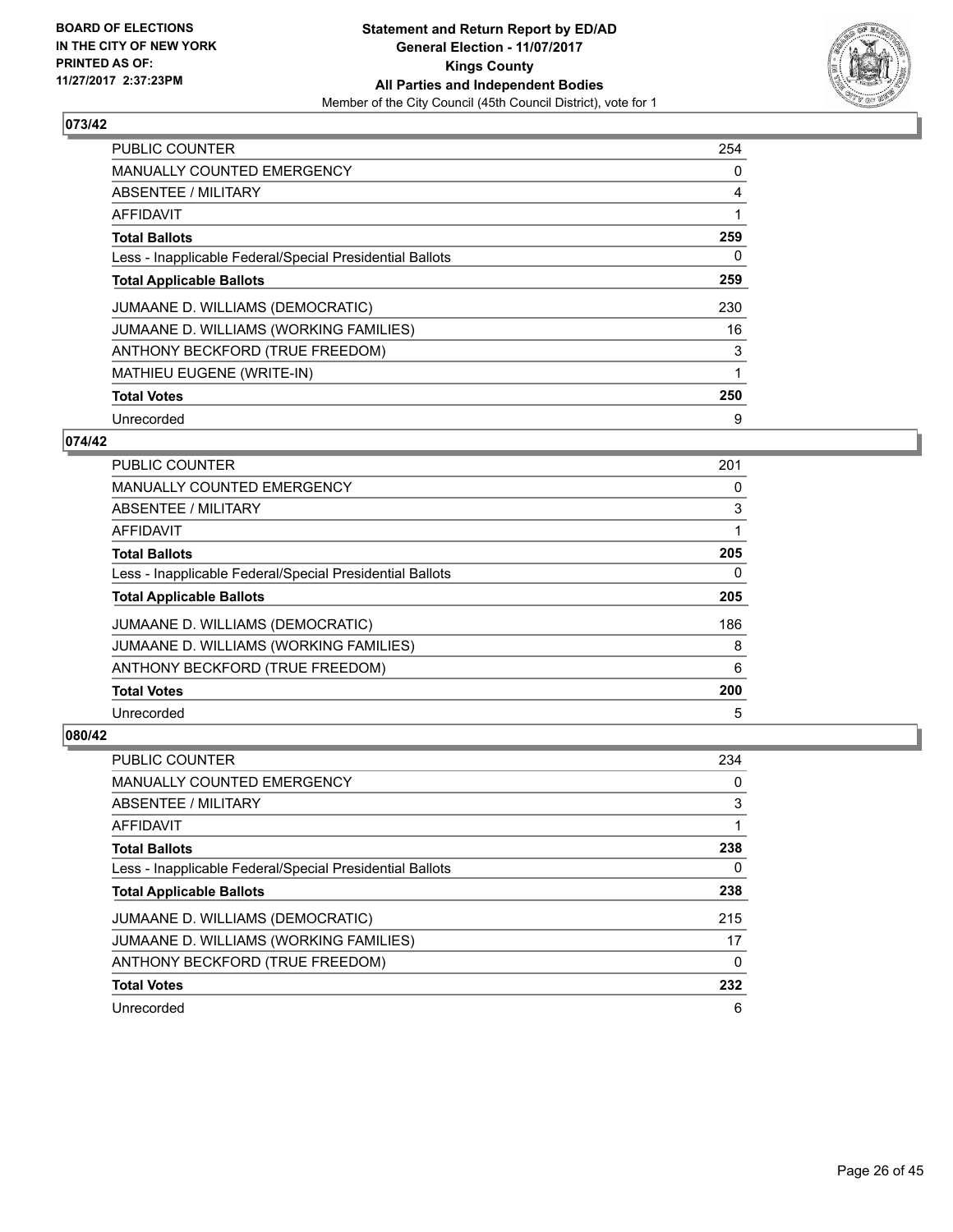

| <b>PUBLIC COUNTER</b>                                    | 178 |
|----------------------------------------------------------|-----|
| <b>MANUALLY COUNTED EMERGENCY</b>                        | 0   |
| ABSENTEE / MILITARY                                      | 7   |
| AFFIDAVIT                                                | 6   |
| <b>Total Ballots</b>                                     | 191 |
| Less - Inapplicable Federal/Special Presidential Ballots | 0   |
| <b>Total Applicable Ballots</b>                          | 191 |
| JUMAANE D. WILLIAMS (DEMOCRATIC)                         | 168 |
| JUMAANE D. WILLIAMS (WORKING FAMILIES)                   | 11  |
| ANTHONY BECKFORD (TRUE FREEDOM)                          | 3   |
| BRIAN-CHRISTOPHER A. CUNNINGHAM (WRITE-IN)               | 1   |
| <b>Total Votes</b>                                       | 183 |
| Unrecorded                                               | 8   |

| <b>PUBLIC COUNTER</b>                                    | 118 |
|----------------------------------------------------------|-----|
| <b>MANUALLY COUNTED EMERGENCY</b>                        | 0   |
| ABSENTEE / MILITARY                                      | 0   |
| <b>AFFIDAVIT</b>                                         | 0   |
| <b>Total Ballots</b>                                     | 118 |
| Less - Inapplicable Federal/Special Presidential Ballots | 0   |
| <b>Total Applicable Ballots</b>                          | 118 |
| JUMAANE D. WILLIAMS (DEMOCRATIC)                         | 100 |
| JUMAANE D. WILLIAMS (WORKING FAMILIES)                   | 3   |
| ANTHONY BECKFORD (TRUE FREEDOM)                          | 3   |
| SHMUEL WEBER (WRITE-IN)                                  |     |
| <b>Total Votes</b>                                       | 107 |
| Unrecorded                                               | 11  |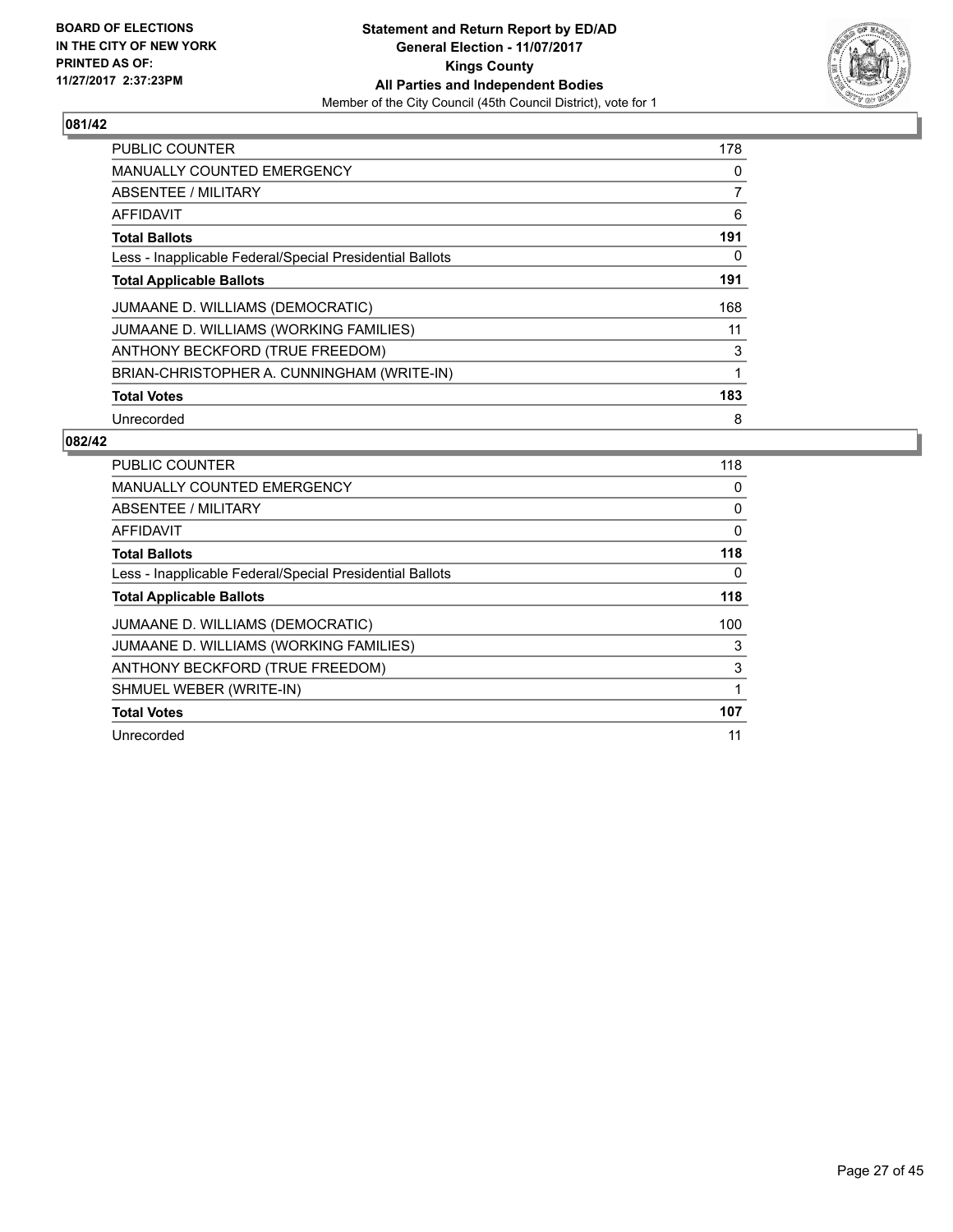

| <b>PUBLIC COUNTER</b>                                    | 266 |
|----------------------------------------------------------|-----|
| <b>MANUALLY COUNTED EMERGENCY</b>                        | 0   |
| ABSENTEE / MILITARY                                      | 6   |
| <b>AFFIDAVIT</b>                                         | 1   |
| <b>Total Ballots</b>                                     | 273 |
| Less - Inapplicable Federal/Special Presidential Ballots | 0   |
| <b>Total Applicable Ballots</b>                          | 273 |
| JUMAANE D. WILLIAMS (DEMOCRATIC)                         | 143 |
| JUMAANE D. WILLIAMS (WORKING FAMILIES)                   | 17  |
| ANTHONY BECKFORD (TRUE FREEDOM)                          | 20  |
| BRIAN-CHRISTOPHER A. CUNNINGHAM (WRITE-IN)               | 1   |
| DUGLAS ALATE (WRITE-IN)                                  | 1   |
| HARRY BAILY (WRITE-IN)                                   | 1   |
| YONI HIKIND (WRITE-IN)                                   | 1   |
| <b>Total Votes</b>                                       | 184 |
| Unrecorded                                               | 89  |

| <b>PUBLIC COUNTER</b>                                    | 207            |
|----------------------------------------------------------|----------------|
| <b>MANUALLY COUNTED EMERGENCY</b>                        | 0              |
| ABSENTEE / MILITARY                                      | $\overline{2}$ |
| AFFIDAVIT                                                | 6              |
| <b>Total Ballots</b>                                     | 215            |
| Less - Inapplicable Federal/Special Presidential Ballots | 0              |
| <b>Total Applicable Ballots</b>                          | 215            |
| JUMAANE D. WILLIAMS (DEMOCRATIC)                         | 110            |
| JUMAANE D. WILLIAMS (WORKING FAMILIES)                   | 35             |
| ANTHONY BECKFORD (TRUE FREEDOM)                          | 19             |
| DAVID GREENFIELD (WRITE-IN)                              | 1              |
| UNATTRIBUTABLE WRITE-IN (WRITE-IN)                       |                |
| YECHEZKEI NEWOFF (WRITE-IN)                              | 1              |
| <b>Total Votes</b>                                       | 167            |
| Unrecorded                                               | 48             |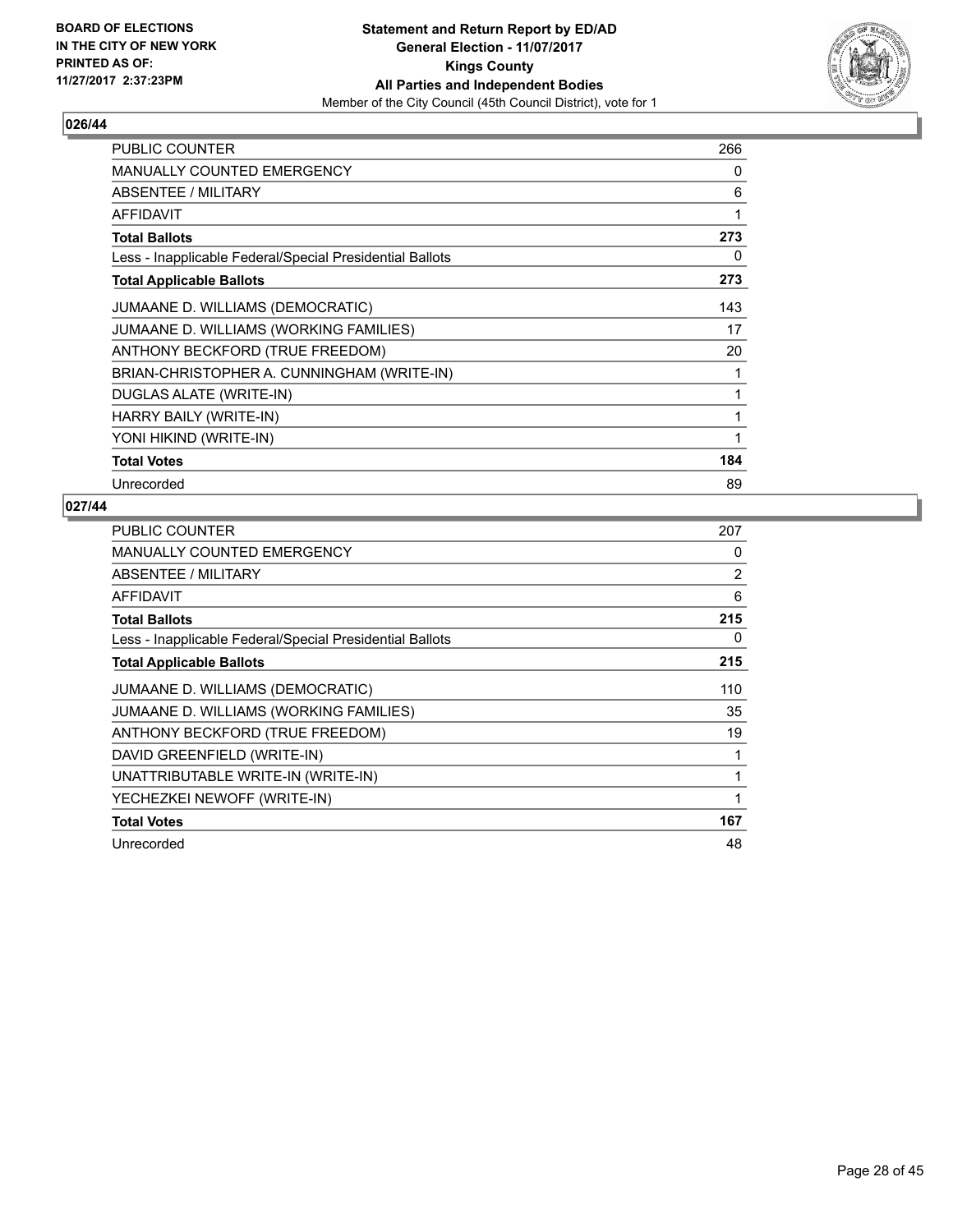

| <b>PUBLIC COUNTER</b>                                    | 300 |
|----------------------------------------------------------|-----|
| <b>MANUALLY COUNTED EMERGENCY</b>                        | 0   |
| ABSENTEE / MILITARY                                      |     |
| <b>AFFIDAVIT</b>                                         |     |
| <b>Total Ballots</b>                                     | 302 |
| Less - Inapplicable Federal/Special Presidential Ballots | 0   |
| <b>Total Applicable Ballots</b>                          | 302 |
| JUMAANE D. WILLIAMS (DEMOCRATIC)                         | 218 |
| JUMAANE D. WILLIAMS (WORKING FAMILIES)                   | 51  |
| ANTHONY BECKFORD (TRUE FREEDOM)                          | 11  |
| UNATTRIBUTABLE WRITE-IN (WRITE-IN)                       |     |
| <b>Total Votes</b>                                       | 281 |
| Unrecorded                                               | 21  |

| PUBLIC COUNTER                                           | 47 |
|----------------------------------------------------------|----|
| <b>MANUALLY COUNTED EMERGENCY</b>                        | 0  |
| ABSENTEE / MILITARY                                      | 3  |
| AFFIDAVIT                                                | 0  |
| <b>Total Ballots</b>                                     | 50 |
| Less - Inapplicable Federal/Special Presidential Ballots | 0  |
|                                                          |    |
| <b>Total Applicable Ballots</b>                          | 50 |
| JUMAANE D. WILLIAMS (DEMOCRATIC)                         | 35 |
| JUMAANE D. WILLIAMS (WORKING FAMILIES)                   | 10 |
| ANTHONY BECKFORD (TRUE FREEDOM)                          |    |
| <b>Total Votes</b>                                       | 46 |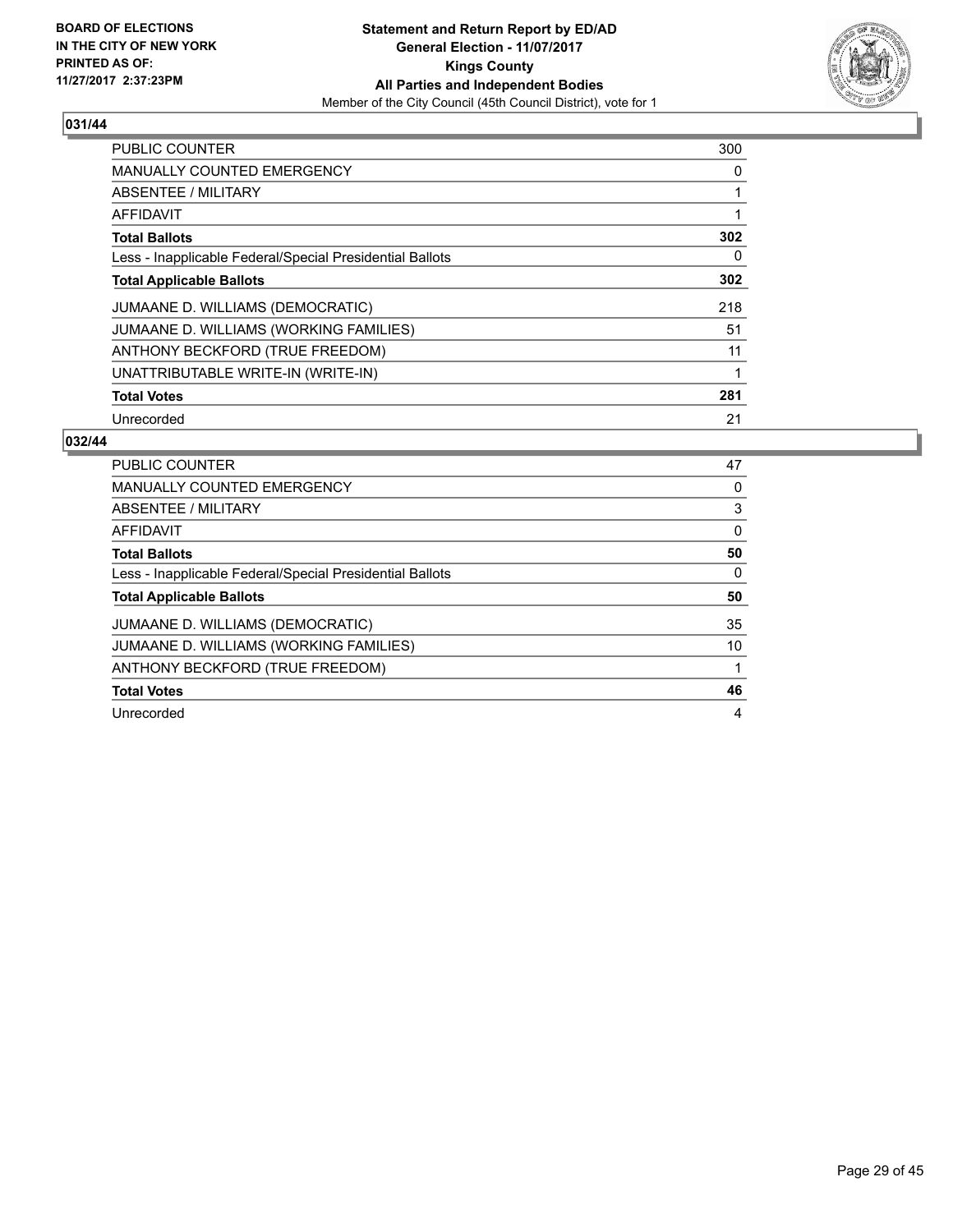

| <b>PUBLIC COUNTER</b>                                    | 178 |
|----------------------------------------------------------|-----|
| MANUALLY COUNTED EMERGENCY                               | 0   |
| <b>ABSENTEE / MILITARY</b>                               | 0   |
| <b>AFFIDAVIT</b>                                         | 1   |
| <b>Total Ballots</b>                                     | 179 |
| Less - Inapplicable Federal/Special Presidential Ballots | 0   |
| <b>Total Applicable Ballots</b>                          | 179 |
| JUMAANE D. WILLIAMS (DEMOCRATIC)                         | 102 |
| JUMAANE D. WILLIAMS (WORKING FAMILIES)                   | 12  |
| ANTHONY BECKFORD (TRUE FREEDOM)                          | 14  |
| DAVID GREENFIELD (WRITE-IN)                              | 1   |
| <b>MOSHE KLEIN (WRITE-IN)</b>                            | 1   |
| YONI HIKIND (WRITE-IN)                                   | 1   |
| <b>Total Votes</b>                                       | 131 |
| Unrecorded                                               | 48  |

| <b>PUBLIC COUNTER</b>                                    | 66             |
|----------------------------------------------------------|----------------|
| <b>MANUALLY COUNTED EMERGENCY</b>                        | 0              |
| ABSENTEE / MILITARY                                      | 0              |
| AFFIDAVIT                                                |                |
| <b>Total Ballots</b>                                     | 67             |
| Less - Inapplicable Federal/Special Presidential Ballots | 0              |
| <b>Total Applicable Ballots</b>                          | 67             |
| JUMAANE D. WILLIAMS (DEMOCRATIC)                         | 46             |
| JUMAANE D. WILLIAMS (WORKING FAMILIES)                   | 8              |
| ANTHONY BECKFORD (TRUE FREEDOM)                          | $\overline{2}$ |
| NEIL MOSTOFSKY (WRITE-IN)                                |                |
| <b>Total Votes</b>                                       | 57             |
| Unrecorded                                               | 10             |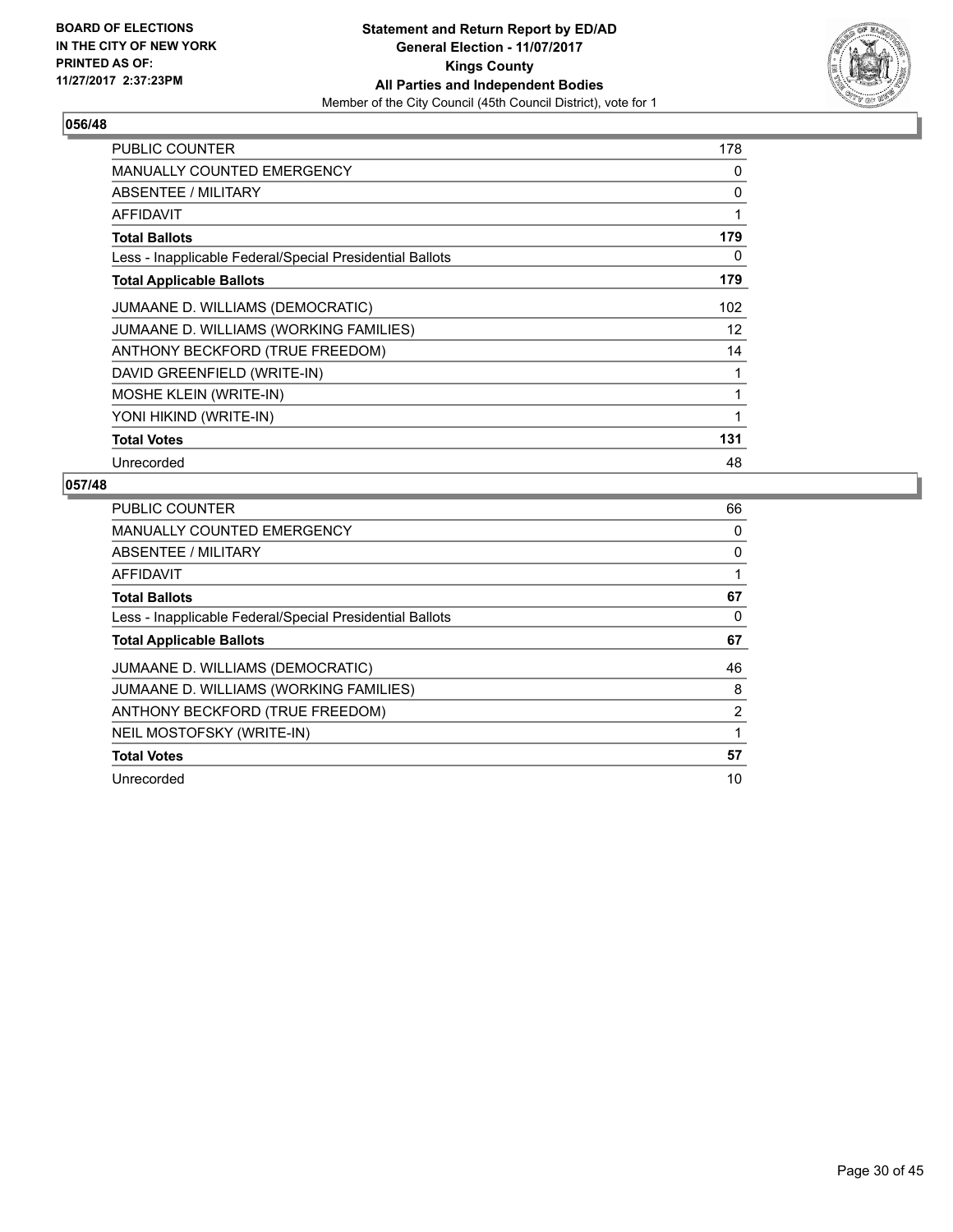

| <b>PUBLIC COUNTER</b>                                    | 191 |
|----------------------------------------------------------|-----|
| <b>MANUALLY COUNTED EMERGENCY</b>                        | 0   |
| <b>ABSENTEE / MILITARY</b>                               | 9   |
| <b>AFFIDAVIT</b>                                         | 2   |
| <b>Total Ballots</b>                                     | 202 |
| Less - Inapplicable Federal/Special Presidential Ballots | 0   |
| <b>Total Applicable Ballots</b>                          | 202 |
| JUMAANE D. WILLIAMS (DEMOCRATIC)                         | 138 |
| JUMAANE D. WILLIAMS (WORKING FAMILIES)                   | 10  |
| ANTHONY BECKFORD (TRUE FREEDOM)                          | 16  |
| ALEX MENCET (WRITE-IN)                                   | 1   |
| ARTHUR KATZ (WRITE-IN)                                   | 2   |
| ELISHEVER ZIEGLER (WRITE-IN)                             | 1   |
| SARAH ZIEGLER (WRITE-IN)                                 | 1   |
| TZIPORA ZIEGLER (WRITE-IN)                               | 1   |
| TZIPPY ZIEGLER (WRITE-IN)                                | 1   |
| <b>Total Votes</b>                                       | 171 |
| Unrecorded                                               | 31  |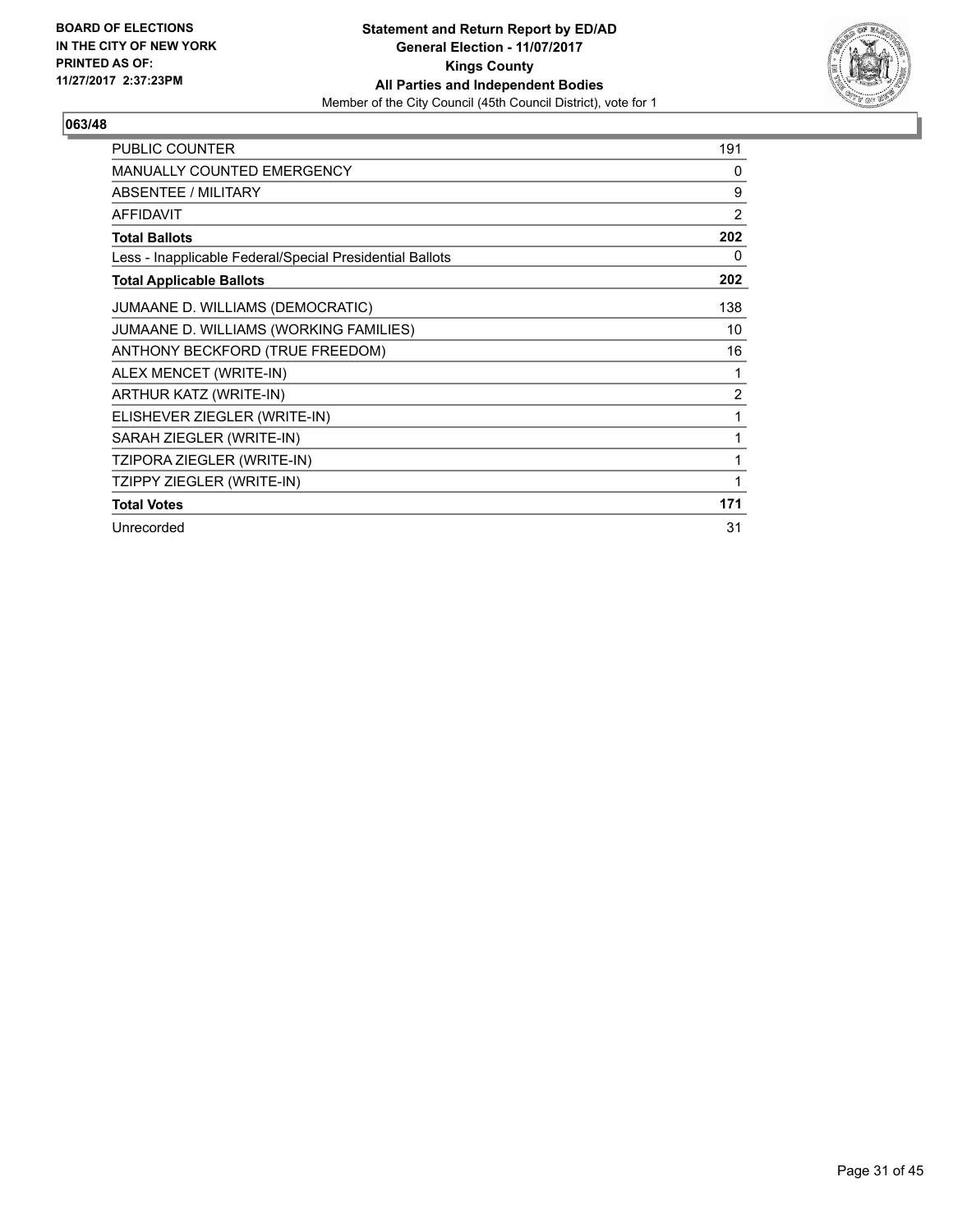

| PUBLIC COUNTER                                           | 169 |
|----------------------------------------------------------|-----|
| <b>MANUALLY COUNTED EMERGENCY</b>                        | 0   |
| ABSENTEE / MILITARY                                      |     |
| AFFIDAVIT                                                |     |
| <b>Total Ballots</b>                                     | 177 |
| Less - Inapplicable Federal/Special Presidential Ballots | 0   |
| <b>Total Applicable Ballots</b>                          | 177 |
| JUMAANE D. WILLIAMS (DEMOCRATIC)                         | 167 |
| JUMAANE D. WILLIAMS (WORKING FAMILIES)                   | 5   |
| ANTHONY BECKFORD (TRUE FREEDOM)                          | 0   |
| <b>Total Votes</b>                                       | 172 |
| Unrecorded                                               | 5   |

#### **017/58**

| <b>PUBLIC COUNTER</b>                                    | 180            |
|----------------------------------------------------------|----------------|
| <b>MANUALLY COUNTED EMERGENCY</b>                        | 0              |
| ABSENTEE / MILITARY                                      | $\overline{2}$ |
| <b>AFFIDAVIT</b>                                         | 3              |
| <b>Total Ballots</b>                                     | 185            |
| Less - Inapplicable Federal/Special Presidential Ballots | 0              |
| <b>Total Applicable Ballots</b>                          | 185            |
| JUMAANE D. WILLIAMS (DEMOCRATIC)                         | 171            |
| JUMAANE D. WILLIAMS (WORKING FAMILIES)                   | 6              |
| ANTHONY BECKFORD (TRUE FREEDOM)                          | 4              |
| <b>Total Votes</b>                                       | 181            |
| Unrecorded                                               | 4              |

| <b>PUBLIC COUNTER</b>                                    | 246            |
|----------------------------------------------------------|----------------|
| <b>MANUALLY COUNTED EMERGENCY</b>                        | 0              |
| ABSENTEE / MILITARY                                      | 4              |
| AFFIDAVIT                                                | $\overline{2}$ |
| <b>Total Ballots</b>                                     | 252            |
| Less - Inapplicable Federal/Special Presidential Ballots | 0              |
| <b>Total Applicable Ballots</b>                          | 252            |
| JUMAANE D. WILLIAMS (DEMOCRATIC)                         | 228            |
| JUMAANE D. WILLIAMS (WORKING FAMILIES)                   | 10             |
| ANTHONY BECKFORD (TRUE FREEDOM)                          | 3              |
| <b>Total Votes</b>                                       | 241            |
| Unrecorded                                               | 11             |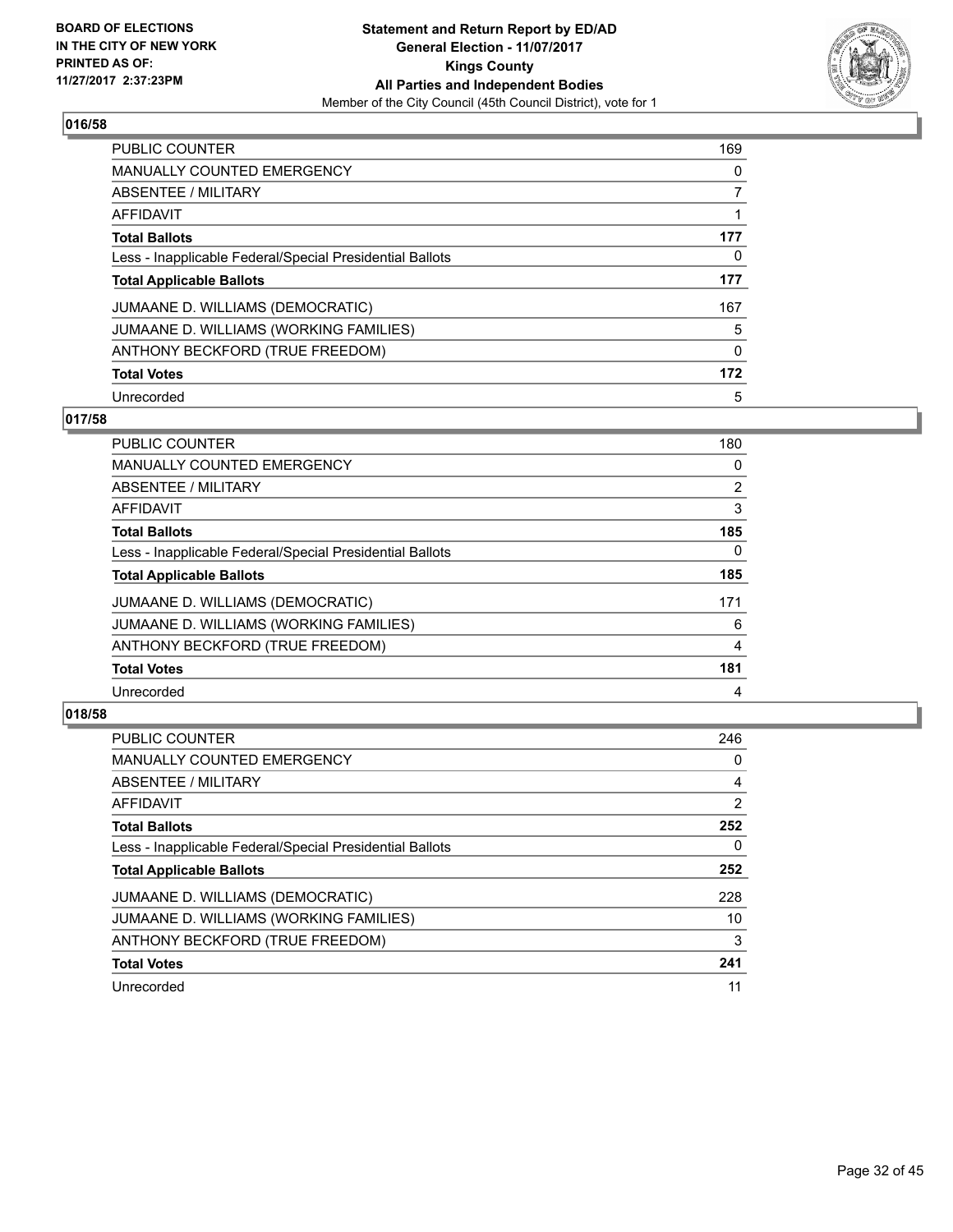

| <b>PUBLIC COUNTER</b>                                    | 191 |
|----------------------------------------------------------|-----|
| <b>MANUALLY COUNTED EMERGENCY</b>                        | 0   |
| ABSENTEE / MILITARY                                      | 2   |
| AFFIDAVIT                                                | 2   |
| <b>Total Ballots</b>                                     | 195 |
| Less - Inapplicable Federal/Special Presidential Ballots | 0   |
| <b>Total Applicable Ballots</b>                          | 195 |
| JUMAANE D. WILLIAMS (DEMOCRATIC)                         | 179 |
| JUMAANE D. WILLIAMS (WORKING FAMILIES)                   | 4   |
| ANTHONY BECKFORD (TRUE FREEDOM)                          | 5   |
| <b>Total Votes</b>                                       | 188 |
| Unrecorded                                               |     |

#### **020/58**

| PUBLIC COUNTER                                           | 262 |
|----------------------------------------------------------|-----|
| <b>MANUALLY COUNTED EMERGENCY</b>                        | 0   |
| ABSENTEE / MILITARY                                      |     |
| AFFIDAVIT                                                | 4   |
| <b>Total Ballots</b>                                     | 267 |
| Less - Inapplicable Federal/Special Presidential Ballots | 0   |
| <b>Total Applicable Ballots</b>                          | 267 |
| JUMAANE D. WILLIAMS (DEMOCRATIC)                         | 247 |
| JUMAANE D. WILLIAMS (WORKING FAMILIES)                   | 8   |
| ANTHONY BECKFORD (TRUE FREEDOM)                          | 3   |
| UNATTRIBUTABLE WRITE-IN (WRITE-IN)                       |     |
| <b>Total Votes</b>                                       | 259 |
| Unrecorded                                               | 8   |

| <b>PUBLIC COUNTER</b>                                    | 237 |
|----------------------------------------------------------|-----|
| <b>MANUALLY COUNTED EMERGENCY</b>                        | 0   |
| ABSENTEE / MILITARY                                      | 5   |
| AFFIDAVIT                                                |     |
| <b>Total Ballots</b>                                     | 243 |
| Less - Inapplicable Federal/Special Presidential Ballots | 0   |
| <b>Total Applicable Ballots</b>                          | 243 |
| JUMAANE D. WILLIAMS (DEMOCRATIC)                         | 216 |
| JUMAANE D. WILLIAMS (WORKING FAMILIES)                   | 8   |
| ANTHONY BECKFORD (TRUE FREEDOM)                          | 7   |
| <b>Total Votes</b>                                       | 231 |
| Unrecorded                                               | 12  |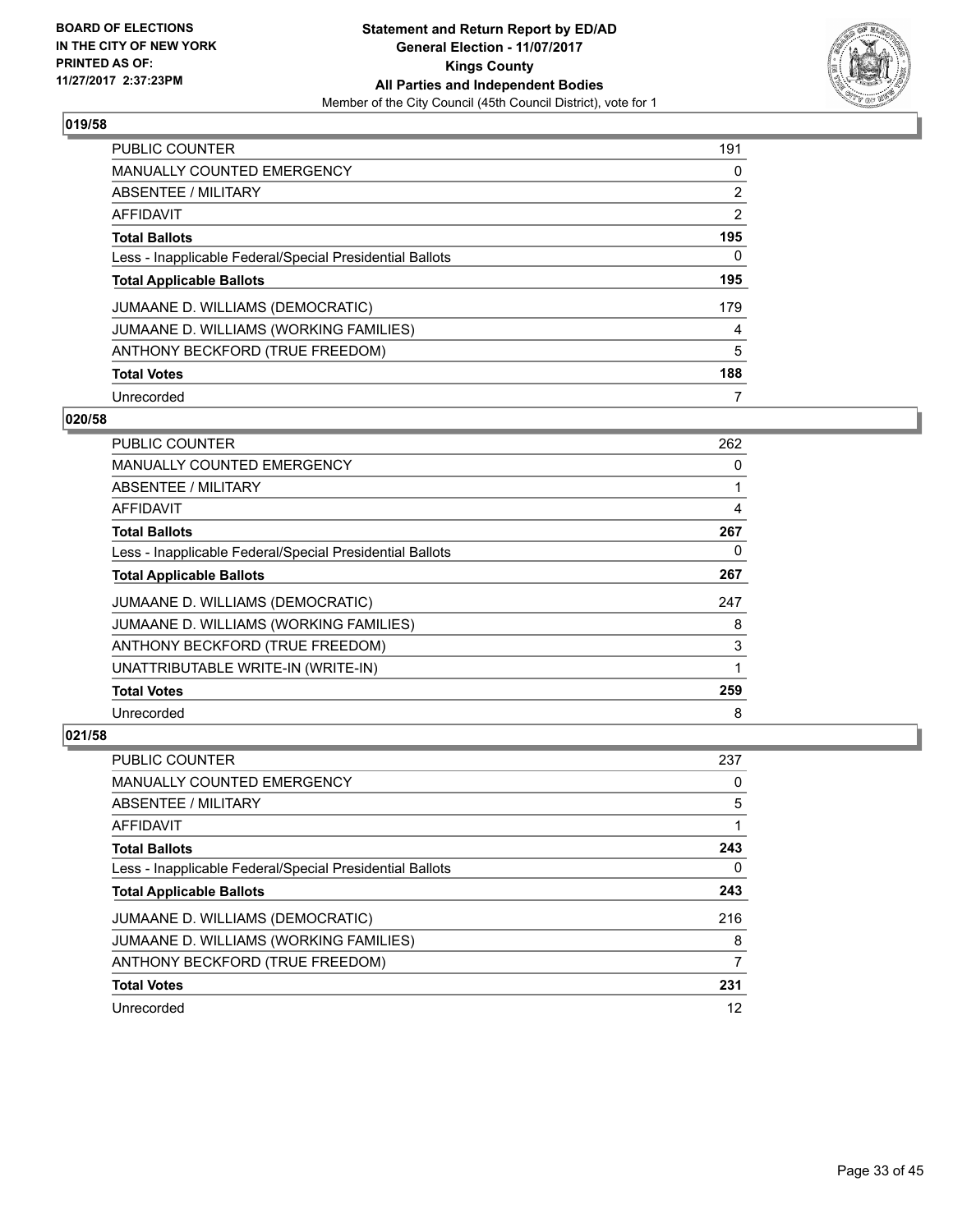

| <b>PUBLIC COUNTER</b>                                    | 215 |
|----------------------------------------------------------|-----|
| <b>MANUALLY COUNTED EMERGENCY</b>                        | 0   |
| ABSENTEE / MILITARY                                      | 0   |
| AFFIDAVIT                                                | 2   |
| <b>Total Ballots</b>                                     | 217 |
| Less - Inapplicable Federal/Special Presidential Ballots | 0   |
| <b>Total Applicable Ballots</b>                          | 217 |
| JUMAANE D. WILLIAMS (DEMOCRATIC)                         | 193 |
| JUMAANE D. WILLIAMS (WORKING FAMILIES)                   | 8   |
| ANTHONY BECKFORD (TRUE FREEDOM)                          | 3   |
| JEAN LA FUNTANT (WRITE-IN)                               | 1   |
| UNATTRIBUTABLE WRITE-IN (WRITE-IN)                       | 1   |
| <b>Total Votes</b>                                       | 206 |
| Unrecorded                                               | 11  |

# **023/58**

| PUBLIC COUNTER                                           | 211            |
|----------------------------------------------------------|----------------|
| <b>MANUALLY COUNTED EMERGENCY</b>                        | 0              |
| ABSENTEE / MILITARY                                      | 3              |
| AFFIDAVIT                                                | $\overline{2}$ |
| <b>Total Ballots</b>                                     | 216            |
| Less - Inapplicable Federal/Special Presidential Ballots | 0              |
| <b>Total Applicable Ballots</b>                          | 216            |
| JUMAANE D. WILLIAMS (DEMOCRATIC)                         | 198            |
| JUMAANE D. WILLIAMS (WORKING FAMILIES)                   | 7              |
| ANTHONY BECKFORD (TRUE FREEDOM)                          | 2              |
| <b>Total Votes</b>                                       | 207            |
| Unrecorded                                               | 9              |

| <b>PUBLIC COUNTER</b>                                    | 244 |
|----------------------------------------------------------|-----|
| <b>MANUALLY COUNTED EMERGENCY</b>                        | 0   |
| ABSENTEE / MILITARY                                      | 2   |
| AFFIDAVIT                                                | 0   |
| <b>Total Ballots</b>                                     | 246 |
| Less - Inapplicable Federal/Special Presidential Ballots | 0   |
| <b>Total Applicable Ballots</b>                          | 246 |
| JUMAANE D. WILLIAMS (DEMOCRATIC)                         | 228 |
| JUMAANE D. WILLIAMS (WORKING FAMILIES)                   | 6   |
| ANTHONY BECKFORD (TRUE FREEDOM)                          | 3   |
| <b>Total Votes</b>                                       | 237 |
| Unrecorded                                               | 9   |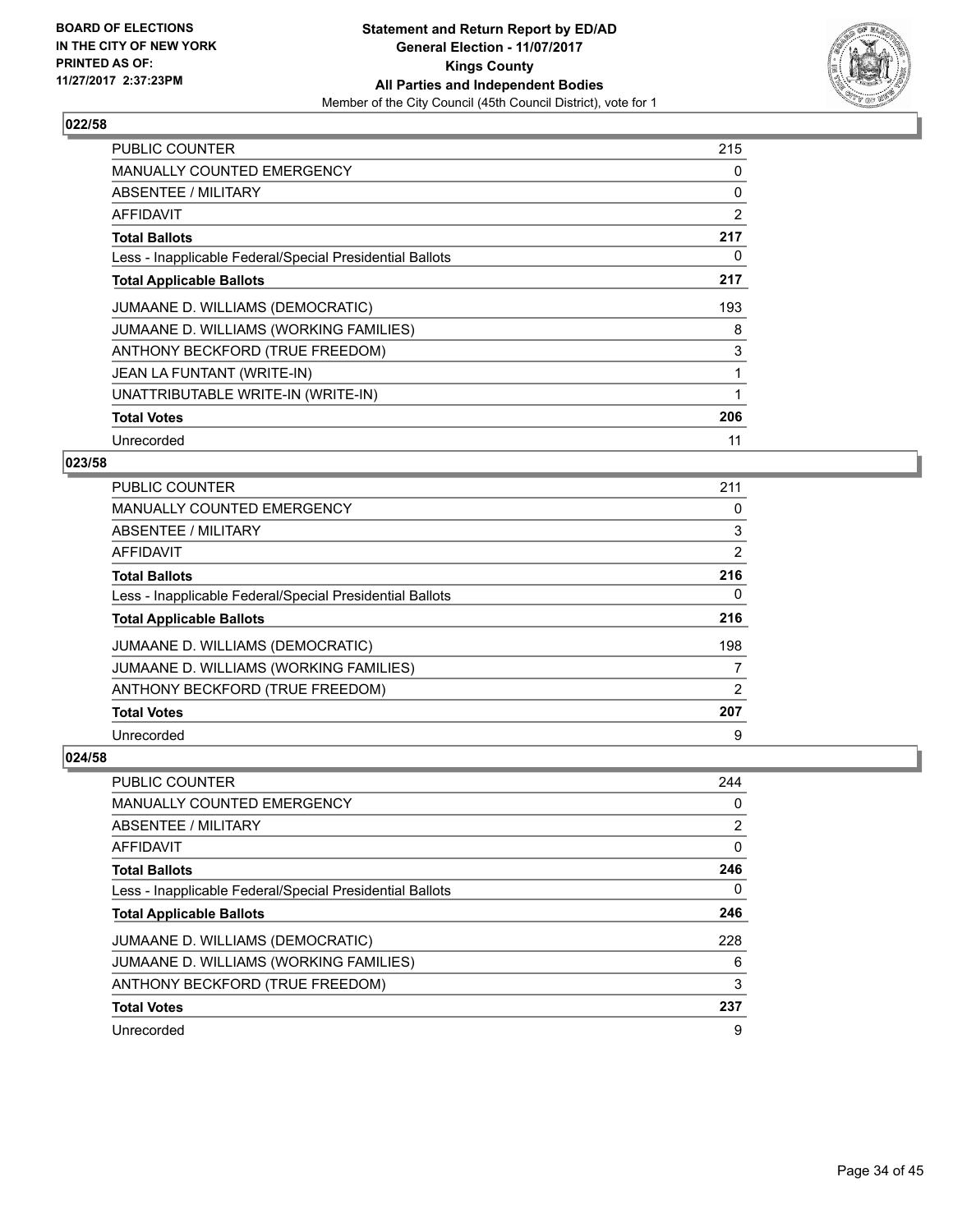

| <b>PUBLIC COUNTER</b>                                    | 308 |
|----------------------------------------------------------|-----|
| <b>MANUALLY COUNTED EMERGENCY</b>                        | 0   |
| ABSENTEE / MILITARY                                      | 8   |
| AFFIDAVIT                                                |     |
| <b>Total Ballots</b>                                     | 317 |
| Less - Inapplicable Federal/Special Presidential Ballots | 0   |
| <b>Total Applicable Ballots</b>                          | 317 |
| JUMAANE D. WILLIAMS (DEMOCRATIC)                         | 283 |
| JUMAANE D. WILLIAMS (WORKING FAMILIES)                   | 8   |
| ANTHONY BECKFORD (TRUE FREEDOM)                          | 5   |
| <b>Total Votes</b>                                       | 296 |
| Unrecorded                                               | 21  |

#### **026/58**

| <b>PUBLIC COUNTER</b>                                    | 272 |
|----------------------------------------------------------|-----|
| <b>MANUALLY COUNTED EMERGENCY</b>                        | 0   |
| ABSENTEE / MILITARY                                      | 4   |
| <b>AFFIDAVIT</b>                                         |     |
| <b>Total Ballots</b>                                     | 277 |
| Less - Inapplicable Federal/Special Presidential Ballots | 0   |
| <b>Total Applicable Ballots</b>                          | 277 |
| JUMAANE D. WILLIAMS (DEMOCRATIC)                         | 258 |
| JUMAANE D. WILLIAMS (WORKING FAMILIES)                   | 9   |
| ANTHONY BECKFORD (TRUE FREEDOM)                          | 3   |
| <b>Total Votes</b>                                       | 270 |
| Unrecorded                                               |     |

| PUBLIC COUNTER                                           | 258            |
|----------------------------------------------------------|----------------|
| <b>MANUALLY COUNTED EMERGENCY</b>                        | 0              |
| ABSENTEE / MILITARY                                      | 4              |
| AFFIDAVIT                                                | $\overline{2}$ |
| <b>Total Ballots</b>                                     | 264            |
| Less - Inapplicable Federal/Special Presidential Ballots | 0              |
| <b>Total Applicable Ballots</b>                          | 264            |
| JUMAANE D. WILLIAMS (DEMOCRATIC)                         | 242            |
| JUMAANE D. WILLIAMS (WORKING FAMILIES)                   | 8              |
| ANTHONY BECKFORD (TRUE FREEDOM)                          | 2              |
| <b>Total Votes</b>                                       | 252            |
| Unrecorded                                               | 12             |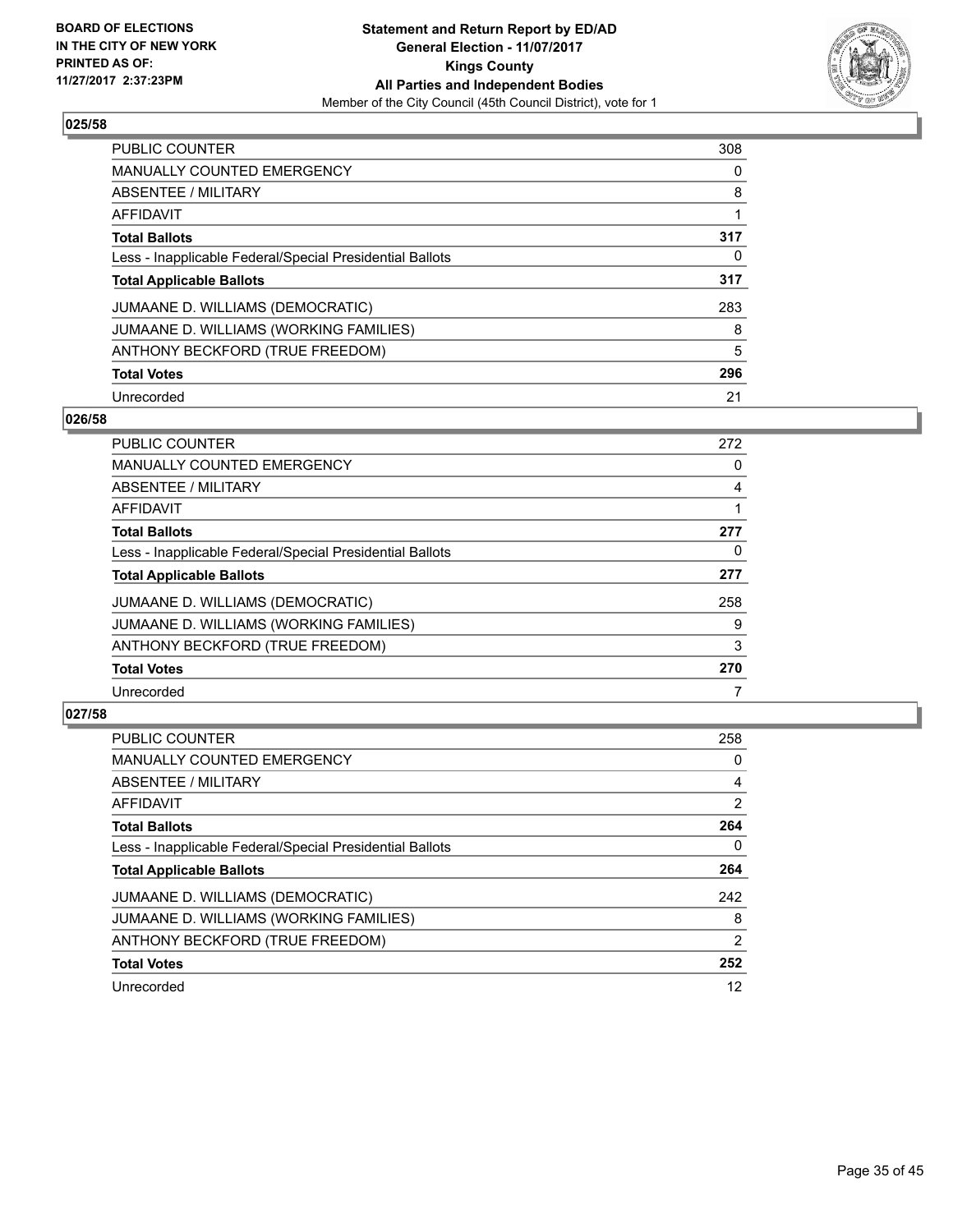

| <b>PUBLIC COUNTER</b>                                    | 248 |
|----------------------------------------------------------|-----|
| <b>MANUALLY COUNTED EMERGENCY</b>                        | 0   |
| ABSENTEE / MILITARY                                      |     |
| AFFIDAVIT                                                |     |
| <b>Total Ballots</b>                                     | 256 |
| Less - Inapplicable Federal/Special Presidential Ballots | 0   |
| <b>Total Applicable Ballots</b>                          | 256 |
| JUMAANE D. WILLIAMS (DEMOCRATIC)                         | 237 |
| JUMAANE D. WILLIAMS (WORKING FAMILIES)                   | 9   |
| ANTHONY BECKFORD (TRUE FREEDOM)                          | 2   |
| <b>Total Votes</b>                                       | 248 |
| Unrecorded                                               | 8   |

#### **029/58**

| <b>PUBLIC COUNTER</b>                                    | 221 |
|----------------------------------------------------------|-----|
| <b>MANUALLY COUNTED EMERGENCY</b>                        | 0   |
| ABSENTEE / MILITARY                                      | 0   |
| <b>AFFIDAVIT</b>                                         | 0   |
| <b>Total Ballots</b>                                     | 221 |
| Less - Inapplicable Federal/Special Presidential Ballots | 0   |
| <b>Total Applicable Ballots</b>                          | 221 |
| JUMAANE D. WILLIAMS (DEMOCRATIC)                         | 200 |
| JUMAANE D. WILLIAMS (WORKING FAMILIES)                   | 9   |
| ANTHONY BECKFORD (TRUE FREEDOM)                          |     |
| <b>Total Votes</b>                                       | 210 |
| Unrecorded                                               | 11  |

| <b>PUBLIC COUNTER</b>                                    | 337 |
|----------------------------------------------------------|-----|
| MANUALLY COUNTED EMERGENCY                               | 0   |
| ABSENTEE / MILITARY                                      | 3   |
| AFFIDAVIT                                                | 0   |
| <b>Total Ballots</b>                                     | 340 |
| Less - Inapplicable Federal/Special Presidential Ballots | 0   |
| <b>Total Applicable Ballots</b>                          | 340 |
| JUMAANE D. WILLIAMS (DEMOCRATIC)                         | 301 |
| JUMAANE D. WILLIAMS (WORKING FAMILIES)                   | 13  |
| ANTHONY BECKFORD (TRUE FREEDOM)                          | 7   |
| <b>Total Votes</b>                                       | 321 |
| Unrecorded                                               | 19  |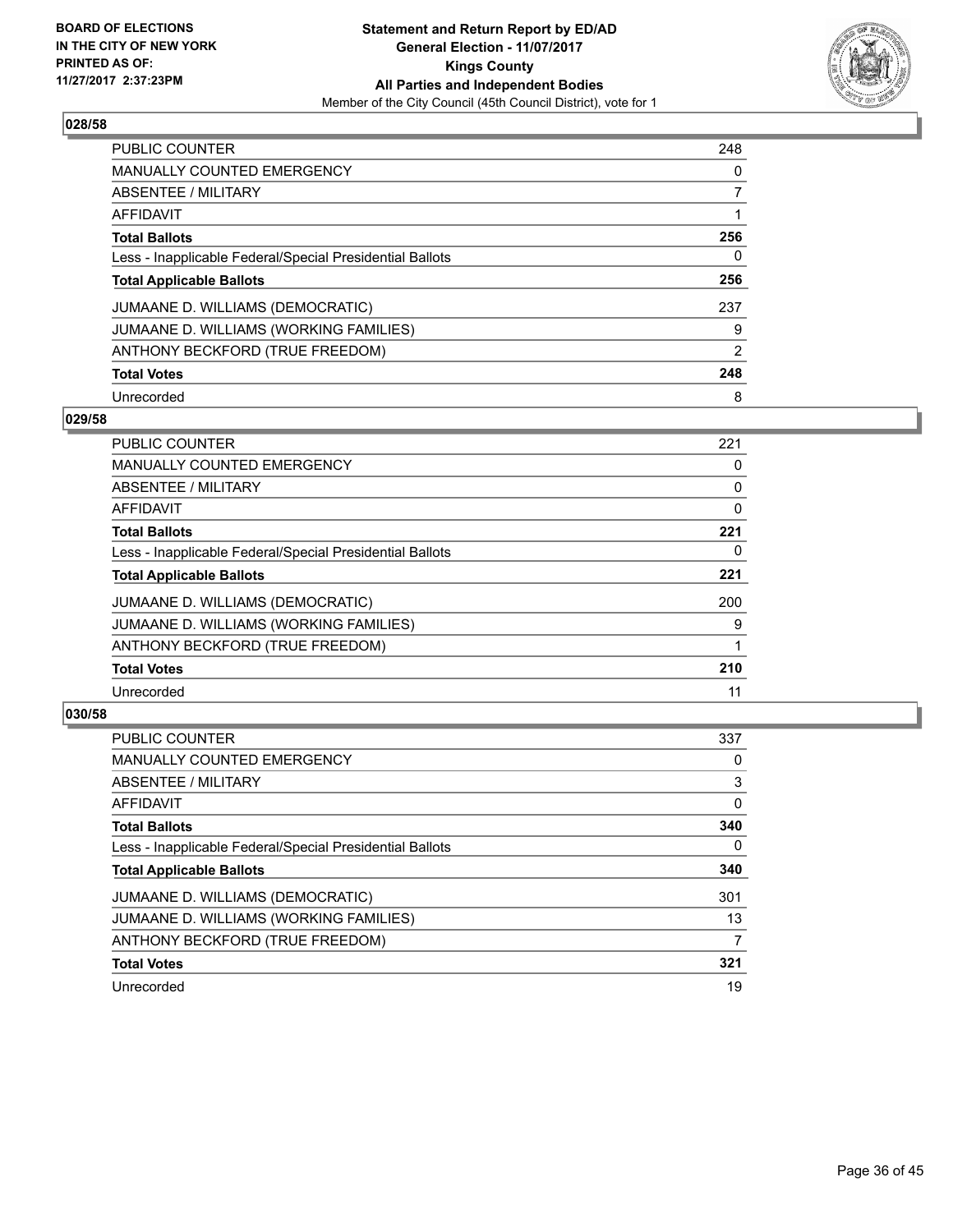

| <b>PUBLIC COUNTER</b>                                    | 256            |
|----------------------------------------------------------|----------------|
| <b>MANUALLY COUNTED EMERGENCY</b>                        | 0              |
| ABSENTEE / MILITARY                                      | $\overline{2}$ |
| AFFIDAVIT                                                |                |
| <b>Total Ballots</b>                                     | 259            |
| Less - Inapplicable Federal/Special Presidential Ballots | 0              |
| <b>Total Applicable Ballots</b>                          | 259            |
| JUMAANE D. WILLIAMS (DEMOCRATIC)                         | 240            |
| JUMAANE D. WILLIAMS (WORKING FAMILIES)                   | 8              |
| ANTHONY BECKFORD (TRUE FREEDOM)                          | 4              |
| <b>Total Votes</b>                                       | 252            |
| Unrecorded                                               |                |

#### **032/58**

| <b>PUBLIC COUNTER</b>                                    | 286 |
|----------------------------------------------------------|-----|
| <b>MANUALLY COUNTED EMERGENCY</b>                        | 0   |
| ABSENTEE / MILITARY                                      | 4   |
| <b>AFFIDAVIT</b>                                         |     |
| <b>Total Ballots</b>                                     | 291 |
| Less - Inapplicable Federal/Special Presidential Ballots | 0   |
| <b>Total Applicable Ballots</b>                          | 291 |
| JUMAANE D. WILLIAMS (DEMOCRATIC)                         | 275 |
| JUMAANE D. WILLIAMS (WORKING FAMILIES)                   | 5   |
| ANTHONY BECKFORD (TRUE FREEDOM)                          | 2   |
| <b>Total Votes</b>                                       | 282 |
| Unrecorded                                               | 9   |

| PUBLIC COUNTER                                           | 240 |
|----------------------------------------------------------|-----|
| <b>MANUALLY COUNTED EMERGENCY</b>                        | 0   |
| ABSENTEE / MILITARY                                      | 3   |
| AFFIDAVIT                                                | 0   |
| <b>Total Ballots</b>                                     | 243 |
| Less - Inapplicable Federal/Special Presidential Ballots | 0   |
| <b>Total Applicable Ballots</b>                          | 243 |
| JUMAANE D. WILLIAMS (DEMOCRATIC)                         | 220 |
| JUMAANE D. WILLIAMS (WORKING FAMILIES)                   | 9   |
| ANTHONY BECKFORD (TRUE FREEDOM)                          | 9   |
| <b>Total Votes</b>                                       | 238 |
| Unrecorded                                               | 5   |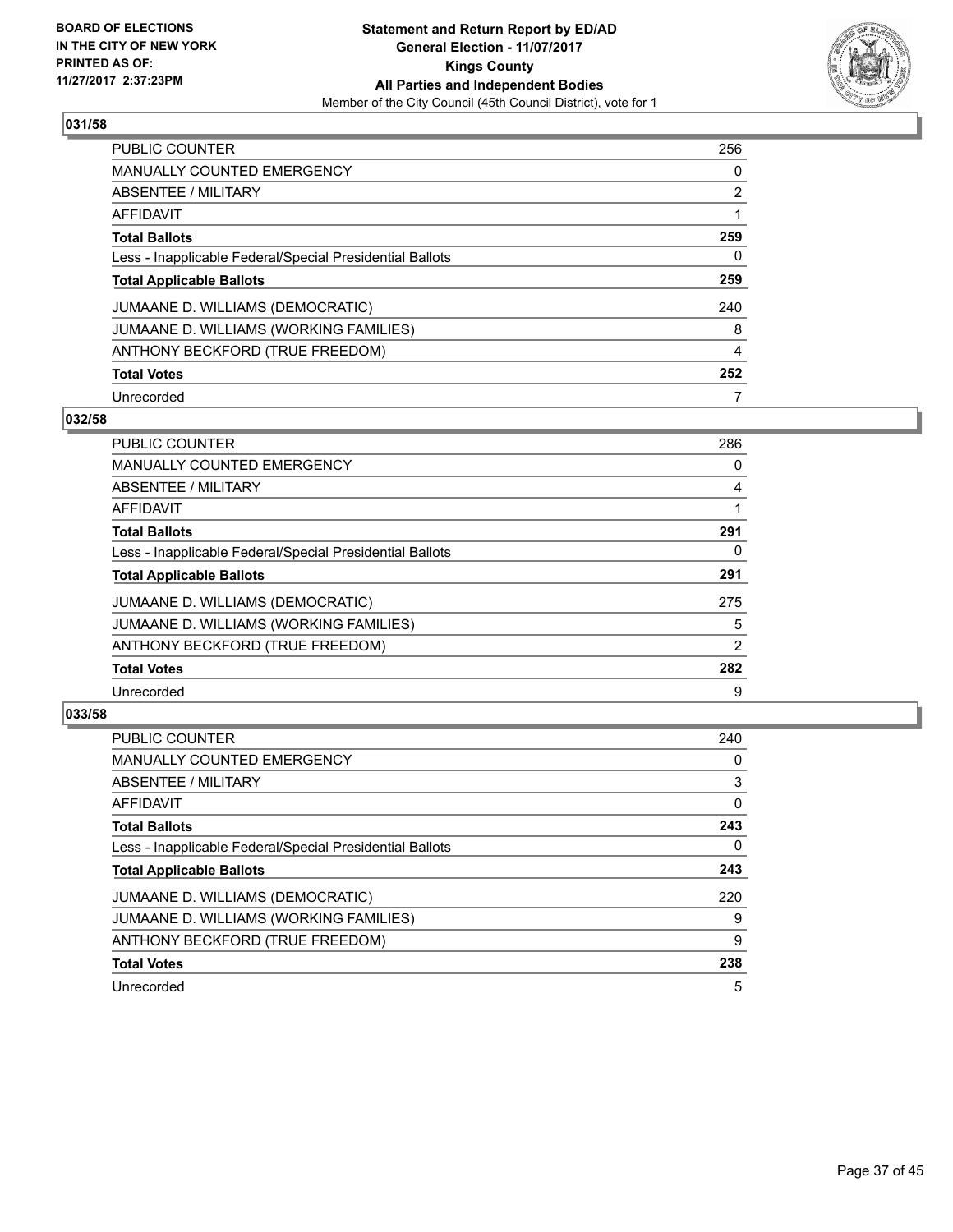

| <b>PUBLIC COUNTER</b>                                    | 264 |
|----------------------------------------------------------|-----|
| <b>MANUALLY COUNTED EMERGENCY</b>                        | 0   |
| ABSENTEE / MILITARY                                      |     |
| AFFIDAVIT                                                | 0   |
| <b>Total Ballots</b>                                     | 265 |
| Less - Inapplicable Federal/Special Presidential Ballots | 0   |
| <b>Total Applicable Ballots</b>                          | 265 |
| JUMAANE D. WILLIAMS (DEMOCRATIC)                         | 246 |
| JUMAANE D. WILLIAMS (WORKING FAMILIES)                   | 9   |
| ANTHONY BECKFORD (TRUE FREEDOM)                          | 2   |
| <b>Total Votes</b>                                       | 257 |
| Unrecorded                                               | 8   |

#### **035/58**

| <b>PUBLIC COUNTER</b>                                    | 243 |
|----------------------------------------------------------|-----|
| <b>MANUALLY COUNTED EMERGENCY</b>                        | 0   |
| ABSENTEE / MILITARY                                      | 3   |
| <b>AFFIDAVIT</b>                                         | 3   |
| <b>Total Ballots</b>                                     | 249 |
| Less - Inapplicable Federal/Special Presidential Ballots | 0   |
| <b>Total Applicable Ballots</b>                          | 249 |
| JUMAANE D. WILLIAMS (DEMOCRATIC)                         | 231 |
| JUMAANE D. WILLIAMS (WORKING FAMILIES)                   | 3   |
| ANTHONY BECKFORD (TRUE FREEDOM)                          |     |
| <b>Total Votes</b>                                       | 235 |
| Unrecorded                                               | 14  |

| <b>PUBLIC COUNTER</b>                                    | 246 |
|----------------------------------------------------------|-----|
| <b>MANUALLY COUNTED EMERGENCY</b>                        | 0   |
| ABSENTEE / MILITARY                                      | 3   |
| AFFIDAVIT                                                |     |
| <b>Total Ballots</b>                                     | 250 |
| Less - Inapplicable Federal/Special Presidential Ballots | 0   |
| <b>Total Applicable Ballots</b>                          | 250 |
| JUMAANE D. WILLIAMS (DEMOCRATIC)                         | 233 |
| JUMAANE D. WILLIAMS (WORKING FAMILIES)                   |     |
| ANTHONY BECKFORD (TRUE FREEDOM)                          | 3   |
| <b>Total Votes</b>                                       | 243 |
| Unrecorded                                               |     |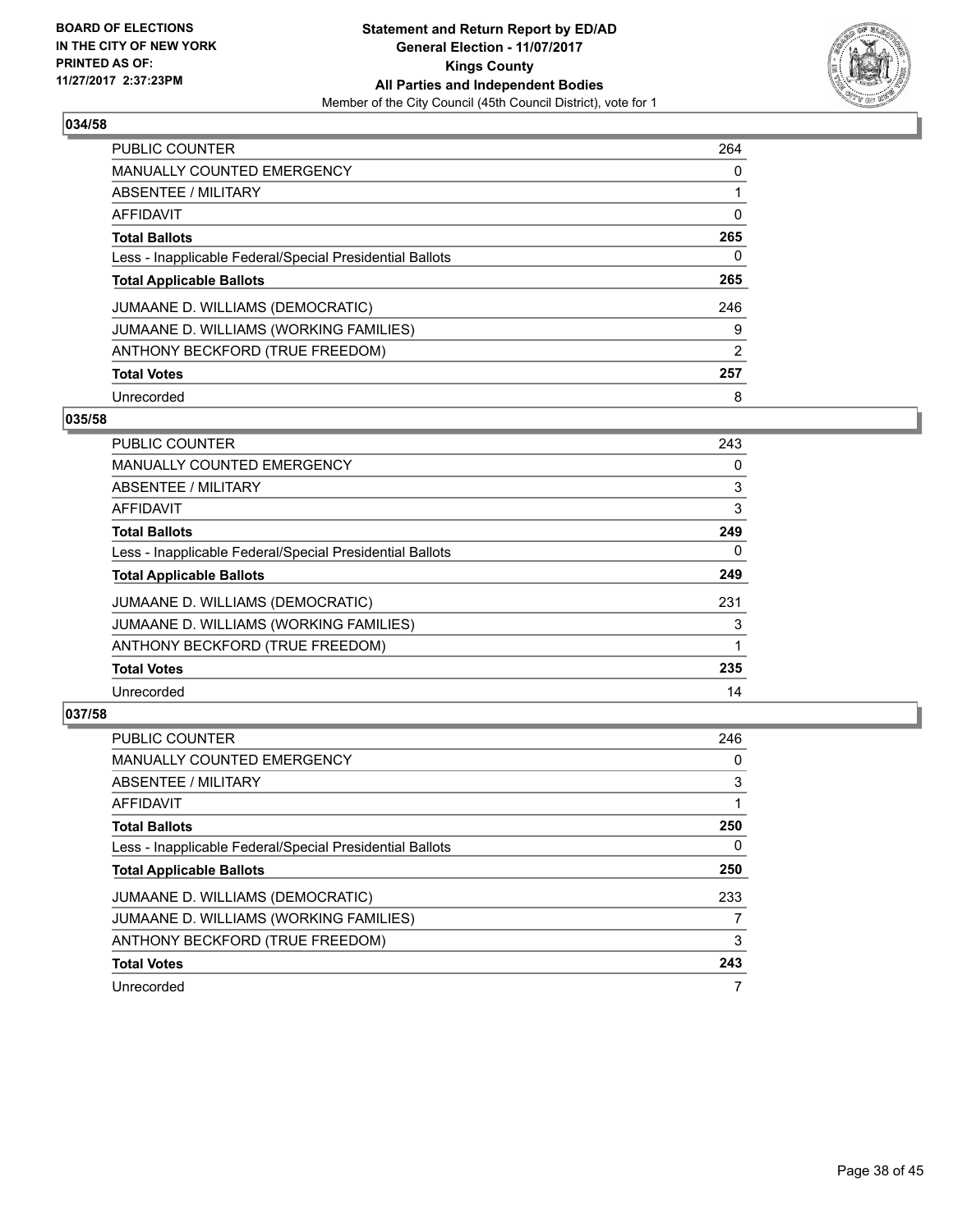

| <b>PUBLIC COUNTER</b>                                    | 270 |
|----------------------------------------------------------|-----|
| <b>MANUALLY COUNTED EMERGENCY</b>                        | 0   |
| ABSENTEE / MILITARY                                      | 6   |
| <b>AFFIDAVIT</b>                                         | 0   |
| <b>Total Ballots</b>                                     | 276 |
| Less - Inapplicable Federal/Special Presidential Ballots | 0   |
| <b>Total Applicable Ballots</b>                          | 276 |
| JUMAANE D. WILLIAMS (DEMOCRATIC)                         | 258 |
| JUMAANE D. WILLIAMS (WORKING FAMILIES)                   | 5   |
| ANTHONY BECKFORD (TRUE FREEDOM)                          | 2   |
| NICK VELLIOS (WRITE-IN)                                  |     |
| <b>Total Votes</b>                                       | 266 |
| Unrecorded                                               | 10  |

## **039/58**

| <b>PUBLIC COUNTER</b>                                    | 264            |
|----------------------------------------------------------|----------------|
| <b>MANUALLY COUNTED EMERGENCY</b>                        | 0              |
| ABSENTEE / MILITARY                                      | $\overline{2}$ |
| <b>AFFIDAVIT</b>                                         | 2              |
| <b>Total Ballots</b>                                     | 268            |
| Less - Inapplicable Federal/Special Presidential Ballots | 0              |
| <b>Total Applicable Ballots</b>                          | 268            |
| JUMAANE D. WILLIAMS (DEMOCRATIC)                         | 252            |
| JUMAANE D. WILLIAMS (WORKING FAMILIES)                   | 4              |
| ANTHONY BECKFORD (TRUE FREEDOM)                          | 0              |
| <b>Total Votes</b>                                       | 256            |
| Unrecorded                                               | 12             |

| <b>PUBLIC COUNTER</b>                                    | 274 |
|----------------------------------------------------------|-----|
| <b>MANUALLY COUNTED EMERGENCY</b>                        | 0   |
| ABSENTEE / MILITARY                                      | 4   |
| AFFIDAVIT                                                | 2   |
| <b>Total Ballots</b>                                     | 280 |
| Less - Inapplicable Federal/Special Presidential Ballots | 0   |
| <b>Total Applicable Ballots</b>                          | 280 |
|                                                          |     |
| JUMAANE D. WILLIAMS (DEMOCRATIC)                         | 254 |
| JUMAANE D. WILLIAMS (WORKING FAMILIES)                   | 10  |
| ANTHONY BECKFORD (TRUE FREEDOM)                          | 5   |
| <b>Total Votes</b>                                       | 269 |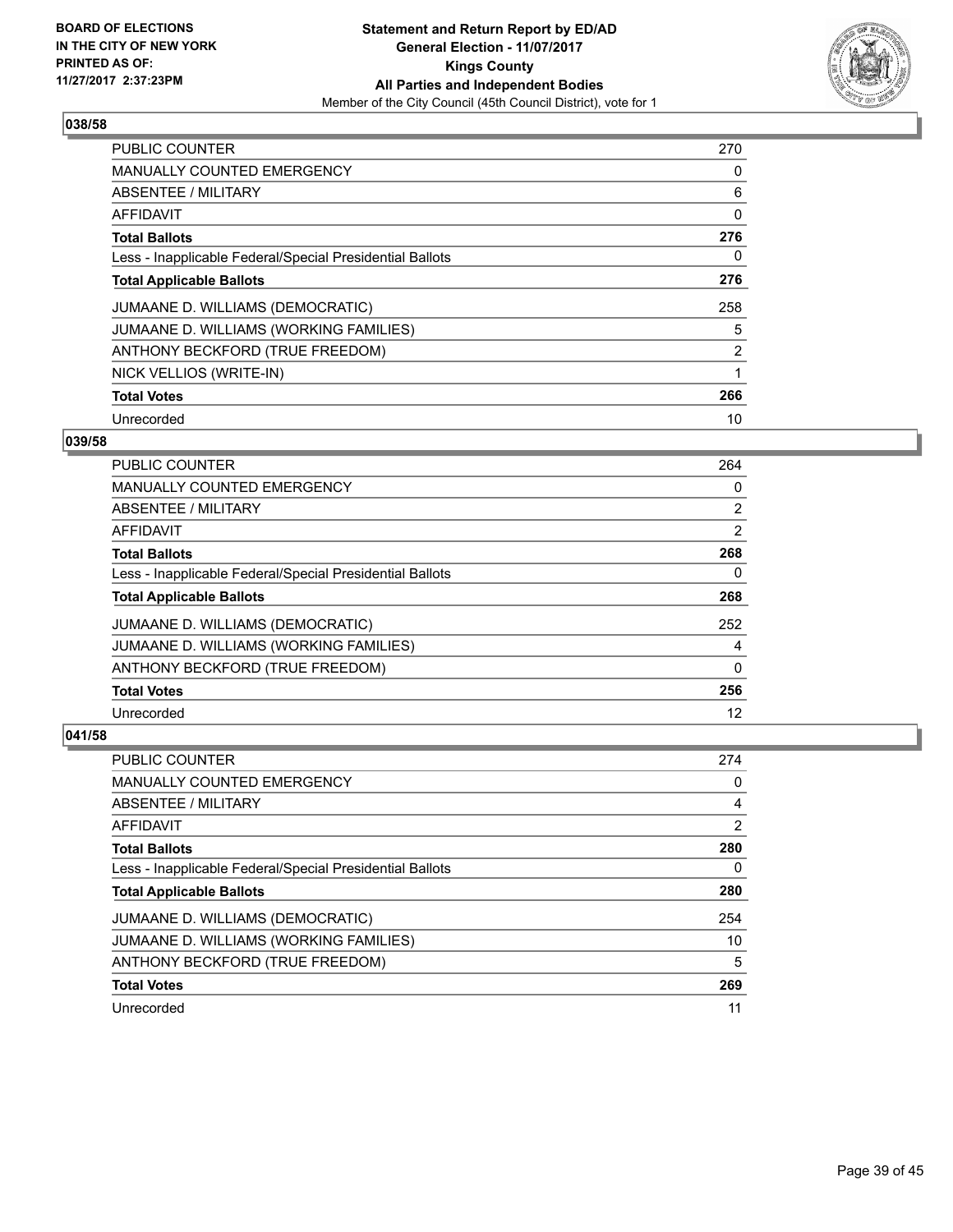

| <b>PUBLIC COUNTER</b>                                    | 120 |
|----------------------------------------------------------|-----|
| <b>MANUALLY COUNTED EMERGENCY</b>                        | 0   |
| ABSENTEE / MILITARY                                      |     |
| AFFIDAVIT                                                | 0   |
| <b>Total Ballots</b>                                     | 121 |
| Less - Inapplicable Federal/Special Presidential Ballots | 0   |
| <b>Total Applicable Ballots</b>                          | 121 |
| JUMAANE D. WILLIAMS (DEMOCRATIC)                         | 115 |
| JUMAANE D. WILLIAMS (WORKING FAMILIES)                   | 3   |
| ANTHONY BECKFORD (TRUE FREEDOM)                          | 0   |
| <b>Total Votes</b>                                       | 118 |
| Unrecorded                                               | 3   |

#### **043/58**

| <b>PUBLIC COUNTER</b>                                    | 236 |
|----------------------------------------------------------|-----|
| <b>MANUALLY COUNTED EMERGENCY</b>                        | 0   |
| ABSENTEE / MILITARY                                      | 3   |
| AFFIDAVIT                                                | 1   |
| <b>Total Ballots</b>                                     | 240 |
| Less - Inapplicable Federal/Special Presidential Ballots | 0   |
| <b>Total Applicable Ballots</b>                          | 240 |
| JUMAANE D. WILLIAMS (DEMOCRATIC)                         | 228 |
| JUMAANE D. WILLIAMS (WORKING FAMILIES)                   | 3   |
| ANTHONY BECKFORD (TRUE FREEDOM)                          | 2   |
| BRIAN-CHRISTOPHER A. CUNNINGHAM (WRITE-IN)               | 1   |
| DANEEK I.MILLER (WRITE-IN)                               |     |
| <b>Total Votes</b>                                       | 235 |
| Unrecorded                                               | 5   |

| <b>PUBLIC COUNTER</b>                                    | 154 |
|----------------------------------------------------------|-----|
| <b>MANUALLY COUNTED EMERGENCY</b>                        | 0   |
| ABSENTEE / MILITARY                                      |     |
| AFFIDAVIT                                                | 0   |
| <b>Total Ballots</b>                                     | 155 |
| Less - Inapplicable Federal/Special Presidential Ballots | 0   |
| <b>Total Applicable Ballots</b>                          | 155 |
| JUMAANE D. WILLIAMS (DEMOCRATIC)                         | 146 |
| JUMAANE D. WILLIAMS (WORKING FAMILIES)                   | 3   |
| ANTHONY BECKFORD (TRUE FREEDOM)                          | 0   |
| <b>Total Votes</b>                                       | 149 |
| Unrecorded                                               | 6   |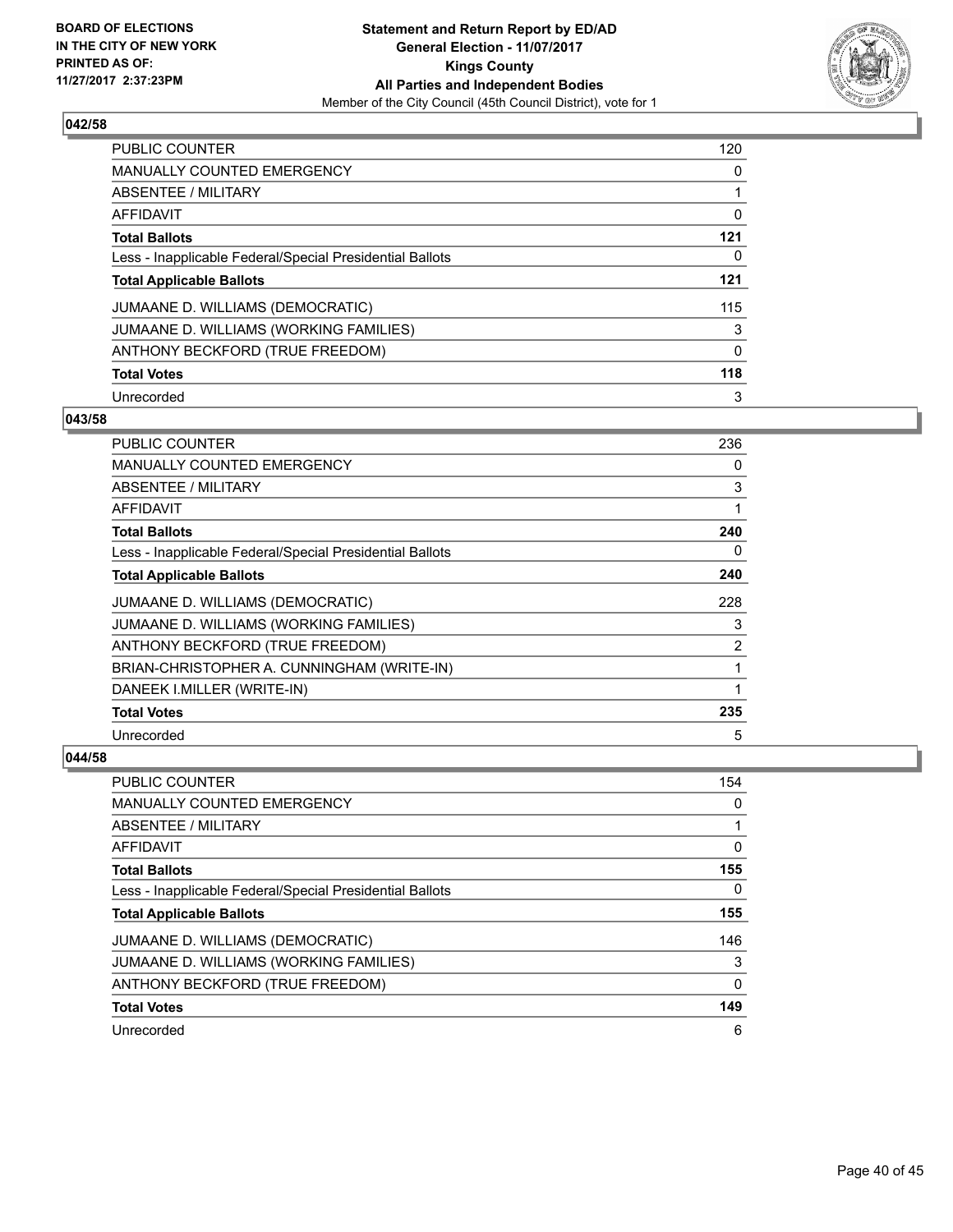

| PUBLIC COUNTER                                           | 224 |
|----------------------------------------------------------|-----|
| <b>MANUALLY COUNTED EMERGENCY</b>                        | 0   |
| ABSENTEE / MILITARY                                      |     |
| AFFIDAVIT                                                | 2   |
| <b>Total Ballots</b>                                     | 227 |
| Less - Inapplicable Federal/Special Presidential Ballots | 0   |
| <b>Total Applicable Ballots</b>                          | 227 |
| JUMAANE D. WILLIAMS (DEMOCRATIC)                         | 212 |
| JUMAANE D. WILLIAMS (WORKING FAMILIES)                   | 5   |
| ANTHONY BECKFORD (TRUE FREEDOM)                          | 2   |
| <b>Total Votes</b>                                       | 219 |
| Unrecorded                                               | 8   |

#### **050/58**

| <b>PUBLIC COUNTER</b>                                    | 227            |
|----------------------------------------------------------|----------------|
| <b>MANUALLY COUNTED EMERGENCY</b>                        | 0              |
| ABSENTEE / MILITARY                                      | 4              |
| <b>AFFIDAVIT</b>                                         |                |
| <b>Total Ballots</b>                                     | 232            |
| Less - Inapplicable Federal/Special Presidential Ballots | 0              |
| <b>Total Applicable Ballots</b>                          | 232            |
| JUMAANE D. WILLIAMS (DEMOCRATIC)                         | 217            |
| JUMAANE D. WILLIAMS (WORKING FAMILIES)                   | 11             |
| ANTHONY BECKFORD (TRUE FREEDOM)                          | 2              |
| <b>Total Votes</b>                                       | 230            |
| Unrecorded                                               | $\overline{2}$ |

| PUBLIC COUNTER                                           | 253 |
|----------------------------------------------------------|-----|
| <b>MANUALLY COUNTED EMERGENCY</b>                        | 0   |
| ABSENTEE / MILITARY                                      | 3   |
| AFFIDAVIT                                                | 1   |
| <b>Total Ballots</b>                                     | 257 |
| Less - Inapplicable Federal/Special Presidential Ballots | 0   |
| <b>Total Applicable Ballots</b>                          | 257 |
| JUMAANE D. WILLIAMS (DEMOCRATIC)                         | 232 |
| JUMAANE D. WILLIAMS (WORKING FAMILIES)                   | 8   |
| ANTHONY BECKFORD (TRUE FREEDOM)                          | 4   |
| NELL DEGRASSE TYSON (WRITE-IN)                           |     |
| <b>Total Votes</b>                                       | 245 |
| Unrecorded                                               | 12  |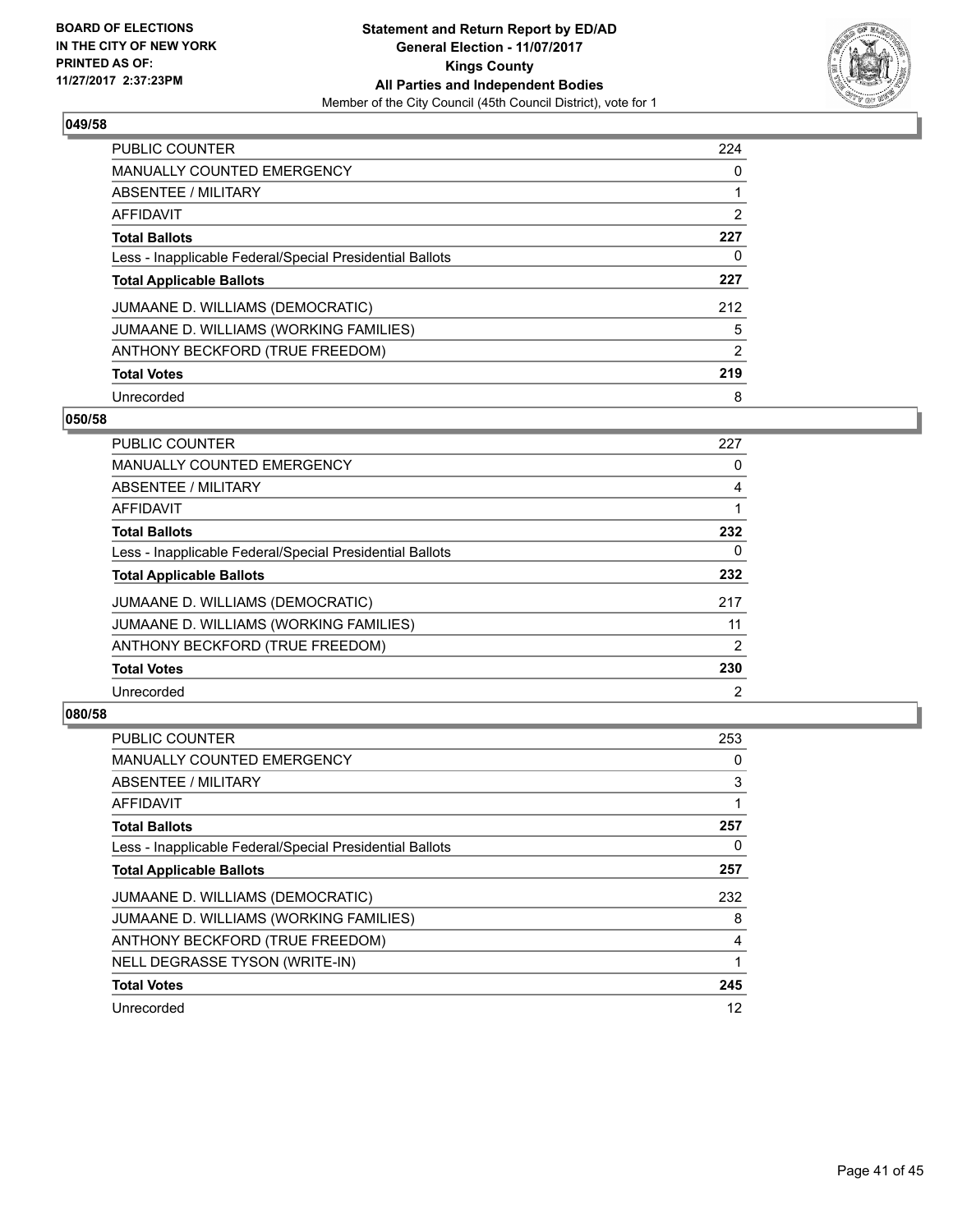

| <b>PUBLIC COUNTER</b>                                    | 150 |
|----------------------------------------------------------|-----|
| <b>MANUALLY COUNTED EMERGENCY</b>                        | 0   |
| ABSENTEE / MILITARY                                      | 3   |
| AFFIDAVIT                                                | 2   |
| <b>Total Ballots</b>                                     | 155 |
| Less - Inapplicable Federal/Special Presidential Ballots | 0   |
| <b>Total Applicable Ballots</b>                          | 155 |
| JUMAANE D. WILLIAMS (DEMOCRATIC)                         | 141 |
| JUMAANE D. WILLIAMS (WORKING FAMILIES)                   | 6   |
| ANTHONY BECKFORD (TRUE FREEDOM)                          | 2   |
| <b>Total Votes</b>                                       | 149 |
|                                                          |     |

#### **083/58**

| PUBLIC COUNTER                                           | 221 |
|----------------------------------------------------------|-----|
| <b>MANUALLY COUNTED EMERGENCY</b>                        | 0   |
| ABSENTEE / MILITARY                                      | 6   |
| AFFIDAVIT                                                | 2   |
| <b>Total Ballots</b>                                     | 229 |
| Less - Inapplicable Federal/Special Presidential Ballots | 0   |
| <b>Total Applicable Ballots</b>                          | 229 |
| JUMAANE D. WILLIAMS (DEMOCRATIC)                         | 216 |
| JUMAANE D. WILLIAMS (WORKING FAMILIES)                   | 4   |
| ANTHONY BECKFORD (TRUE FREEDOM)                          | 2   |
| <b>GERALD DUMONT (WRITE-IN)</b>                          |     |
| <b>Total Votes</b>                                       | 223 |
| Unrecorded                                               | 6   |

| PUBLIC COUNTER                                           | 224 |
|----------------------------------------------------------|-----|
| <b>MANUALLY COUNTED EMERGENCY</b>                        | 0   |
| ABSENTEE / MILITARY                                      | 0   |
| AFFIDAVIT                                                |     |
| <b>Total Ballots</b>                                     | 225 |
| Less - Inapplicable Federal/Special Presidential Ballots | 0   |
| <b>Total Applicable Ballots</b>                          | 225 |
| JUMAANE D. WILLIAMS (DEMOCRATIC)                         | 205 |
| JUMAANE D. WILLIAMS (WORKING FAMILIES)                   | 6   |
| ANTHONY BECKFORD (TRUE FREEDOM)                          | 2   |
|                                                          |     |
| <b>Total Votes</b>                                       | 213 |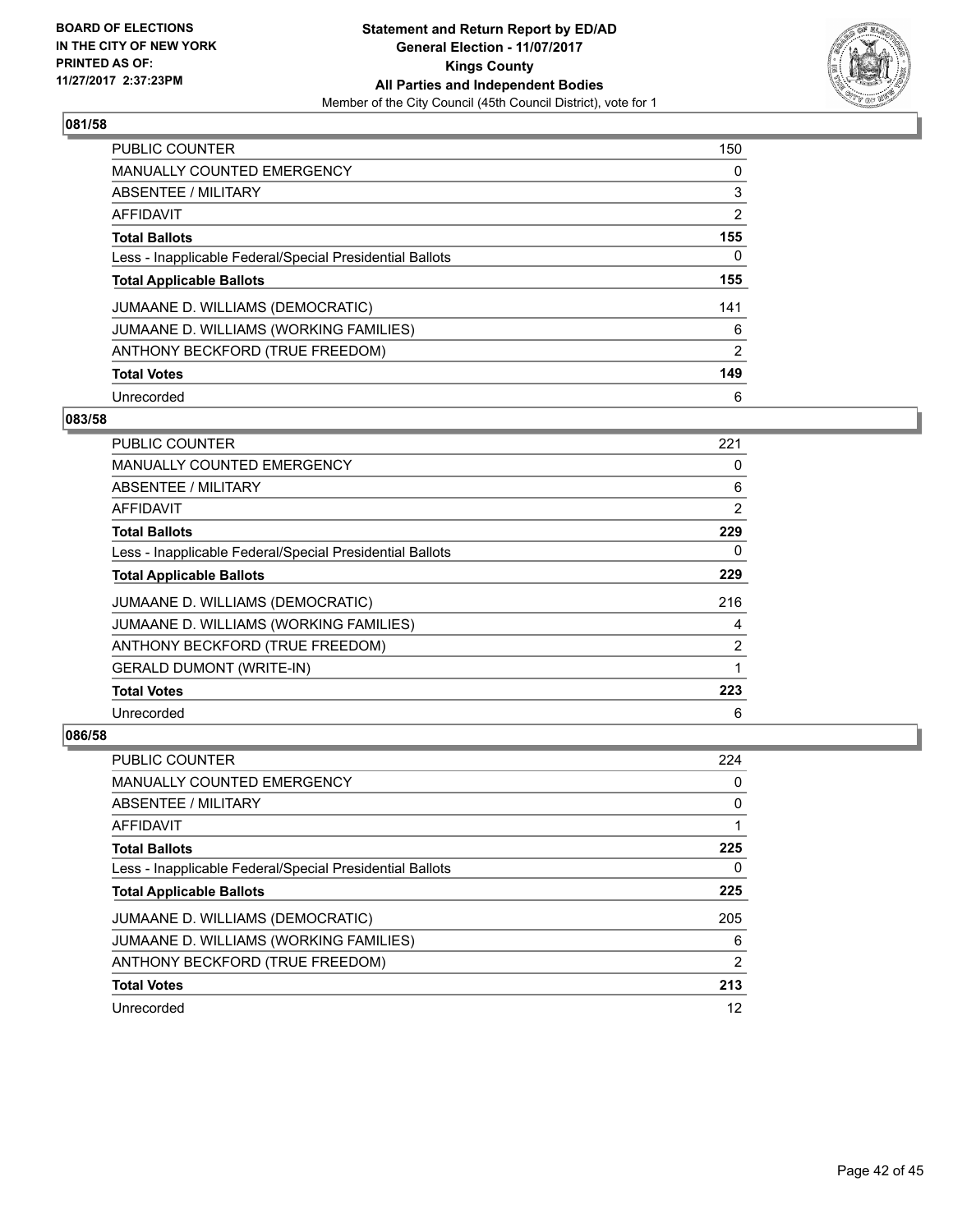

| <b>PUBLIC COUNTER</b>                                    | 93 |
|----------------------------------------------------------|----|
| <b>MANUALLY COUNTED EMERGENCY</b>                        | 0  |
| ABSENTEE / MILITARY                                      |    |
| AFFIDAVIT                                                |    |
| <b>Total Ballots</b>                                     | 95 |
| Less - Inapplicable Federal/Special Presidential Ballots | 0  |
| <b>Total Applicable Ballots</b>                          | 95 |
| JUMAANE D. WILLIAMS (DEMOCRATIC)                         | 82 |
| JUMAANE D. WILLIAMS (WORKING FAMILIES)                   | 3  |
| ANTHONY BECKFORD (TRUE FREEDOM)                          | 2  |
| <b>Total Votes</b>                                       | 87 |
| Unrecorded                                               | 8  |

#### **003/59**

| <b>PUBLIC COUNTER</b>                                    | 117 |
|----------------------------------------------------------|-----|
| <b>MANUALLY COUNTED EMERGENCY</b>                        | 0   |
| ABSENTEE / MILITARY                                      | 6   |
| <b>AFFIDAVIT</b>                                         | 0   |
| <b>Total Ballots</b>                                     | 123 |
| Less - Inapplicable Federal/Special Presidential Ballots | 0   |
| <b>Total Applicable Ballots</b>                          | 123 |
| JUMAANE D. WILLIAMS (DEMOCRATIC)                         | 111 |
| JUMAANE D. WILLIAMS (WORKING FAMILIES)                   | 2   |
| ANTHONY BECKFORD (TRUE FREEDOM)                          |     |
| <b>Total Votes</b>                                       | 114 |
| Unrecorded                                               | 9   |

| PUBLIC COUNTER                                           | 218 |
|----------------------------------------------------------|-----|
| <b>MANUALLY COUNTED EMERGENCY</b>                        | 0   |
| ABSENTEE / MILITARY                                      |     |
| AFFIDAVIT                                                | 2   |
| <b>Total Ballots</b>                                     | 221 |
| Less - Inapplicable Federal/Special Presidential Ballots | 0   |
| <b>Total Applicable Ballots</b>                          | 221 |
| JUMAANE D. WILLIAMS (DEMOCRATIC)                         | 194 |
| JUMAANE D. WILLIAMS (WORKING FAMILIES)                   | 5   |
| ANTHONY BECKFORD (TRUE FREEDOM)                          | 3   |
| <b>Total Votes</b>                                       | 202 |
| Unrecorded                                               | 19  |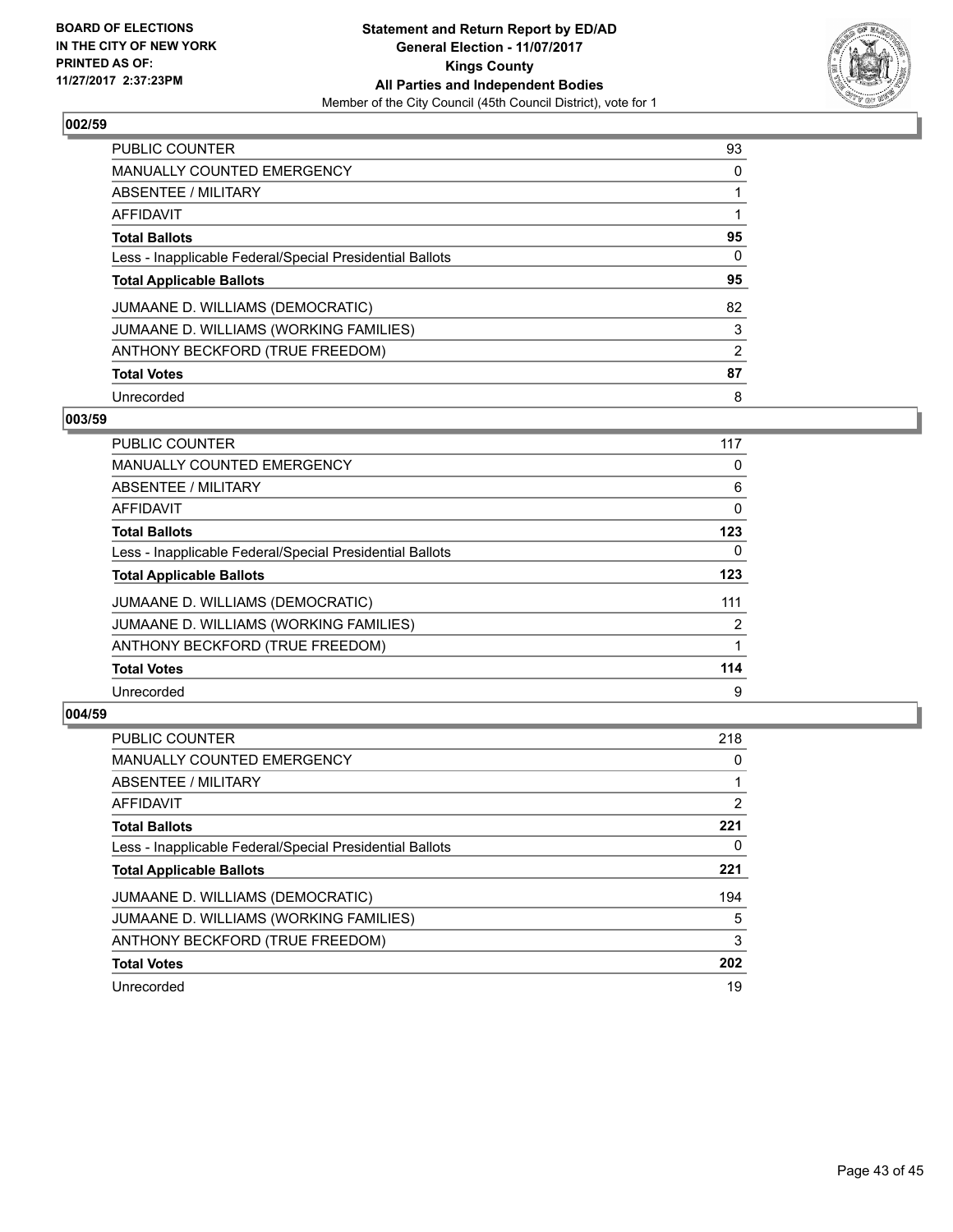

| <b>PUBLIC COUNTER</b>                                    | 93 |
|----------------------------------------------------------|----|
| <b>MANUALLY COUNTED EMERGENCY</b>                        | 0  |
| ABSENTEE / MILITARY                                      | 0  |
| AFFIDAVIT                                                |    |
| <b>Total Ballots</b>                                     | 94 |
| Less - Inapplicable Federal/Special Presidential Ballots | 0  |
| <b>Total Applicable Ballots</b>                          | 94 |
| JUMAANE D. WILLIAMS (DEMOCRATIC)                         | 75 |
| JUMAANE D. WILLIAMS (WORKING FAMILIES)                   | 7  |
|                                                          |    |
| ANTHONY BECKFORD (TRUE FREEDOM)                          | 3  |
| <b>Total Votes</b>                                       | 85 |

#### **023/59**

| PUBLIC COUNTER                                           | 158 |
|----------------------------------------------------------|-----|
| <b>MANUALLY COUNTED EMERGENCY</b>                        | 0   |
| ABSENTEE / MILITARY                                      | 1   |
| AFFIDAVIT                                                | 0   |
| <b>Total Ballots</b>                                     | 159 |
| Less - Inapplicable Federal/Special Presidential Ballots | 0   |
| <b>Total Applicable Ballots</b>                          | 159 |
| JUMAANE D. WILLIAMS (DEMOCRATIC)                         | 137 |
| JUMAANE D. WILLIAMS (WORKING FAMILIES)                   | 5   |
| ANTHONY BECKFORD (TRUE FREEDOM)                          | 4   |
| NAOMI HOPKINS (WRITE-IN)                                 | 1   |
| <b>Total Votes</b>                                       | 147 |
| Unrecorded                                               | 12  |

| <b>PUBLIC COUNTER</b>                                    | 0 |
|----------------------------------------------------------|---|
| MANUALLY COUNTED EMERGENCY                               | 0 |
| <b>ABSENTEE / MILITARY</b>                               | 0 |
| AFFIDAVIT                                                | 0 |
| <b>Total Ballots</b>                                     | 0 |
| Less - Inapplicable Federal/Special Presidential Ballots | 0 |
| <b>Total Applicable Ballots</b>                          | 0 |
| JUMAANE D. WILLIAMS (DEMOCRATIC)                         | 0 |
| JUMAANE D. WILLIAMS (WORKING FAMILIES)                   | 0 |
| ANTHONY BECKFORD (TRUE FREEDOM)                          | 0 |
| <b>Total Votes</b>                                       | 0 |